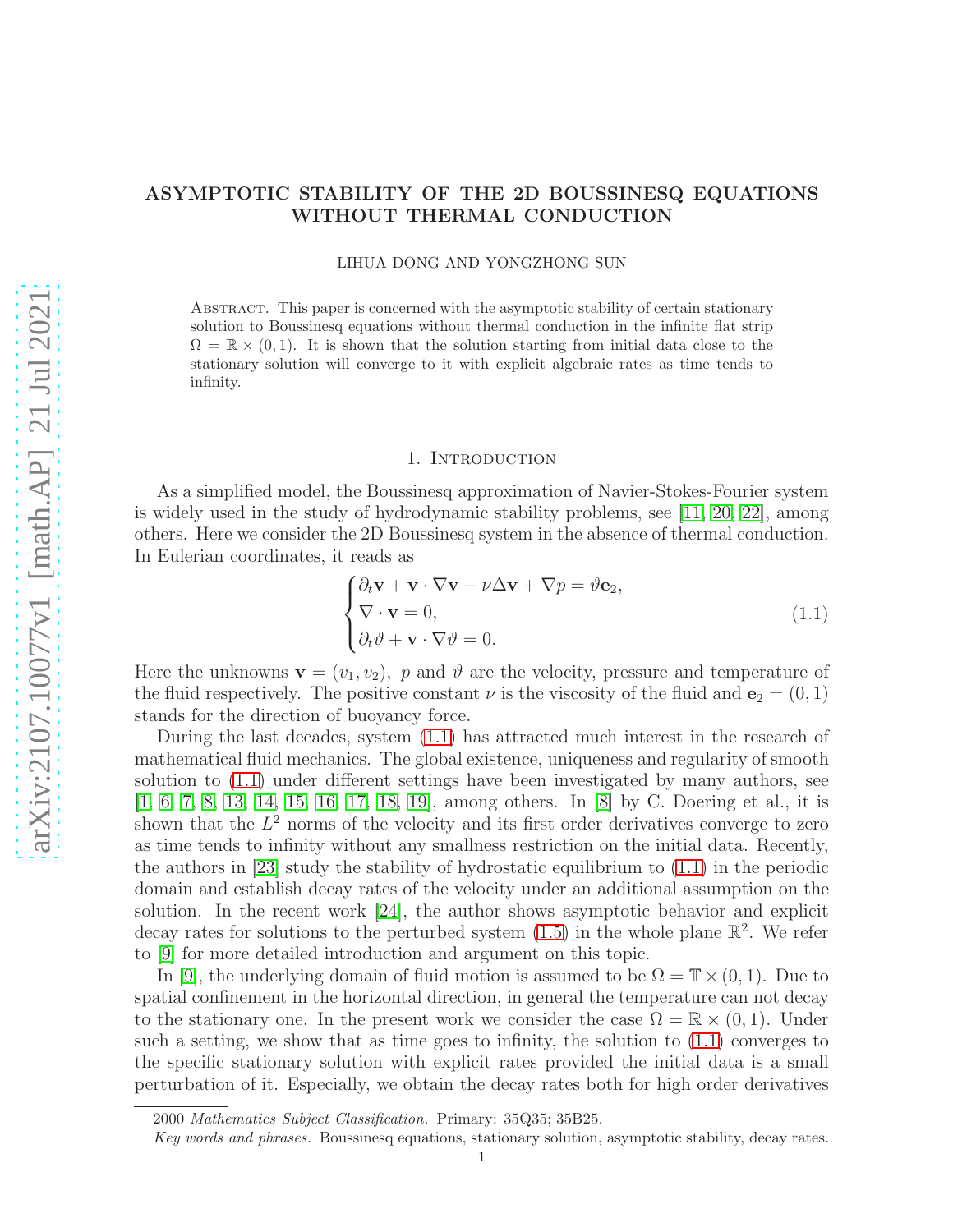of the velocity and temperature. Moreover, the convergence rates are sharp in the sense that they coincide with that of the linearized equations. More precisely, we assume that the fluid occupies the two dimensional infinite strip  $\Omega = \mathbb{R} \times (0, 1)$  and choose the specific stationary solution  $(\vartheta_s, \mathbf{v}_s, p_s)$  to  $(1.1)$  in  $\Omega$  as

<span id="page-1-3"></span>
$$
\vartheta_s = y, \ \mathbf{v}_s = 0, \ p_s = \frac{1}{2}y^2, \ y \in [0, 1]. \tag{1.2}
$$

System [\(1.1\)](#page-0-0) is supplemented with the initial conditions

<span id="page-1-4"></span>
$$
\mathbf{v}(\mathbf{x},0) = \mathbf{v}_0(\mathbf{x}), \ \vartheta(\mathbf{x},0) = \vartheta_0(\mathbf{x}) \text{ in } \Omega,
$$
 (1.3)

together with the boundary conditions

<span id="page-1-5"></span>
$$
(\mathbf{v} \cdot \mathbf{n}) (\mathbf{x}, t) = 0, \ (\nabla \times \mathbf{v}) (\mathbf{x}, t) = 0 \text{ on } \partial \Omega, t > 0,
$$
\n(1.4)

where **n** is the outward unit normal to  $\partial\Omega = \mathbb{R} \times \{y = 0, 1\}$ . By introducing the perturbation

$$
\theta = \vartheta - \vartheta_s, \ \mathbf{u} = \mathbf{v} - \mathbf{v}_s, \ q = p - p_s,
$$

system [\(1.1\)](#page-0-0) is rewritten as

<span id="page-1-0"></span>
$$
\begin{cases} \partial_t \mathbf{u} + \mathbf{u} \cdot \nabla \mathbf{u} - \nu \Delta \mathbf{u} + \nabla q = \theta \mathbf{e}_2, \\ \nabla \cdot \mathbf{u} = 0, \\ \partial_t \theta + \mathbf{u} \cdot \nabla \theta = -u_2, \end{cases}
$$
(1.5)

together with the initial and boundary conditions

$$
\begin{cases}\n\mathbf{u}(\mathbf{x},0) = \mathbf{u}_0(\mathbf{x}), \ \theta(\mathbf{x},0) = \theta_0(\mathbf{x}) \text{ in } \Omega, \\
(\mathbf{u} \cdot \mathbf{n})(\mathbf{x},t) = 0, \ (\nabla \times \mathbf{u})(\mathbf{x},t) = 0 \text{ on } \partial\Omega, \ t > 0.\n\end{cases}
$$
\n(1.6)

To simplify formulation, we introduce the vorticity  $\omega = \partial_1 u_2 - \partial_2 u_1$  and the stream function  $\psi = (-\Delta)^{-1}\omega$ , which solves

<span id="page-1-6"></span>
$$
\begin{cases}\n-\Delta \psi = \omega, \\
\psi|_{\partial \Omega} = 0.\n\end{cases}
$$
\n(1.7)

Thus [\(1.5\)](#page-1-0) is reformulated in the following equations for  $(\omega, \theta)$ .

<span id="page-1-1"></span>
$$
\begin{cases} \partial_t \omega - \nu \Delta \omega + \mathbf{u} \cdot \nabla \omega = \partial_1 \theta, \\ \partial_t \theta + \mathbf{u} \cdot \nabla \theta = -u_2, \\ \mathbf{u} = (\partial_2 (-\Delta)^{-1} \omega, -\partial_1 (-\Delta)^{-1} \omega), \end{cases}
$$
(1.8)

The corresponding initial and boundary conditions for  $\omega$  are as follows.

<span id="page-1-2"></span>
$$
\begin{cases}\n(\omega, \theta)(\mathbf{x}, 0) = (\omega_0, \theta_0)(\mathbf{x}) \text{ in } \Omega, \\
\omega(\mathbf{x}, t) = 0 \text{ on } \partial\Omega, \ t > 0.\n\end{cases}
$$
\n(1.9)

We now state the main result of this paper.

<span id="page-1-7"></span>**Theorem 1.1.** Let  $m > 32$  be an integer. Assume that

$$
\omega_0 \in H^m \cap W^{5,1}, \ \partial_2^n \omega_0 = 0 \ \text{on} \ \partial\Omega, \ \text{for} \ n = 0, 2, \cdots, 2[(m-1)/2], \tag{1.10}
$$

$$
\theta_0 \in H^{m+1} \cap W^{8,1}, \ \partial_2^n \theta_0 = 0 \ \text{on} \ \partial\Omega \ \text{for} \ n = 0, 2, \cdots, 2[m/2]. \tag{1.11}
$$

There exists  $\epsilon_0 > 0$  depending only on  $\nu$  and m such that if

$$
\|\theta_0\|_{W^{8,1}} + \|\theta_0\|_{H^{m+1}} + \|\omega_0\|_{W^{5,1}} + \|\omega_0\|_{H^m} \le \epsilon_0,\tag{1.12}
$$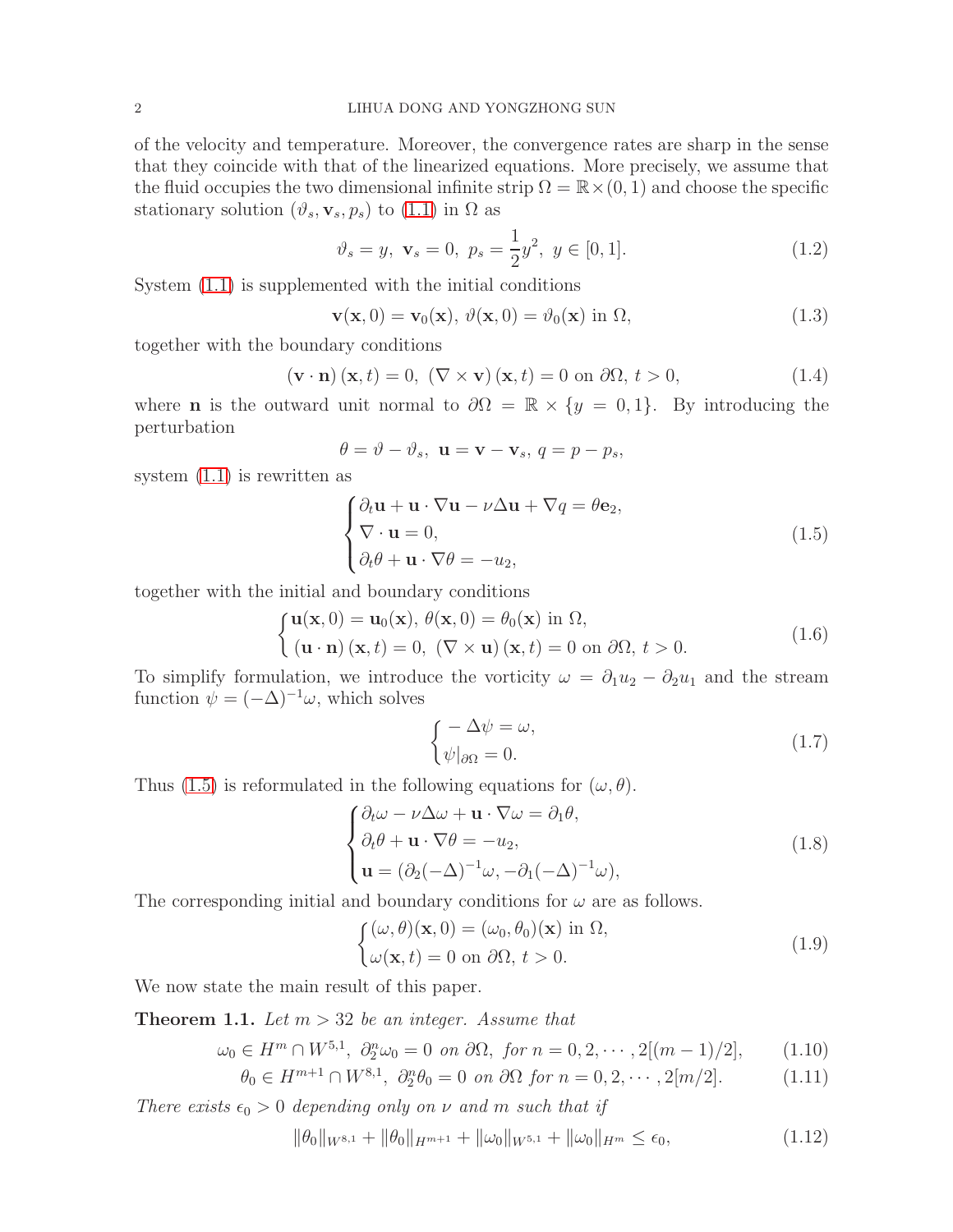then there exists a unique global smooth solution to  $(1.8)$ - $(1.9)$  satisfying

$$
\|\theta(t)\|_{H^4} \lesssim \langle t \rangle^{-\frac{1}{4}}, \ \|\omega(t)\|_{H^2} + \|\partial_1 \theta(t)\|_{H^2} \lesssim \langle t \rangle^{-\frac{3}{4}},
$$

$$
\|\partial_1 \omega(t)\|_{L^2} + \|\partial_{11} \theta(t)\|_{L^2} \lesssim \langle t \rangle^{-\frac{5}{4}},
$$

$$
\|\theta(t)\|_{L^\infty} + \|\partial_2 \theta(t)\|_{L^\infty} \lesssim \langle t \rangle^{-\frac{1}{2}}, \ \|\partial_1 \theta(t)\|_{L^\infty} + \|\omega(t)\|_{L^\infty} \lesssim \langle t \rangle^{-1}
$$

**Remark 1.1.** It is well-known that if a stationary solution  $\vartheta_s(y)$  satisfies  $\vartheta'_s(y_0) < 0$  for some  $y_0 \in [0, 1]$ , which implies that fluid with higher temperature lies below the lower one, then it is unstable-the Rayleigh-Taylor instability happens, see [\[3,](#page-24-17) [8,](#page-24-6) [11\]](#page-24-0), among others.

Remark 1.2. As pointed out before, we not only show the asymptotic stability of the stationary solution specified in [\(1.2\)](#page-1-3), but also give the explicit decay rates for high order derivatives of temperature and velocity. Going back to the original initial-boundary value problem  $(1.1)$ ,  $(1.3)$  and  $(1.4)$ , we have

$$
\|\vartheta(t) - y\|_{H^4} \lesssim \langle t \rangle^{-\frac{1}{4}}, \|\partial_1(\vartheta(t) - y)\|_{H^2} + \|v_1(t)\|_{H^3} \lesssim \langle t \rangle^{-\frac{3}{4}},
$$
  

$$
\|\partial_{11}(\vartheta(t) - y)\|_{L^2} + \|v_2(t)\|_{H^2} + \|\partial_1v_1(t)\|_{H^1} \lesssim \langle t \rangle^{-\frac{5}{4}},
$$

 $\|\vartheta(t)-y\|_{L^{\infty}} + \|\partial_2 (\vartheta(t)-y)\|_{L^{\infty}} \lesssim \langle t \rangle^{-\frac{1}{2}}, \ \|\partial_1 (\vartheta(t)-y)\|_{L^{\infty}} + \|\mathbf{v}(t)\|_{W^{1,\infty}} \lesssim \langle t \rangle^{-1},$ 

for all  $t > 0$ , which are consistent with decay rates of the linearized equations  $(3.1)-(3.2)$  $(3.1)-(3.2)$  $(3.1)-(3.2)$ .

We note that due to the absence of thermal conduction, the mechanism of stabilization in our setting is arising from the action of buoyancy. From the linearized equations [\(3.1\)](#page-4-0)-  $(3.2)$ ,  $\theta$  satisfies

$$
\partial_{tt}\theta - \nu \Delta \partial_t \theta - \partial_1 (-\Delta)^{-1} \partial_1 \theta = 0,
$$

which exhibits dissipation in the horizontal direction. However, the dissipation is very weak-the time decay rate of  $\|\partial_1\theta\|_{L^\infty}$  is at most  $\langle t \rangle^{-1}$ , which in turn implies the Lipschitz norm of the velocity has the best decay rate as  $\langle t \rangle^{-1}$ . Fortunately, this critical decay rate is enough to overcome the difficulty caused by nonlinear terms in the analysis of system [\(1.8\)](#page-1-1). Our proof is based on the construction of suitable energy functionals together with a detailed spectral analysis to the linear equation  $(3.4)$ .

Notation. Throughout this paper, the bold character x represents the spatial variable  $(x, y) \in \mathbb{R} \times (0, 1)$ . For  $m \in \mathbb{N}$ ,  $p \in [1, \infty]$  we denote the inhomogeneous Sobolev space with derivatives up to order m in  $L^p(\Omega)$  by  $W^{m,p}(\Omega)$  equipped with the norm  $||f||_{W^{m,p}(\Omega)} = ||f||_{W^{m,p}(\Omega)} + ||f||_{L^p(\Omega)}$ , where  $W^{m,p}(\Omega)$  is the homogeneous Sobolev space with all m-th order derivatives belonging to  $L^p(\Omega)$ . Especially, we denote  $H^m(\Omega) = W^{m,2}(\Omega)$ . Notation  $\langle \cdot, \cdot \rangle$  is used as the inner product in  $L^2(\Omega)$ . Moreover, the frequency space  $\mathbb{R} \times \mathbb{N}$  is denoted as  $\widehat{\Omega}$  and  $L^p(\widehat{\Omega})(1 \le p \le \infty)$  is the space of all functions  $g(\xi, k)$ ,  $(\xi, k) \in \hat{\Omega}$  with  $||g||_{L^p(\hat{\Omega})}^p = \sum_{k \in \mathbb{N}} \int_{\mathbb{R}} |g(\xi, k)|^p d\xi$ . For simplicity, we omit the underlying domain by using  $L^p$ ,  $W^{m,p}$ ,  $H^m$  and  $\tilde{L}^p$  etc., to denote the corresponding spaces on  $\Omega$  and  $\widehat{\Omega}$  respectively. Finally,  $A \lesssim B$  means  $A \leq CB$  with a generic constant C and  $A \sim B$  means  $A \lesssim B$  and  $B \lesssim A$ .

.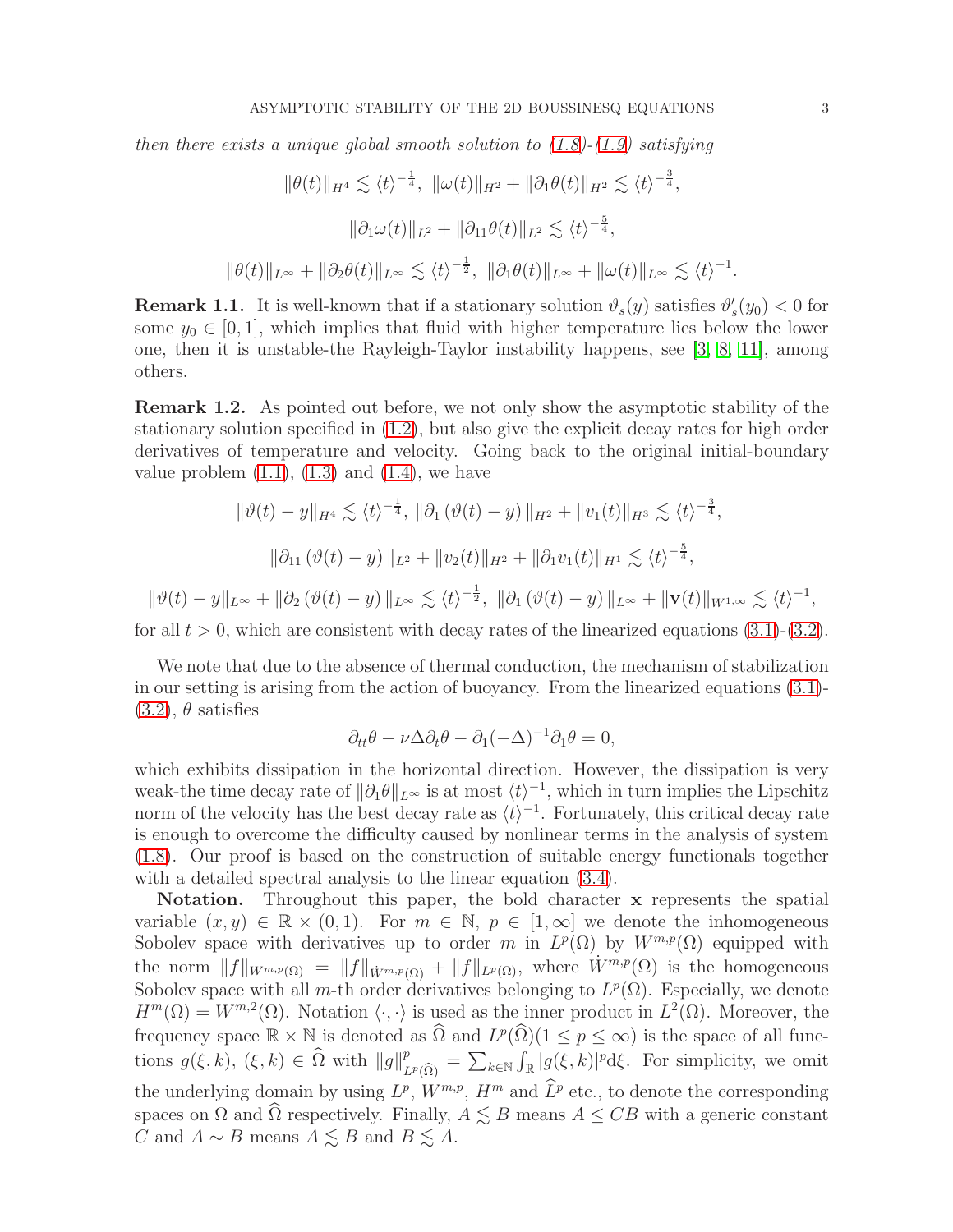# 2. Preliminaries

In this section, we give some preliminary results that will be used later.

The following estimates on multiplication of two functions in Sobolev spaces and the interpolation inequality are well-known, see [\[2,](#page-24-18) [21\]](#page-24-19), among others.

<span id="page-3-2"></span>Lemma 2.1. Let  $m \in \mathbb{N}$ .

• If  $f, g \in H^m \cap L^{\infty}$ , then

$$
||fg||_{H^m} \lesssim ||f||_{H^m} ||g||_{L^\infty} + ||f||_{L^\infty} ||g||_{H^m}.
$$
\n(2.1)

• If  $f, g \in H^m$  with  $m > 1$ , then

$$
||fg||_{H^m} \lesssim ||f||_{H^m} ||g||_{H^m}.
$$
\n(2.2)

• Let  $m_1 \leq m \leq m_2$ . If  $f \in H^{m_2}$ , then  $||f||_{H^m} \lesssim ||f||_{H^{m_1}}^{s} ||f||_{H^{m_2}}^{1-s}, \text{ with } m = sm_1 + (1-s)m_2, 0 \le s \le 1.$  (2.3)

<span id="page-3-3"></span>• If 
$$
f, g \in H^m
$$
, then

<span id="page-3-4"></span>
$$
||fg||_{W^{m,1}} \lesssim ||f||_{H^m} ||g||_{L^2} + ||f||_{L^2} ||g||_{H^m}.
$$
\n(2.4)

• If  $f \in H^m \cap W^{1,\infty}$ ,  $g \in H^{m-1} \cap L^{\infty}$ , then for  $m \geq 1$  and any  $|\alpha| \leq m$ 

$$
\|\partial^{\alpha}(fg) - f\partial^{\alpha}g\|_{L^{2}} \lesssim \|\nabla f\|_{L^{\infty}}\|g\|_{H^{m-1}} + \|f\|_{H^{m}}\|g\|_{L^{\infty}}.\tag{2.5}
$$

For  $t > 0$ , let  $\langle t \rangle = \max\{1, t\}$ . The following lemma can be verified by a direct calculation.

<span id="page-3-0"></span>**Lemma 2.2.** Let  $\beta, \gamma > 0$  be two constants such that  $\beta \leq 1 + \gamma$ . Then

$$
\int_0^t \frac{\mathrm{d}\tau}{\langle t-\tau \rangle^\beta \langle \tau \rangle^{1+\gamma}} \lesssim \langle t \rangle^{-\beta}, \int_0^t e^{-(t-\tau)} \langle \tau \rangle^{-\gamma} \mathrm{d}\tau \lesssim \langle t \rangle^{-\gamma}.
$$
 (2.6)

We now turn to the Fourier expansion of functions defined in  $\Omega = \mathbb{R} \times (0, 1)$  with vanishing Dirichlet/Neumann boundary value. Following [\[4,](#page-24-20) [5\]](#page-24-21), we introduce the functional spaces for  $m \in \mathbb{N}, p \in [1, \infty]$ ,

$$
\mathfrak{D}^{m,p} := \{ f \in W^{m,p} : \partial_2^n g \vert_{\partial \Omega} = 0, n = 0, 2, \cdots, 2[(m-1)/2] \},\tag{2.7}
$$

$$
\mathfrak{N}^{m,p} := \{ f \in W^{m,p} : \partial_2^n g \vert_{\partial \Omega} = 0, \ n = 1, 3, \cdots, 2[m/2] - 1 \},\tag{2.8}
$$

and  $\mathfrak{D}^m = \mathfrak{D}^{m,2}$ ,  $\mathfrak{N}^m = \mathfrak{N}^{m,2}$ . Here  $[m/2] = k$  if  $m = 2k$  or  $2k + 1$ ,  $k = 1, 2, 3, \cdots$ . The Fourier expansion for a function  $f \in \mathfrak{D}^m$  reads as

<span id="page-3-1"></span>
$$
f(x,y) = \frac{1}{\sqrt{\pi}} \sum_{k=1}^{+\infty} \int_{\mathbb{R}} \widehat{f}_o(\xi, k) e^{ix\xi} d\xi \sin k\pi y,
$$
 (2.9)

$$
\widehat{f}_{o}(\xi, k) = \frac{1}{\sqrt{\pi}} \int_{\mathbb{R}} \int_{0}^{1} f(x, y) e^{-ix\xi} \sin k\pi y dy dx, \text{ for } (\xi, k) \in \widehat{\Omega},
$$
  

$$
\mathfrak{N}^{m}
$$

while for  $f \in \mathfrak{N}^m$ ,

$$
f(x,y) = \frac{1}{\sqrt{\pi}} \sum_{k=0}^{+\infty} \int_{\mathbb{R}} \widehat{f}_e(\xi, k) e^{ix\xi} d\xi \cos k\pi y,
$$
 (2.10)

$$
\widehat{f}_e(\xi, k) = \frac{1}{\sqrt{\pi}} \int_{\mathbb{R}} \int_0^1 f(x, y) e^{-ix\xi} \cos k\pi y \, dy \, dx, \text{ for } (\xi, k) \in \widehat{\Omega}.
$$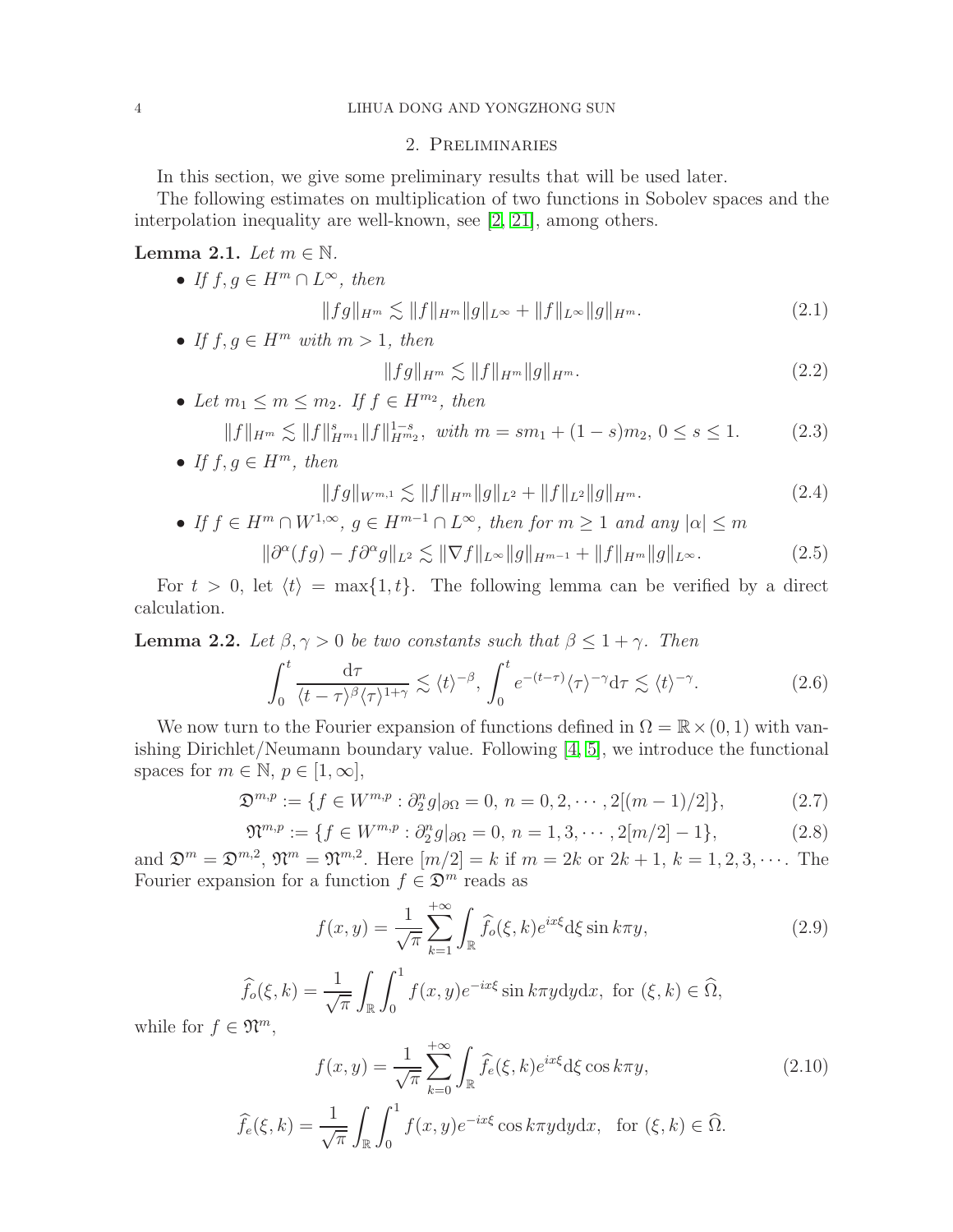We note that  $f \in \mathfrak{D}^m$  (or  $\mathfrak{N}^m$ ) implies  $\partial_2 f \in \mathfrak{N}^{m-1}$  (or  $\mathfrak{D}^{m-1}$ ) and

$$
\widehat{(\partial_2 f)_e}(\xi, k) = -k\pi \widehat{f}_o(\xi, k) \left( \widehat{(\partial_2 f)_o}(\xi, k) = k\pi \widehat{f}_e(\xi, k) \right).
$$

For notation convenience, we use  $\hat{f}$  to denote  $\hat{f}_o$  or  $\hat{f}_e$ , which makes no confusion once  $f \in \mathfrak{D}^m$  or  $\mathfrak{N}^m$  is given. Accordingly,

<span id="page-4-3"></span>
$$
||f||_{H^m} \sim ||(1+|\cdot|^2)^{\frac{m}{2}} \widehat{f}(\cdot)||_{\widehat{L}^2}, \ f \in \mathfrak{D}^m \text{ or } \mathfrak{N}^m. \tag{2.11}
$$

Moreover,

<span id="page-4-6"></span>
$$
\|f\|_{L^{\infty}} \lesssim \|\widehat{f}\|_{\widehat{L}^{1}}, \|\widehat{f}\|_{\widehat{L}^{\infty}} \lesssim \|f\|_{L^{1}}, \|\widehat{f}\|_{\widehat{L}^{1}} \lesssim \|f\|_{H^{2}} \lesssim \|f\|_{W^{m,1}}, \ m \ge 3. \tag{2.12}
$$

<span id="page-4-5"></span>
$$
\|(1+|\cdot|^2)^{\frac{m}{2}}\widehat{f}\|_{\widehat{L}^{\infty}} \lesssim \|f\|_{W^{m,1}}, \ f \in \mathfrak{D}^{m,1} \text{ or } \mathfrak{N}^{m,1}.
$$

Note that we use  $\|\widehat{f}(\cdot)\|_{\widehat{H}^m}$  to denote  $\|(1+|\cdot|^2)^{\frac{m}{2}}\widehat{f}(\cdot)\|_{\widehat{L}^2}$ . In the following context, these facts will be used frequently without being referred.

Finally, we consider the following Dirichlet problem for Laplace equation in  $\Omega$ .

$$
\begin{cases}\n-\Delta \varphi = f, \\
\varphi|_{\partial \Omega} = 0.\n\end{cases}
$$
\n(2.14)

For  $f \in L^2$ , this boundary value problem is uniquely solvable in  $H_0^1 \cap H^2$ . We denote this unique solution  $\varphi = (-\Delta)^{-1} f$ .

<span id="page-4-4"></span>**Lemma 2.3.** Assume that  $f \in H^m$  for  $m \geq 0$ . Then

<span id="page-4-2"></span>
$$
\|\varphi\|_{H^{m+2}} \lesssim \|f\|_{H^m}.\tag{2.15}
$$

Remark 2.1. Inequality [\(2.15\)](#page-4-2) is nothing but the standard elliptic estimate. For  $f \in \mathfrak{D}^m$ , [\(2.15\)](#page-4-2) immediately follows from [\(2.11\)](#page-4-3) and

$$
\widehat{\varphi}_{o}(\xi,k) = \frac{1}{\xi^2 + \pi^2 k^2} \widehat{f}_{o}(\xi,k), \, \xi \in \mathbb{R}, \, k \ge 1.
$$

By using the stream function  $\psi$  in [\(1.7\)](#page-1-6), together with the help of Lemma [2.3,](#page-4-4) we have

<span id="page-4-7"></span>Corollary 2.1. Assume that  $\mathbf{u} \in H^1$  satisfying  $\nabla \cdot \mathbf{u} = 0$  in  $\Omega$  and  $\mathbf{u} \cdot \mathbf{n} = 0$  on  $\partial \Omega$ . If  $\omega = \partial_1 u_2 - \partial_2 u_1 \in H^m$ ,  $m \in \mathbb{N}$ , then  $\mathbf{u} \in H^{m+1}$  and

$$
\|\mathbf{u}\|_{H^{m+1}} \lesssim \|\omega\|_{H^m}.\tag{2.16}
$$

### 3. Decay estimates for solutions to the linearized equations

The linearized equations of [\(1.8\)](#page-1-1) is

<span id="page-4-0"></span>
$$
\begin{cases}\n\partial_t w - \nu \Delta w = \partial_1 \phi, \\
\partial_t \phi + u_2 = 0, \\
u_2 = -\partial_1 (-\Delta)^{-1} w,\n\end{cases}
$$
\n(3.1)

together with the initial and boundary conditions

<span id="page-4-1"></span>
$$
\begin{cases}\n(w, \phi)(\mathbf{x}, 0) = (w_0, \phi_0)(\mathbf{x}) \text{ in } \Omega, \\
w(\mathbf{x}, t) = 0 \text{ on } \partial\Omega, \ t > 0.\n\end{cases}
$$
\n(3.2)

In this section we give explicit decay estimates of the solutions to [\(3.1\)](#page-4-0)-[\(3.2\)](#page-4-1).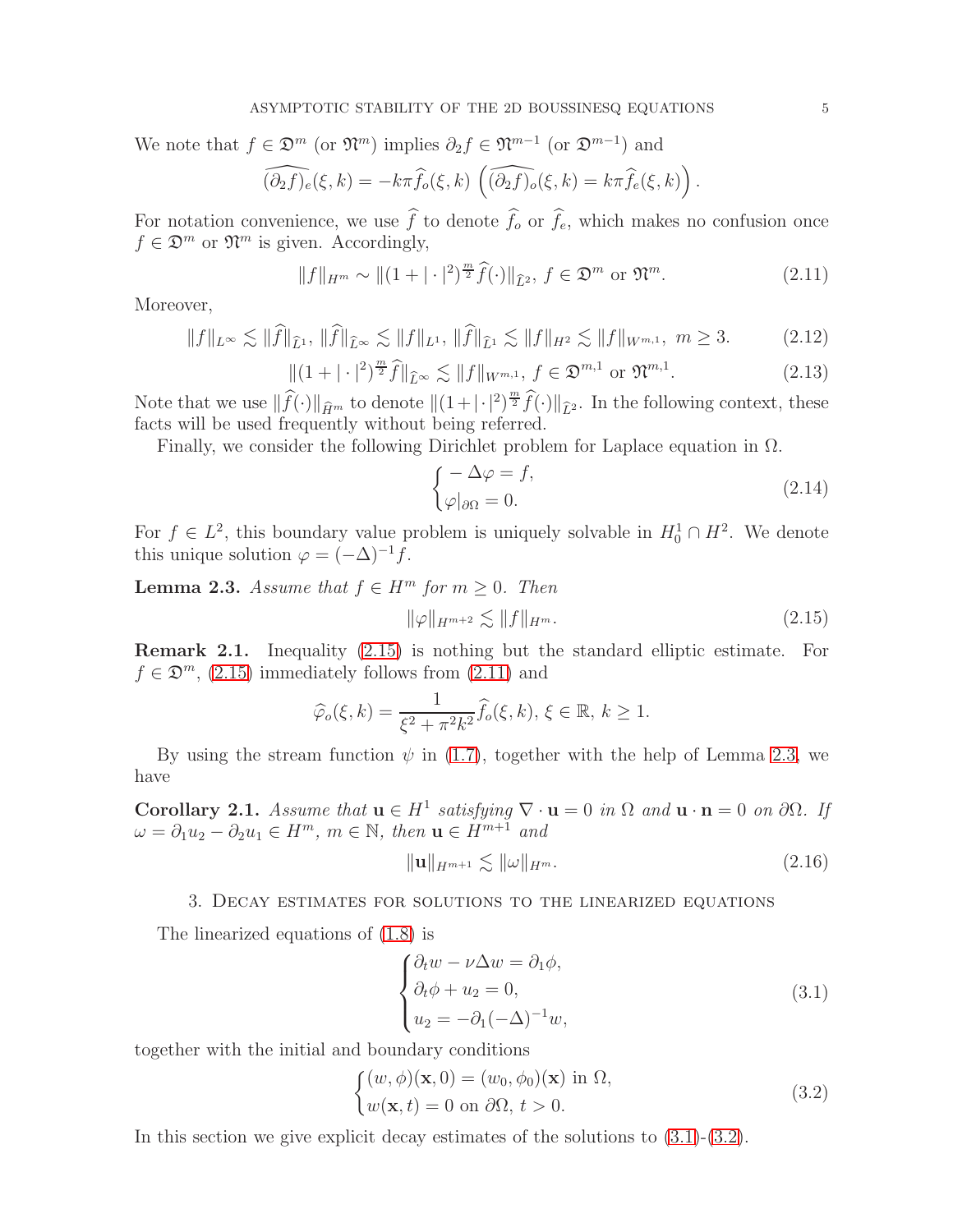3.1. Decay rates for solutions to the linearized equation of temperature. We decouple system  $(3.1)$  $(3.1)$  by taking the time derivative on  $(3.1)<sub>2</sub>$  and using the remaining equations of (3.[1\)](#page-4-0) to find

$$
\partial_{tt}\phi - \nu\Delta\partial_t\phi - \partial_1(-\Delta)^{-1}\partial_1\phi = 0.
$$
\n(3.3)

We consider the following inhomogeneous equation in  $\Omega$ ,

<span id="page-5-0"></span>
$$
\partial_{tt}\phi - \nu\Delta\partial_t\phi - \partial_1(-\Delta)^{-1}\partial_1\phi = F \tag{3.4}
$$

with the initial and boundary conditions

<span id="page-5-4"></span>
$$
\begin{cases}\n\phi(\mathbf{x},0) = \phi_0(\mathbf{x}), \partial_t \phi(\mathbf{x},0) = \phi_1(\mathbf{x}) \text{ in } \Omega, \\
\phi(\mathbf{x},t) = 0 \text{ on } \partial \Omega, \ t > 0.\n\end{cases}
$$
\n(3.5)

To solve the above initial-boundary problem, for  $t > 0$  we define operators  $\mathcal{L}_1(t)$  and  $\mathcal{L}_2(t)$  as follows.

$$
\widehat{\mathcal{L}_1(t)f}(\xi,k) = \frac{1}{2} \left( e^{-\frac{1}{2} \left( \nu(\xi^2 + \pi^2 k^2) + \sigma \right)t} + e^{-\frac{1}{2} \left( \nu(\xi^2 + \pi^2 k^2) - \sigma \right)t} \right) \widehat{f}(\xi,k),\tag{3.6}
$$

and

$$
\widehat{\mathcal{L}_2(t)f}(\xi,k) = \frac{1}{\sigma} \left( e^{-\frac{1}{2} \left( \nu(\xi^2 + \pi^2 k^2) - \sigma \right)t} - e^{-\frac{1}{2} \left( \nu(\xi^2 + \pi^2 k^2) + \sigma \right)t} \right) \widehat{f}(\xi,k).
$$
(3.7)

Here  $\sigma = \sqrt{\nu^2(\xi^2 + \pi^2k^2)^2 - \frac{4\xi^2}{\xi^2 + \pi^2}}$  $\frac{4\xi^2}{\xi^2 + \pi^2 k^2}$  and  $(\xi, k) \in \Omega$ .

<span id="page-5-3"></span>**Lemma 3.1.** Assume that  $\phi_0 \in H^2 \cap H_0^1$ ,  $\phi_1 \in L^2$  and  $F \in L^1_{loc}(0, \infty; L^2)$ . Then the solution to  $(3.4)$  is given by

<span id="page-5-2"></span>
$$
\phi(x, y, t) = \mathcal{L}_1(t)\phi_0(x, y) + \mathcal{L}_2(t)\left(\frac{\nu}{2}(-\Delta)\phi_0(x, y) + \phi_1(x, y)\right) + \int_0^t \mathcal{L}_2(t - \tau)F(x, y, \tau)d\tau.
$$
\n(3.8)

Proof. Performing the Fourier transform to  $(3.4)$ ,

$$
\partial_{tt}\hat{\phi}(\xi, k, t) + \nu \left(\xi^2 + \pi^2 k^2\right) \partial_t \hat{\phi}(\xi, k, t) + \frac{\xi^2}{\xi^2 + \pi^2 k^2} \hat{\phi}(\xi, k, t) = \hat{F}(\xi, k, t), \ (\xi, k) \in \hat{\Omega}. \tag{3.9}
$$

Note that

$$
\left(\partial_{tt} + \nu\left(\xi^{2} + \pi^{2}k^{2}\right)\partial_{t} + \frac{\xi^{2}}{\xi^{2} + \pi^{2}k^{2}}\right)\hat{\phi}(\xi, k, t)
$$
\n
$$
= \left[\left(\partial_{t} + \frac{\nu(\xi^{2} + \pi^{2}k^{2})}{2}\right)^{2} - \frac{\nu^{2}(\xi^{2} + \pi^{2}k^{2})^{2}}{4} + \frac{\xi^{2}}{\xi^{2} + \pi^{2}k^{2}}\right]\hat{\phi}(\xi, k, t)
$$
\n
$$
= \left(\partial_{t} + \frac{\nu(\xi^{2} + \pi^{2}k^{2})}{2} + \frac{1}{2}\sqrt{\nu^{2}(\xi^{2} + \pi^{2}k^{2})^{2} - \frac{4\xi^{2}}{\xi^{2} + \pi^{2}k^{2}}}\right)
$$
\n
$$
\cdot \left(\partial_{t} + \frac{\nu(\xi^{2} + \pi^{2}k^{2})}{2} - \frac{1}{2}\sqrt{\nu^{2}(\xi^{2} + \pi^{2}k^{2})^{2} - \frac{4\xi^{2}}{\xi^{2} + \pi^{2}k^{2}}}\right)\hat{\phi}(\xi, k, t).
$$

Let

<span id="page-5-1"></span>
$$
\psi_{+}(\xi, k, t) = \left(\partial_{t} + \frac{\nu(\xi^{2} + \pi^{2}k^{2})}{2} + \frac{\sigma}{2}\right)\hat{\phi}(\xi, k, t)
$$
\n(3.10)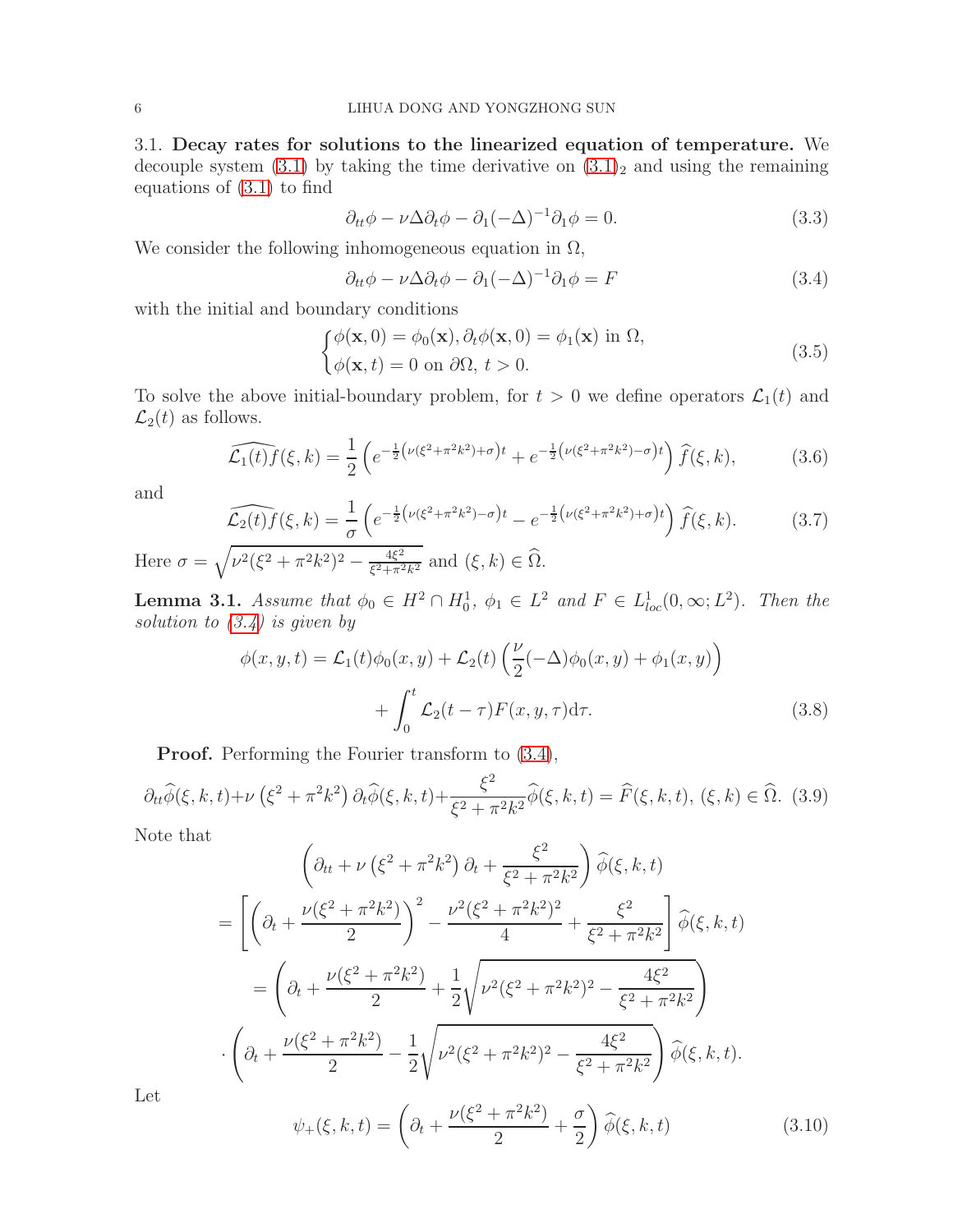and

<span id="page-6-0"></span>
$$
\psi_{-}(\xi, k, t) = \left(\partial_{t} + \frac{\nu(\xi^{2} + \pi^{2}k^{2})}{2} - \frac{\sigma}{2}\right)\widehat{\phi}(\xi, k, t). \tag{3.11}
$$

Then

$$
\left(\partial_t + \frac{\nu(\xi^2 + \pi^2 k^2)}{2} - \frac{\sigma}{2}\right)\psi_+ = \widehat{F}, \ \left(\partial_t + \frac{\nu(\xi^2 + \pi^2 k^2)}{2} + \frac{\sigma}{2}\right)\psi_- = \widehat{F}.\tag{3.12}
$$

By Duhamel's principle,

<span id="page-6-3"></span>
$$
\psi_{+}(\xi,k,t) = e^{\left(-\frac{\nu(\xi^{2}+\pi^{2}k^{2})}{2}+\frac{\sigma}{2}\right)t}\psi_{+}(\xi,k,0) + \int_{0}^{t} e^{\left(-\frac{\nu(\xi^{2}+\pi^{2}k^{2})}{2}+\frac{\sigma}{2}\right)(t-\tau)}\widehat{F}(\xi,k,\tau)d\tau, (3.13)
$$

<span id="page-6-4"></span>
$$
\psi_{-}(\xi,k,t) = e^{\left(-\frac{\nu(\xi^{2}+\pi^{2}k^{2})}{2}-\frac{\sigma}{2}\right)t}\psi_{-}(\xi,k,0) + \int_{0}^{t} e^{\left(-\frac{\nu(\xi^{2}+\pi^{2}k^{2})}{2}-\frac{\sigma}{2}\right)(t-\tau)}\widehat{F}(\xi,k,\tau)d\tau.
$$
 (3.14)

Moreover, from [\(3.10\)](#page-5-1) and [\(3.11\)](#page-6-0), it follows that

<span id="page-6-1"></span>
$$
\psi_{+}(\xi, k, 0) = \widehat{\phi}_{1}(\xi, k) + \frac{\nu(\xi^{2} + \pi^{2} k^{2})}{2} \widehat{\phi}_{0}(\xi, k) + \frac{\sigma}{2} \widehat{\phi}_{0}(\xi, k), \tag{3.15}
$$

<span id="page-6-2"></span>
$$
\psi_{-}(\xi, k, 0) = \widehat{\phi}_{1}(\xi, k) + \frac{\nu(\xi^{2} + \pi^{2} k^{2})}{2} \widehat{\phi}_{0}(\xi, k) - \frac{\sigma}{2} \widehat{\phi}_{0}(\xi, k). \tag{3.16}
$$

Substituting [\(3.15\)](#page-6-1) and [\(3.16\)](#page-6-2) into [\(3.13\)](#page-6-3) and [\(3.14\)](#page-6-4) respectively, together with the fact that  $\widehat{\phi} = \frac{\psi_+ - \psi_-}{\sigma},$ 

$$
\widehat{\phi} = \frac{1}{2} \left( e^{-\frac{1}{2} \left( \nu (\xi^2 + \pi^2 k^2) + \sigma \right) t} + e^{-\frac{1}{2} \left( \nu (\xi^2 + \pi^2 k^2) - \sigma \right) t} \right) \widehat{\phi}_0
$$
\n
$$
+ \frac{1}{\sigma} \left( e^{-\frac{1}{2} \left( \nu (\xi^2 + \pi^2 k^2) - \sigma \right) t} - e^{-\frac{1}{2} \left( \nu (\xi^2 + \pi^2 k^2) + \sigma \right) t} \right) \left( \widehat{\varphi}_0 + \frac{\nu}{2} (\xi^2 + \pi^2 k^2) \widehat{\phi}_0 \right)
$$
\n
$$
+ \int_0^t \frac{1}{\sigma} \left( e^{-\frac{1}{2} \left( \nu (\xi^2 + \pi^2 k^2) - \sigma \right) (t - \tau)} - e^{-\frac{1}{2} \left( \nu (\xi^2 + \pi^2 k^2) + \sigma \right) (t - \tau)} \right) \widehat{F}(\tau) d\tau,
$$
\nwhich is nothing but (3.8).

The next lemma is inspired by [\[12\]](#page-24-22).

<span id="page-6-7"></span>Lemma 3.2. Let  $g \in \mathfrak{D}^{6,1}$  and

$$
\widehat{G}(\xi,k,t) = e^{-\frac{\xi^2}{(\xi^2 + \pi^2 k^2)^2}t} \widehat{g}(\xi,k), \ (\xi,k) \in \widehat{\Omega}.
$$

Then

<span id="page-6-5"></span>
$$
\|\widehat{G}(t)\|_{\widehat{L}^1} \lesssim \langle t \rangle^{-\frac{1}{2}} \|g\|_{W^{4,1}}, \ \|\widehat{\partial_1 G}(t)\|_{\widehat{L}^1} \lesssim \langle t \rangle^{-1} \|g\|_{W^{6,1}},
$$
\n
$$
\|\widehat{G}(t)\|_{\widehat{L}^2} \leq \langle t \rangle^{-\frac{1}{4}} \|g\|_{W^{2,1}} \|\widehat{\partial_1 G}(t)\|_{\widehat{L}^2} \leq \langle t \rangle^{-\frac{3}{4}} \|g\|_{W^{4,1}}.
$$
\n(3.17)

<span id="page-6-6"></span>
$$
||G(t)||_{\hat{L}^2} \lesssim \langle t \rangle^{-\frac{1}{4}} ||g||_{W^{2,1}}, \ ||\partial_1 G(t)||_{\hat{L}^2} \lesssim \langle t \rangle^{-\frac{3}{4}} ||g||_{W^{4,1}}.
$$
 (3.18)

Proof. A straightforward calculation shows that

$$
\|\widehat{G}(t)\|_{\widehat{L}^{1}} \lesssim \sum_{k=1}^{+\infty} \int_{\mathbb{R}} e^{-\frac{\xi^{2}}{(\xi^{2}+\pi^{2}k^{2})^{2}}t} |\widehat{g}(\xi,k)| \mathrm{d}\xi
$$
  

$$
\lesssim \|(\xi^{2}+\pi^{2}k^{2})^{2} \widehat{g}(\xi,k)\|_{\widehat{L}^{\infty}} \sum_{k=1}^{+\infty} \int_{\mathbb{R}} e^{-\frac{\xi^{2}}{(\xi^{2}+\pi^{2}k^{2})^{2}}t} (\xi^{2}+\pi^{2}k^{2})^{-2} \mathrm{d}\xi
$$
  

$$
\lesssim \int_{\pi}^{+\infty} \int_{\mathbb{R}} e^{-\frac{\xi^{2}}{(\xi^{2}+\pi^{2})^{2}}t} (\xi^{2}+\eta^{2})^{-2} \mathrm{d}\xi \mathrm{d}\eta \|g\|_{W^{4,1}}.
$$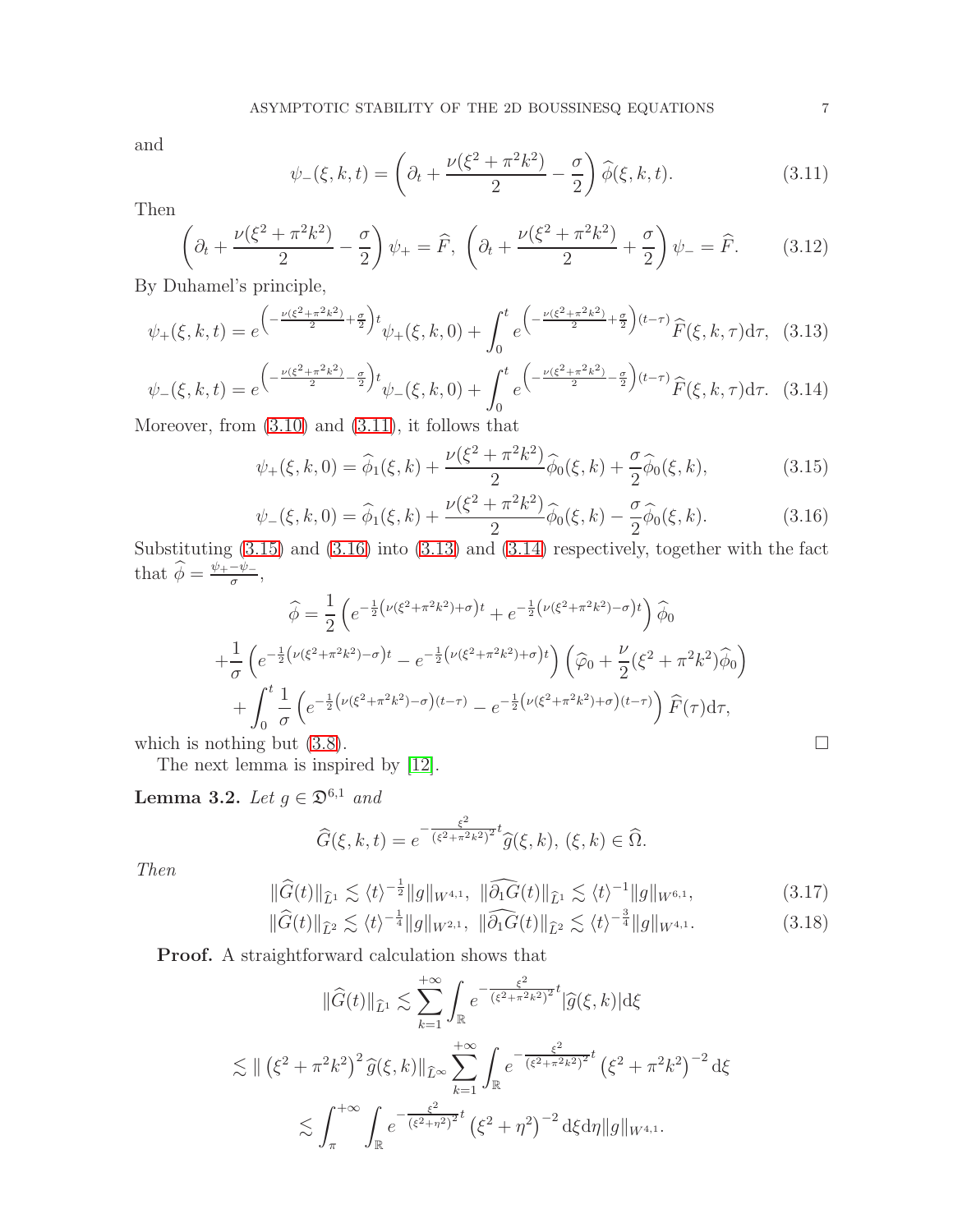Using polar coordinates,

$$
\int_{\pi}^{+\infty} \int_{\mathbb{R}} e^{-\frac{\xi^2}{(\xi^2 + \eta^2)^2}t} \left(\xi^2 + \eta^2\right)^{-2} d\xi d\eta \lesssim \int_{\pi}^{+\infty} \int_{0}^{2\pi} e^{-\frac{\cos^2 \beta}{r^2}t} r^{-3} d\beta dr.
$$

We decompose the last integral into

$$
\sum_{j=1}^{8} \int_{\pi}^{+\infty} \int_{\frac{(j-1)\pi}{4}}^{\frac{j\pi}{4}} e^{-\frac{\cos^2 \beta}{r^2}t} r^{-3} d\beta dr = \sum_{j=1}^{8} M_j.
$$

It is enough to consider, say

$$
M_2 = \int_{\pi}^{+\infty} \int_{\frac{\pi}{4}}^{\frac{\pi}{2}} e^{-\frac{\cos^2 \beta}{r^2}t} r^{-3} d\beta dr, \ M_4 = \int_{\pi}^{+\infty} \int_{\frac{3\pi}{4}}^{\pi} e^{-\frac{\cos^2 \beta}{r^2}t} r^{-3} d\beta dr.
$$

It is obvious that  $M_2 \lesssim 1$  and  $M_4 \lesssim 1$ . By using change of variable  $z = \frac{\sqrt{t}}{r}$  $\frac{\sqrt{t}}{r}$  cos  $\beta$ ,

$$
M_2 \lesssim t^{-\frac{1}{2}} \int_{\pi}^{+\infty} \int_0^{\frac{\sqrt{t}}{r}} e^{-z^2} r^{-2} \frac{1}{\sqrt{1 - \frac{r^2 z^2}{t}}} dz dr
$$
  

$$
\lesssim t^{-\frac{1}{2}} \int_{\pi}^{+\infty} \frac{1}{r^2} dr \int_{-\infty}^{+\infty} e^{-z^2} dz \lesssim t^{-\frac{1}{2}}.
$$

Hence,

$$
M_2 \lesssim \langle t \rangle^{-\frac{1}{2}}.
$$

For  $M_4$ , first note that

$$
\frac{\sqrt{2}}{2} \le |\cos \beta| \le 1 \text{ for all } \beta \in \left[\frac{3\pi}{4}, \pi\right].
$$

Then

$$
M_4 \lesssim \int_{\pi}^{+\infty} \int_{\frac{3\pi}{4}}^{\pi} e^{-\frac{t}{2r^2}} r^{-3} d\beta dr = \int_{\pi}^{+\infty} \int_{\frac{3\pi}{4}}^{\pi} e^{-\frac{t}{2r^2}} \frac{t^{\frac{1}{2}}}{r} \frac{r}{t^{\frac{1}{2}}} r^{-3} d\beta dr
$$

$$
\lesssim t^{-\frac{1}{2}} \int_{\pi}^{+\infty} \frac{1}{r^2} dr \lesssim t^{-\frac{1}{2}}.
$$

Thus, the first estimate in [\(3.17\)](#page-6-5) is obtained. In a similar way we have

$$
\|\widehat{\partial_1 G}(t)\|_{\widehat{L}^1} \lesssim \sum_{k=1}^{+\infty} \int_{\mathbb{R}} e^{-\frac{\xi^2}{(\xi^2 + \pi^2 k^2)^2} t} |\xi \widehat{g}(\xi, k)| d\xi
$$
  

$$
\lesssim t^{-\frac{1}{2}} \sum_{k=1}^{+\infty} \int_{\mathbb{R}} e^{-\frac{\xi^2}{(\xi^2 + \pi^2 k^2)^2} t} \frac{|\xi|}{\xi^2 + \pi^2 k^2} t^{\frac{1}{2}} (\xi^2 + \pi^2 k^2) |\widehat{g}(\xi, k)| d\xi
$$
  

$$
\lesssim t^{-\frac{1}{2}} \sum_{k=1}^{+\infty} \int_{\mathbb{R}} e^{-\frac{\xi^2}{2(\xi^2 + \pi^2 k^2)^2} t} (\xi^2 + \pi^2 k^2) |\widehat{g}(\xi, k)| d\xi \lesssim \langle t \rangle^{-1} \|g\|_{W^{6,1}}.
$$

Thus [\(3.17\)](#page-6-5) has been verified. Moreover,

$$
\|\widehat{G}(t)\|_{\widehat{L}^2}^2 \lesssim \sum_{k=1}^{+\infty} \int_{\mathbb{R}} e^{-\frac{2\xi^2}{(\xi^2 + \pi^2 k^2)^2}t} |\widehat{g}(\xi, k)|^2 d\xi
$$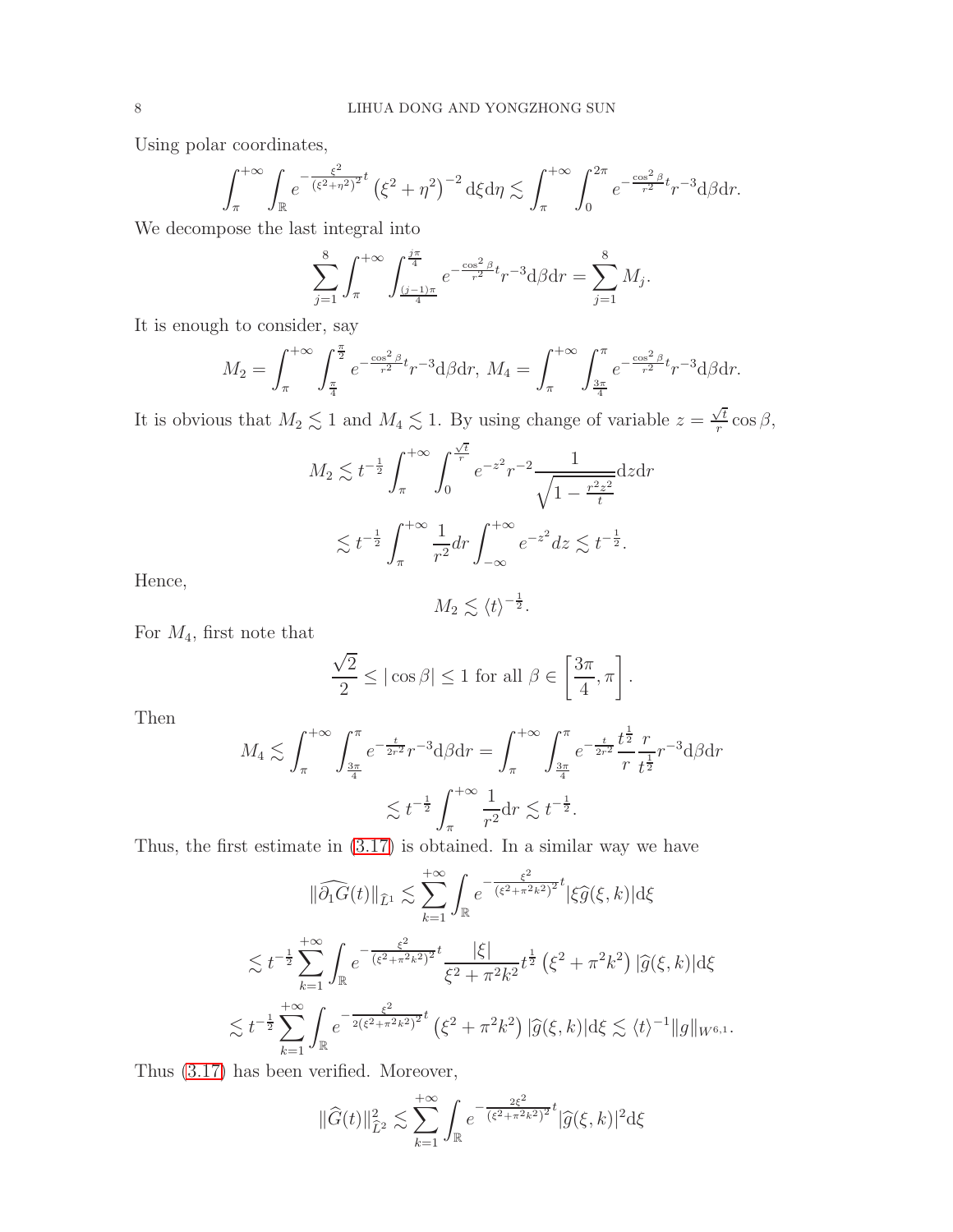$$
\lesssim \| (\xi^2 + \pi^2 k^2)^2 \hat{g}^2(\xi, k) \|_{\widehat{L}^\infty} \sum_{k=1}^{+\infty} \int_{\mathbb{R}} e^{-\frac{2\xi^2}{(\xi^2 + \pi^2 k^2)^2} t} (\xi^2 + \pi^2 k^2)^{-2} d\xi
$$
  

$$
\lesssim \int_{\pi}^{+\infty} \int_{\mathbb{R}} e^{-\frac{2\xi^2}{(\xi^2 + \eta^2)^2} t} (\xi^2 + \eta^2)^{-2} d\xi d\eta \|g\|_{W^{2,1}}^2 \lesssim \langle t \rangle^{-\frac{1}{2}} \|g\|_{W^{2,1}}^2.
$$

<span id="page-8-4"></span>Hence the first estimate in [\(3.18\)](#page-6-6) has been proved. The proof of  $(3.18)_2$  $(3.18)_2$  $(3.18)_2$  is similar.  $\Box$ **Remark 3.1.** In the proof of Lemma [3.2,](#page-6-7) we in fact use  $||g||_{W^{m,1}}$  to control

$$
\|(1+|\cdot|^2)^{\frac{m}{2}}\widehat{g}\|_{\widehat{L}^\infty}
$$

according to [\(2.13\)](#page-4-5).

We proceed to give decay estimates of  $\mathcal{L}_1(t)$ ,  $\mathcal{L}_2(t)$ .

<span id="page-8-3"></span>**Lemma 3.3.** Let  $f \in \mathfrak{D}^{6,1}$ . Then for any fixed  $\nu > 0$ ,

<span id="page-8-2"></span>
$$
\left\| \widehat{\mathcal{L}_1(t)f} \right\|_{\widehat{L}^1} + \left\| \widehat{\mathcal{L}_2(t)f} \right\|_{\widehat{L}^1} \lesssim \langle t \rangle^{-\frac{1}{2}} \| f \|_{W^{4,1}},\tag{3.19}
$$

$$
\left\|\widehat{\partial_2 \mathcal{L}_1(t)} f\right\|_{\widehat{L}^1} + \left\|\widehat{\partial_2 \mathcal{L}_2(t)} f\right\|_{\widehat{L}^1} \lesssim \langle t \rangle^{-\frac{1}{2}} \|f\|_{W^{5,1}},\tag{3.20}
$$

$$
\left\| \widehat{\partial_t \mathcal{L}_1(t)} f \right\|_{\widehat{L}^1} + \left\| \widehat{\partial_t \mathcal{L}_2(t)} f \right\|_{\widehat{L}^1} \lesssim \langle t \rangle^{-\frac{3}{2}} \| f \|_{W^{5,1}},\tag{3.21}
$$

$$
\left\| \widehat{\partial_1 \mathcal{L}_1(t)} f \right\|_{\widehat{L}^1} + \left\| \widehat{\partial_1 \mathcal{L}_2(t)} f \right\|_{\widehat{L}^1} \lesssim \langle t \rangle^{-1} \| f \|_{W^{6,1}}, \tag{3.22}
$$

<span id="page-8-0"></span>
$$
\left\| \widehat{\mathcal{L}_1(t)f} \right\|_{\widehat{L}^2} + \left\| \widehat{\mathcal{L}_2(t)f} \right\|_{\widehat{L}^2} \lesssim \langle t \rangle^{-\frac{1}{4}} \| f \|_{W^{2,1}},\tag{3.23}
$$

$$
\left\|\widehat{\partial_2 \mathcal{L}_1(t)} f\right\|_{\widehat{L}^2} + \left\|\widehat{\partial_2 \mathcal{L}_2(t)} f\right\|_{\widehat{L}^2} \lesssim \langle t \rangle^{-\frac{1}{4}} \|f\|_{W^{3,1}},\tag{3.24}
$$

$$
\left\| \widehat{\partial_t \mathcal{L}_1(t)} f \right\|_{\widehat{L}^2} + \left\| \widehat{\partial_t \mathcal{L}_2(t)} f \right\|_{\widehat{L}^2} \lesssim \langle t \rangle^{-\frac{5}{4}} \| f \|_{W^{3,1}},\tag{3.25}
$$

$$
\left\| \partial_1 \widehat{\mathcal{L}_1(t)} f \right\|_{\widehat{L}^2} + \left\| \partial_1 \widehat{\mathcal{L}_2(t)} f \right\|_{\widehat{L}^2} \lesssim \langle t \rangle^{-\frac{3}{4}} \| f \|_{W^{4,1}}, \tag{3.26}
$$

<span id="page-8-1"></span>
$$
\left\|\widehat{\partial_{11}\mathcal{L}_1(t)}f\right\|_{\widehat{L}^2} + \left\|\widehat{\partial_{11}\mathcal{L}_2(t)}f\right\|_{\widehat{L}^2} \lesssim \langle t\rangle^{-\frac{5}{4}} \|f\|_{W^{6,1}}.
$$
\n(3.27)

Proof. Let

$$
\lambda_{+} = \frac{-\nu(\xi^2 + \pi^2 k^2) + \sigma}{2}, \ \lambda_{-} = \frac{-\nu(\xi^2 + \pi^2 k^2) - \sigma}{2}.
$$

A straightforward calculation shows that

$$
\widehat{\mathcal{L}_1(t)} = \frac{1}{2} \left( e^{\lambda + t} + e^{\lambda - t} \right), \quad \widehat{\mathcal{L}_2(t)} = \frac{1}{\lambda_+ - \lambda_-} \left( e^{\lambda + t} - e^{\lambda - t} \right),
$$

$$
\widehat{\partial_t \mathcal{L}_1(t)} = \frac{1}{2} \left( \lambda_+ e^{\lambda_+ t} + \lambda_- e^{\lambda_- t} \right), \quad \widehat{\partial_t \mathcal{L}_2(t)} = \frac{1}{\lambda_+ - \lambda_-} \left( \lambda_+ e^{\lambda_+ t} - \lambda_- e^{\lambda_- t} \right),
$$

where  $\lambda_+ - \lambda_- = \sigma$ .

Note that

$$
\nu_*^2 := \sup_{\xi \in \mathbb{R}, k \ge 1} \frac{4\xi^2}{(\xi^2 + \pi^2 k^2)^3} \in (0, 1).
$$

We discuss decay estimates of  $\mathcal{L}_1(t)$ ,  $\mathcal{L}_2(t)$  in two cases:  $\nu \geq \nu_*$  and  $0 < \nu < \nu_*$ .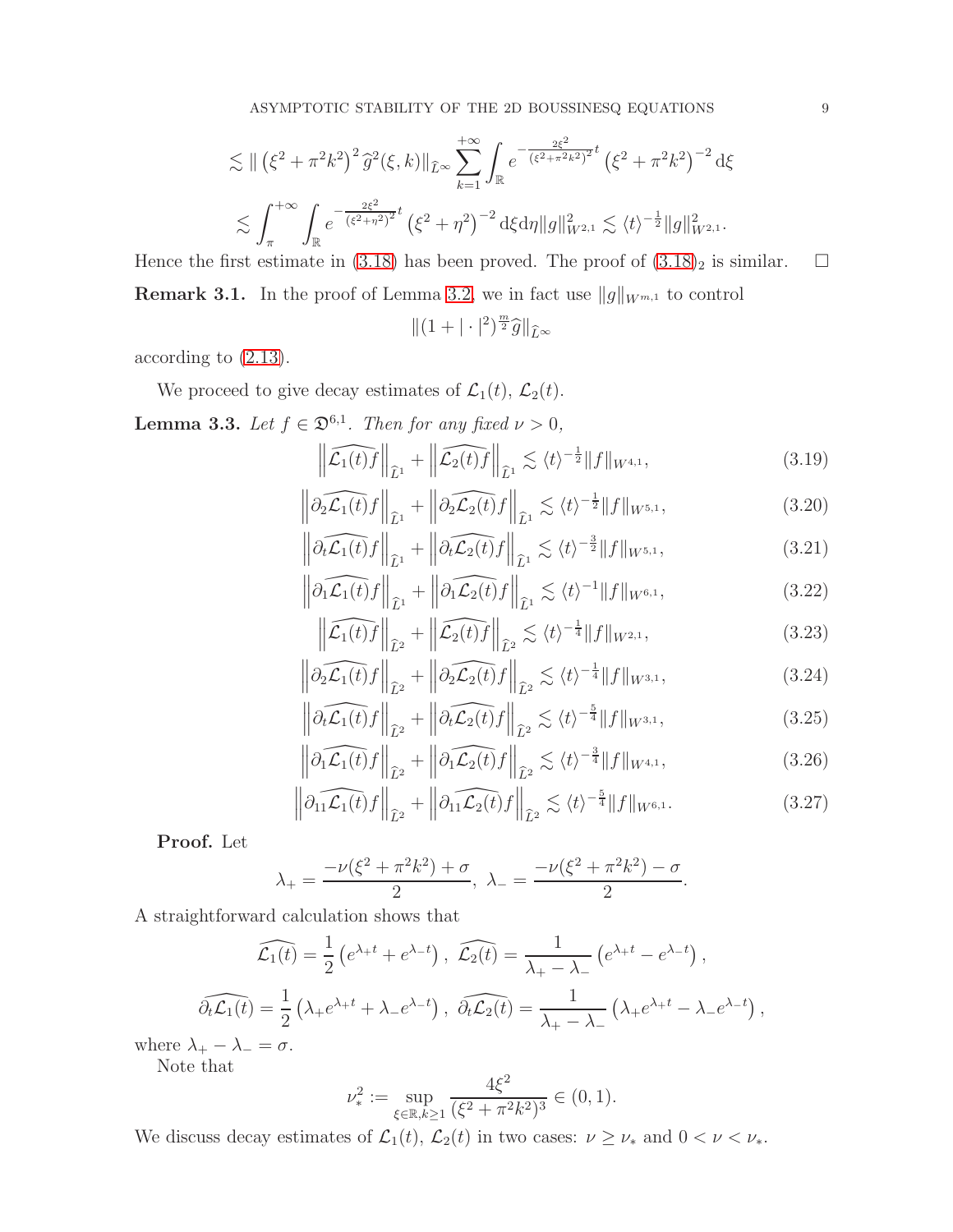First, for  $\nu \geq \nu_*,$ 

$$
\lambda_{+} = -\frac{1}{2} \left( \nu(\xi^{2} + \pi^{2}k^{2}) - \sigma \right) = -\frac{1}{2} \left( \nu(\xi^{2} + \pi^{2}k^{2}) - \sqrt{\nu^{2}(\xi^{2} + \pi^{2}k^{2})^{2} - \frac{4\xi^{2}}{\xi^{2} + \pi^{2}k^{2}}} \right)
$$

$$
= -\frac{2\xi^{2}}{\nu(\xi^{2} + \pi^{2}k^{2})^{2}} \frac{1}{1 + \sqrt{1 - \frac{4\xi^{2}}{\nu^{2}(\xi^{2} + \pi^{2}k^{2})^{3}}}}.
$$

Hence

$$
-\frac{2\xi^2}{\nu(\xi^2 + \pi^2 k^2)^2} \le \lambda_+ \le -\frac{\xi^2}{\nu(\xi^2 + \pi^2 k^2)^2}, \quad -\nu(\xi^2 + \pi^2 k^2) \le \lambda_- \le -\frac{\nu}{2}(\xi^2 + \pi^2 k^2).
$$

Moreover, there exists  $\lambda_0>0$  such that

$$
\lambda_0 \leq \lambda_+ - \lambda_- < \nu(\xi^2 + \pi^2 k^2).
$$

For 
$$
k \ge 1
$$
,  
\n
$$
0 < \widehat{\mathcal{L}_1(t)} \lesssim e^{-\frac{\xi^2}{\nu(\xi^2 + \pi^2 k^2)^2} t},
$$
\n
$$
0 \le \widehat{\mathcal{L}_2(t)} \lesssim \frac{1}{\lambda_0} e^{-\frac{\xi^2}{\nu(\xi^2 + \pi^2 k^2)^2} t} + \frac{1}{\lambda_0} e^{-\frac{\nu(\xi^2 + \pi^2 k^2)}{2} t} \lesssim e^{-\frac{\xi^2}{\nu(\xi^2 + \pi^2 k^2)^2} t},
$$
\n
$$
|\widehat{\partial_t \mathcal{L}_1(t)}| \lesssim \frac{\xi^2}{\nu(\xi^2 + \pi^2 k^2)^2} e^{-\frac{\xi^2}{\nu(\xi^2 + \pi^2 k^2)^2} t} + \nu(\xi^2 + \pi^2 k^2) e^{-\frac{\nu(\xi^2 + \pi^2 k^2)}{2} t},
$$
\n
$$
|\widehat{\partial_t \mathcal{L}_2(t)}| \lesssim \frac{\xi^2}{\nu(\xi^2 + \pi^2 k^2)^2} e^{-\frac{\xi^2}{\nu(\xi^2 + \pi^2 k^2)^2} t} + \nu(\xi^2 + \pi^2 k^2) e^{-\frac{\nu(\xi^2 + \pi^2 k^2)}{2} t}.
$$

We use [\(2.12\)](#page-4-6) and Lemma [3.2](#page-6-7) to obtain

 $\sum_{k=1}$   $J_{\mathbb{R}}$ 

$$
\|\widehat{\mathcal{L}_{1}(t)}f\|_{\widehat{L}^{1}} + \|\widehat{\mathcal{L}_{2}(t)}f\|_{\widehat{L}^{1}} + \|\widehat{\mathcal{L}_{2}(t)}f\|_{\widehat{L}^{1}} \leq \sum_{k=1}^{\infty} \int_{\mathbb{R}} e^{-\frac{\xi^{2}}{\nu(\xi^{2}+\pi^{2}k^{2})^{2}}t} |\widehat{f}(\xi,k)| d\xi \lesssim \langle t\rangle^{-\frac{1}{2}} \|f\|_{W^{4,1}},
$$
\n
$$
\lesssim \sum_{k=1}^{\infty} \int_{\mathbb{R}} e^{-\frac{\xi^{2}}{\nu(\xi^{2}+\pi^{2}k^{2})^{2}}t} |\widehat{k}f(\xi,k)| d\xi \lesssim \langle t\rangle^{-\frac{1}{2}} \|f\|_{W^{5,1}},
$$
\n
$$
\lesssim \sum_{k=1}^{\infty} \int_{\mathbb{R}} e^{-\frac{\xi^{2}}{\nu(\xi^{2}+\pi^{2}k^{2})^{2}}t} |\widehat{k}f(\xi,k)| d\xi \lesssim \langle t\rangle^{-\frac{1}{2}} \|f\|_{W^{5,1}},
$$
\n
$$
\lesssim \sum_{k=1}^{\infty} \int_{\mathbb{R}} \frac{\xi^{2}}{\nu(\xi^{2}+\pi^{2}k^{2})^{2}} e^{-\frac{\xi^{2}}{\nu(\xi^{2}+\pi^{2}k^{2})^{2}}t} |\widehat{f}(\xi,k)| d\xi
$$
\n
$$
+ \sum_{k=1}^{\infty} \int_{\mathbb{R}} \nu(\xi^{2}+\pi^{2}k^{2}) e^{-\frac{\nu(\xi^{2}+\pi^{2}k^{2})}{2}t} |\widehat{f}(\xi,k)| d\xi
$$
\n
$$
\lesssim \langle t\rangle^{-\frac{3}{2}} \|f\|_{W^{4,1}} + e^{-\frac{\nu}{2}t} \|(\xi^{2}+\pi^{2}k^{2})\widehat{f}\|_{\widehat{L}^{1}} \lesssim \langle t\rangle^{-\frac{3}{2}} \|f\|_{W^{5,1}},
$$
\n
$$
\lesssim \sum_{k=1}^{\infty} \int_{\mathbb{R}} |\xi| e^{-\frac{\xi^{2}}{\nu(\xi^{2}+\pi^{2}k^{2})^{2}}t} |\widehat{f}(\
$$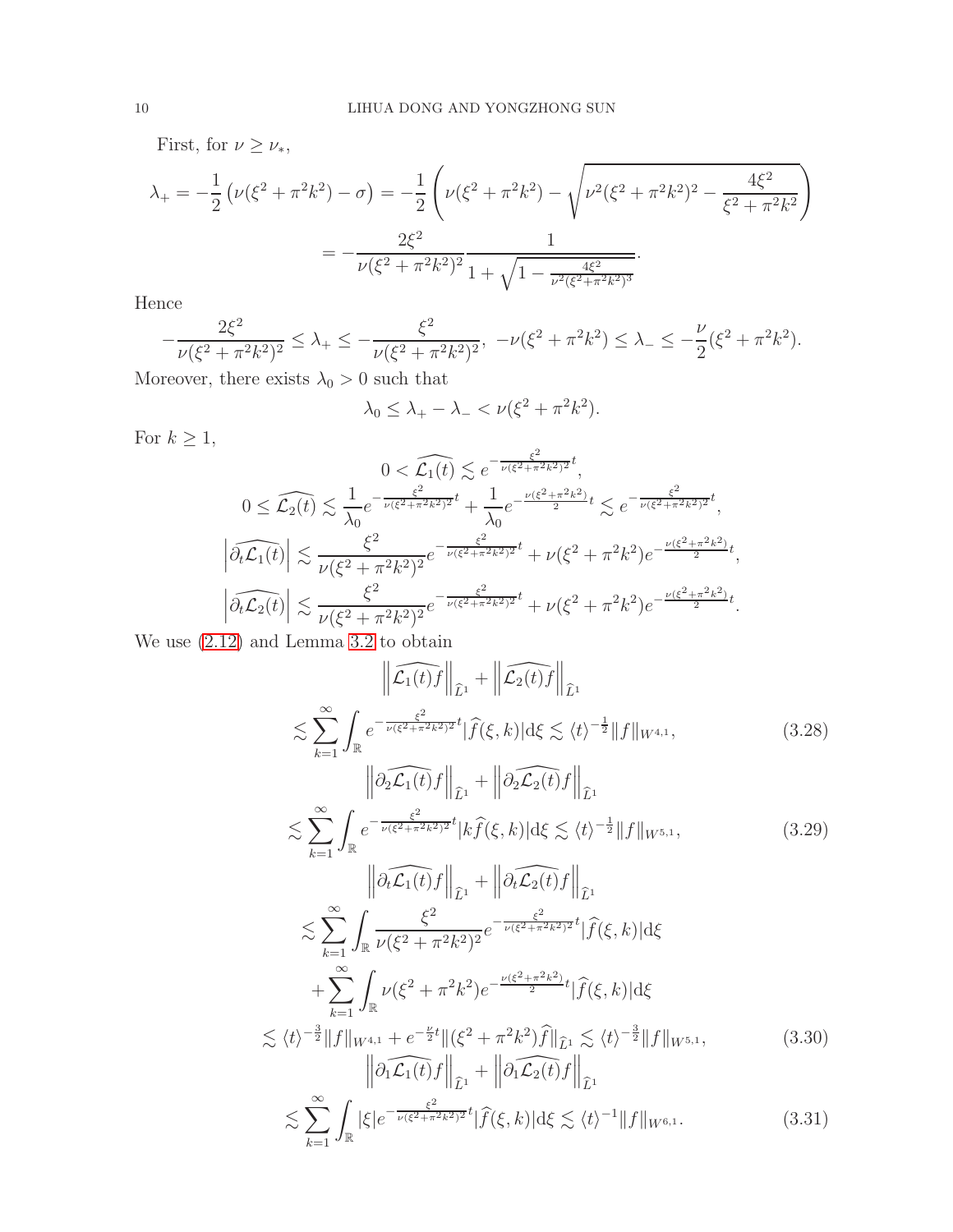Other estimates in [\(3.23\)](#page-8-0)-[\(3.27\)](#page-8-1) can be obtained in a similar way.

Next, for  $0 < \nu < \nu_*$ ,  $\sigma = \sqrt{\nu^2 (\xi^2 + \pi^2 k^2)^2 - \frac{4\xi^2}{\xi^2 + \pi^2}}$  $\frac{4\xi^2}{\xi^2 + \pi^2 k^2}$  is not necessary a real number for any  $(\xi, k) \in \Omega$ . We decompose the frequency space  $\Omega$  into four parts as follows.

$$
I_1 = \left\{ (\xi, k) \in \mathbb{R} \times \mathbb{N}^+ : \xi^2 < \frac{\nu^2}{16} (\xi^2 + \pi^2 k^2)^3 \right\},
$$
\n
$$
I_2 = \left\{ (\xi, k) \in \mathbb{R} \times \mathbb{N}^+ : \frac{\nu^2}{16} (\xi^2 + \pi^2 k^2)^3 \le \xi^2 < \frac{\nu^2}{4} (\xi^2 + \pi^2 k^2)^3 \right\},
$$
\n
$$
I_3 = \left\{ (\xi, k) \in \mathbb{R} \times \mathbb{N}^+ : \frac{\nu^2}{4} (\xi^2 + \pi^2 k^2)^3 \le \xi^2 < 4\nu^2 (\xi^2 + \pi^2 k^2)^3 \right\},
$$
\n
$$
I_4 = \left\{ (\xi, k) \in \mathbb{R} \times \mathbb{N}^+ : \xi^2 \ge 4\nu^2 (\xi^2 + \pi^2 k^2)^3 \right\}.
$$

For  $(\xi, k) \in I_1$ , note that

$$
\lambda_{+} = -\frac{2\xi^2}{\nu(\xi^2 + \pi^2 k^2)^2} \frac{1}{1 + \sqrt{1 - \frac{4\xi^2}{\nu(\xi^2 + \pi^2 k^2)^3}}}
$$

Thus,

$$
-\frac{2\xi^2}{\nu(\xi^2 + \pi^2 k^2)^2} \le \lambda_+ \le -\frac{\xi^2}{\nu(\xi^2 + \pi^2 k^2)^2}, \quad -\nu(\xi^2 + \pi^2 k^2) \le \lambda_- \le -\frac{\nu}{2}(\xi^2 + \pi^2 k^2),
$$

$$
\frac{\nu}{2}(\xi^2 + \pi^2 k^2) < \lambda_+ - \lambda_- < \nu(\xi^2 + \pi^2 k^2).
$$

Since  $k \geq 1$ ,

<span id="page-10-0"></span>
$$
0 < \widehat{\mathcal{L}_1(t)} \lesssim e^{-\frac{\xi^2}{\nu(\xi^2 + \pi^2 k^2)^2}t}, \ 0 \leq \widehat{\mathcal{L}_2(t)} \lesssim e^{-\frac{\xi^2}{\nu(\xi^2 + \pi^2 k^2)^2}t}, \tag{3.32}
$$

.

$$
\left|\widehat{\partial_t \mathcal{L}_1(t)}\right| \lesssim \frac{\xi^2}{\nu(\xi^2 + \pi^2 k^2)^2} e^{-\frac{\xi^2}{\nu(\xi^2 + \pi^2 k^2)^2}t} + \nu(\xi^2 + \pi^2 k^2) e^{-\frac{\nu(\xi^2 + \pi^2 k^2)}{2}t},\tag{3.33}
$$

$$
\left| \widehat{\partial_t \mathcal{L}_2(t)} \right| \lesssim \frac{\xi^2}{\nu (\xi^2 + \pi^2 k^2)^2} e^{-\frac{\xi^2}{\nu (\xi^2 + \pi^2 k^2)^2} t} + \nu (\xi^2 + \pi^2 k^2) e^{-\frac{\nu (\xi^2 + \pi^2 k^2)}{2} t}.
$$
 (3.34)

For  $(\xi, k) \in I_2$ ,

$$
-\frac{2\xi^2}{\nu(\xi^2 + \pi^2 k^2)^2} \le \lambda_+ \le -\frac{\xi^2}{\nu(\xi^2 + \pi^2 k^2)^2} \le -\frac{\nu(\xi^2 + \pi^2 k^2)}{16},
$$
  

$$
-\nu(\xi^2 + \pi^2 k^2) \le \lambda_- \le -\frac{\nu}{2}(\xi^2 + \pi^2 k^2), 0 < \lambda_+ - \lambda_- < \nu(\xi^2 + \pi^2 k^2).
$$

After a straightforward calculation, we obtain that for  $k \geq 1$ 

$$
0 < \widehat{\mathcal{L}_1(t)} \lesssim e^{-\frac{\nu(\xi^2 + \pi^2 k^2)}{16}t}, \quad \widehat{\partial_t \mathcal{L}_1(t)} \lesssim e^{-\frac{\nu(\xi^2 + \pi^2 k^2)}{32}t},\tag{3.35}
$$

$$
0 \leq \widehat{\mathcal{L}_2(t)} \lesssim e^{\lambda + t} t \lesssim e^{-\frac{\nu(\xi^2 + \pi^2 k^2)}{32}t},\tag{3.36}
$$

$$
\left| \widehat{\partial_t \mathcal{L}_2(t)} \right| \lesssim \left| e^{\lambda + t} \frac{\lambda_+ - \lambda_-}{\lambda_+ - \lambda_-} \right| + \left| \lambda_- \frac{e^{\lambda_+ t} - e^{\lambda_- t}}{\lambda_+ - \lambda_-} \right| \lesssim e^{\lambda_+ t} + |\lambda_-| e^{\lambda_+ t} t \lesssim e^{-\frac{\nu (\xi^2 + \pi^2 k^2)}{32} t}. \tag{3.37}
$$

For  $(\xi, k) \in I_3$ ,

$$
\sigma = i \sqrt{\frac{4\xi^2}{\xi^2 + \pi^2 k^2} - \nu^2 (\xi^2 + \pi^2 k^2)^2},
$$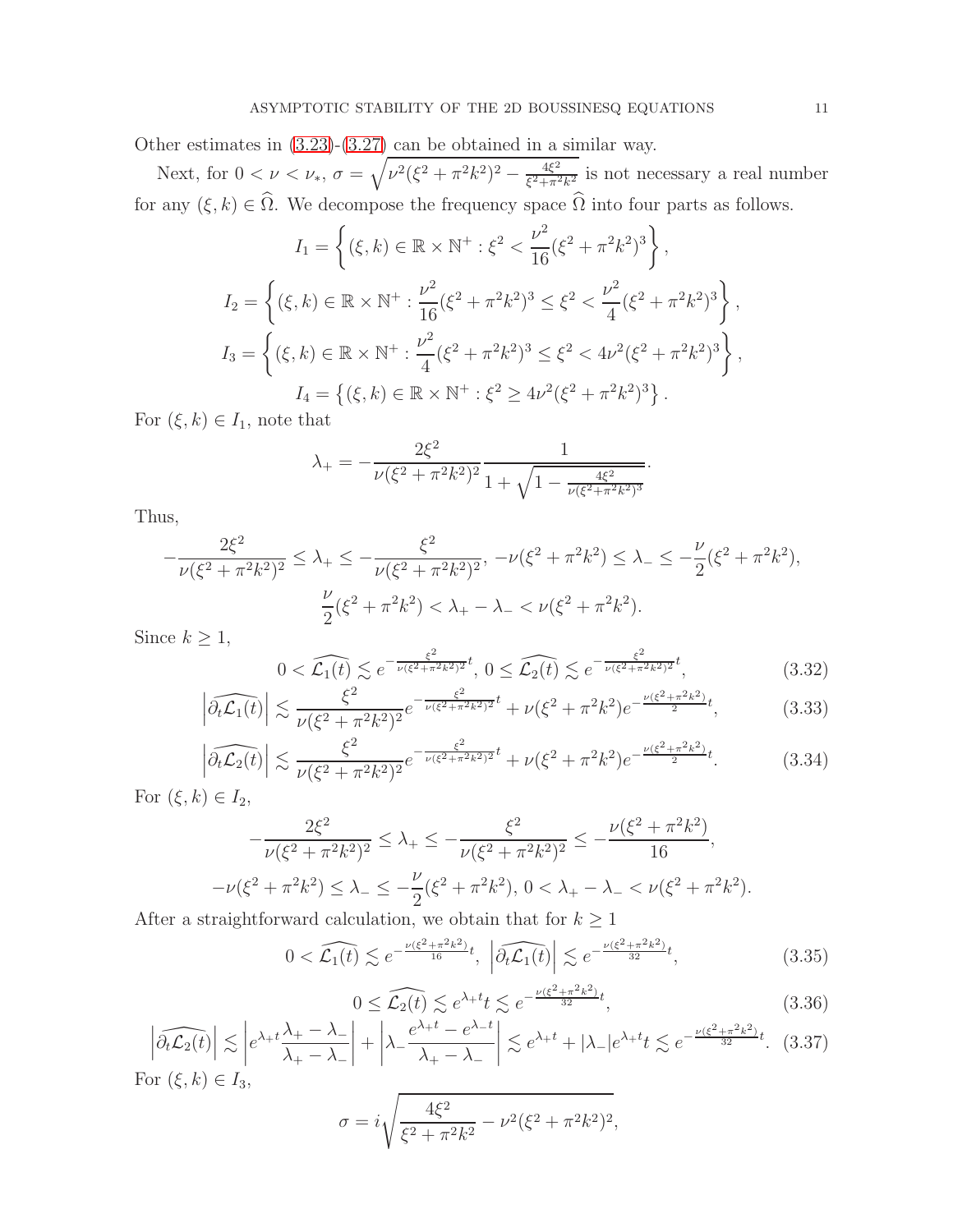$$
\lambda_{+} = -\frac{\nu(\xi^{2} + \pi^{2}k^{2})}{2} + \frac{i}{2}\sqrt{\frac{4\xi^{2}}{\xi^{2} + \pi^{2}k^{2}} - \nu^{2}(\xi^{2} + \pi^{2}k^{2})^{2}},
$$

$$
\lambda_{-} = -\frac{\nu(\xi^{2} + \pi^{2}k^{2})}{2} - \frac{i}{2}\sqrt{\frac{4\xi^{2}}{\xi^{2} + \pi^{2}k^{2}} - \nu^{2}(\xi^{2} + \pi^{2}k^{2})^{2}}.
$$

Then

$$
\left|\widehat{\mathcal{L}_1(t)}\right| \lesssim e^{-\frac{\nu(\xi^2 + \pi^2 k^2)}{2}t}, \left|\widehat{\mathcal{L}_2(t)}\right| \lesssim e^{-\frac{\nu(\xi^2 + \pi^2 k^2)}{2}t} \frac{\sin\left(\frac{|\lambda_+ - \lambda_-|}{2}t\right)}{|\lambda_+ - \lambda_-|} \lesssim e^{-\frac{\nu(\xi^2 + \pi^2 k^2)}{4}t}.\tag{3.38}
$$

Moreover, since

$$
|\lambda_+| = |\lambda_-| = \frac{\xi^2}{\xi^2 + \pi^2 k^2} \le 1,
$$

one has

$$
\left|\widehat{\partial_t \mathcal{L}_1(t)}\right| \lesssim |\lambda_+| \left| e^{\lambda_+ t} \right| + |\lambda_-| \left| e^{\lambda_- t} \right| \lesssim e^{-\frac{\nu(\xi^2 + \pi^2 k^2)}{2} t},\tag{3.39}
$$

$$
\left| \widehat{\partial_t \mathcal{L}_2(t)} \right| \lesssim \left| e^{\lambda + t} \frac{\lambda_+ - \lambda_-}{\lambda_+ - \lambda_-} \right| + \left| \lambda_- \frac{e^{\lambda_+ t} - e^{\lambda_- t}}{\lambda_+ - \lambda_-} \right| \lesssim e^{-\frac{\nu (\xi^2 + \pi^2 k^2)}{4} t}.\tag{3.40}
$$

For  $(\xi, k) \in I_4$ , due to the fact that

$$
|\lambda_{+} - \lambda_{-}| = \sqrt{\frac{4\xi^2}{\xi^2 + \pi^2 k^2} - \nu^2 (\xi^2 + \pi^2 k^2)^2} \ge \sqrt{15} \nu (\xi^2 + \pi^2 k^2) \gtrsim \nu,
$$

we have

<span id="page-11-0"></span>
$$
\left|\widehat{\mathcal{L}_{1}(t)}\right|, \left|\widehat{\mathcal{L}_{2}(t)}\right|, \left|\widehat{\partial_{t}\mathcal{L}_{1}(t)}\right|, \left|\widehat{\partial_{t}\mathcal{L}_{2}(t)}\right| \lesssim e^{-\frac{\nu(\xi^{2} + \pi^{2}k^{2})}{2}t}.
$$
\n(3.41)

Based on estimates in [\(3.32\)](#page-10-0)-[\(3.41\)](#page-11-0) of  $\mathcal{L}_1$  and  $\mathcal{L}_2$ , for  $0 < \nu < \nu_*$  one can obtain [\(3.19\)](#page-8-2)-(3.27) as before, which concludes the proof of Lemma 3.3. [\(3.27\)](#page-8-1) as before, which concludes the proof of Lemma [3.3.](#page-8-3)

**Remark 3.2.** From Lemma [3.3,](#page-8-3) we find that one derivative in the x-direction improves 1  $\frac{1}{2}$ -order of decay rate.

Using Lemma [2.2,](#page-3-0) Lemma [3.1](#page-5-3) together with Lemma [3.3,](#page-8-3) we obtain the following decay estimates for solutions to the initial-boundary value problem [\(3.4\)](#page-5-0)-[\(3.5\)](#page-5-4).

<span id="page-11-1"></span>**Lemma 3.4.** Assume that  $\phi_0 \in \mathfrak{D}^{8,1}, \phi_1 \in \mathfrak{D}^{6,1}$  and  $F \in L^{\infty}(0, \infty; \mathfrak{D}^{6,1})$  with

$$
\|\langle \cdot \rangle^s F(\cdot)\|_{L^\infty(W^{6,1})} := \sup_{t>0} \langle t \rangle^s \|F(t)\|_{W^{6,1}} < \infty \text{ for some } s > 0.
$$

Then the solution to  $(3.4)-(3.5)$  $(3.4)-(3.5)$  satisfies for any  $t > 0$ ,

$$
\|\phi(t)\|_{L^{\infty}} \lesssim \langle t \rangle^{-\frac{1}{2}} \left( \|\phi_0\|_{W^{6,1}} + \|\phi_1\|_{W^{4,1}} + \|\langle \cdot \rangle^s F(\cdot) \|_{L^{\infty}(W^{4,1})} \right), \text{ if } s > 1,
$$
 (3.42)

$$
\|\partial_2\phi(t)\|_{L^\infty} \lesssim \langle t \rangle^{-\frac{1}{2}} \left( \|\phi_0\|_{W^{7,1}} + \|\phi_1\|_{W^{5,1}} + \|\langle \cdot \rangle^s F(\cdot)\|_{L^\infty(W^{5,1})} \right), \ \text{if } s > 1,
$$
 (3.43)

$$
\|\partial_1 \phi(t)\|_{L^\infty} \lesssim \langle t \rangle^{-1} \left( \|\phi_0\|_{W^{8,1}} + \|\phi_1\|_{W^{6,1}} + \|\langle \cdot \rangle^s F(\cdot) \|_{L^\infty(W^{6,1})} \right), \text{ if } s > 1,
$$
 (3.44)  

$$
\|\phi(t)\|_{H^4} \le \langle t \rangle^{-\frac{1}{4}} \left( \|\phi_0\|_{W^{8,1}} + \|\phi_1\|_{W^{6,1}} + \|\langle \cdot \rangle^s F(\cdot) \|_{L^\infty(W^{6,1})} \right), \text{ if } s > 1.
$$
 (3.45)

$$
\|\phi(t)\|_{H^{4}} \lesssim \langle t \rangle^{-\frac{1}{4}} \left( \|\phi_{0}\|_{W^{8,1}} + \|\phi_{1}\|_{W^{6,1}} + \|\langle \cdot \rangle^{s} F(\cdot) \|_{L^{\infty}(W^{6,1})} \right), \text{ if } s > 1,
$$
 (3.45)  

$$
\|\partial_{1}\phi(t)\|_{H^{2}} \lesssim \langle t \rangle^{-\frac{3}{4}} \left( \|\phi_{0}\|_{W^{8,1}} + \|\phi_{1}\|_{W^{6,1}} + \|\langle \cdot \rangle^{s} F(\cdot) \|_{L^{\infty}(W^{6,1})} \right), \text{ if } s > 1,
$$
 (3.46)

$$
\|\partial_{11}\phi(t)\|_{L^2} \lesssim \langle t \rangle^{-\frac{5}{4}} \left( \|\phi_0\|_{W^{8,1}} + \|\phi_1\|_{W^{6,1}} + \|\langle \cdot \rangle^s F(\cdot) \|_{L^\infty(W^{6,1})} \right), \ \text{if } s \ge \frac{5}{4}, \tag{3.47}
$$

$$
\|\partial_t \phi(t)\|_{H^3} \lesssim \langle t \rangle^{-\frac{5}{4}} \left( \|\phi_0\|_{W^{8,1}} + \|\phi_1\|_{W^{6,1}} + \|\langle \cdot \rangle^s F(\cdot) \|_{L^\infty(W^{6,1})} \right), \ \text{if } s \ge \frac{5}{4}.
$$
 (3.48)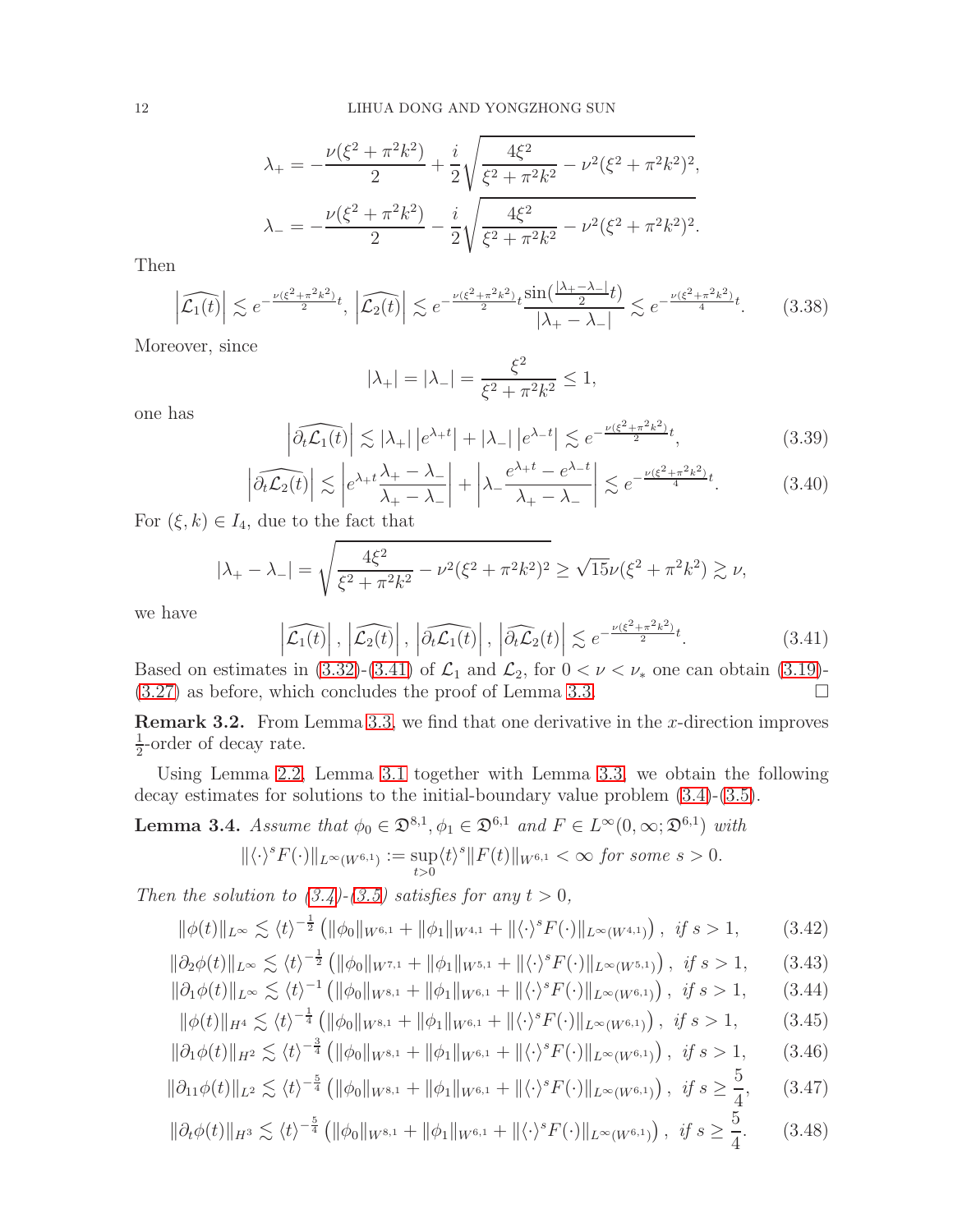3.2. Decay rates for solutions to the linearized equation of vorticity. Going back to [\(3.1\)](#page-4-0)-[\(3.2\)](#page-4-1), we use Duhamel's principle to find

$$
w(x, y, t) = e^{\nu t \Delta} w_0(x, y) + \int_0^t e^{\nu (t - \tau) \Delta} \partial_1 \phi(x, y, \tau) d\tau,
$$
\n(3.49)

that is,

<span id="page-12-0"></span>
$$
\widehat{w}(\xi, k, t) = e^{-\nu(\xi^2 + \pi^2 k^2)t} \widehat{w_0}(\xi, k) + \int_0^t e^{-\nu(\xi^2 + \pi^2 k^2)(t - \tau)} \xi \widehat{\phi}(\xi, k, \tau) d\tau, (\xi, k) \in \widehat{\Omega}. \tag{3.50}
$$

**Lemma 3.5.** Assume that  $\phi_0 \in \mathfrak{D}^{8,1}$  and  $\mathbf{u}_0 = (u_{10}, u_{20})$  with  $u_{10} \in \mathfrak{N}^{6,1}$ ,  $u_{20} \in \mathfrak{D}^{6,1}$  so that  $w_0 \in \mathfrak{D}^{5,1}$ . Then the solution w to  $(3.1)-(3.2)$  $(3.1)-(3.2)$  satisfies

<span id="page-12-2"></span>
$$
||w(t)||_{L^{\infty}} \lesssim \langle t \rangle^{-1} (||w_0||_{W^{5,1}} + ||\phi_0||_{W^{8,1}}), \ ||w(t)||_{L^2} \lesssim \langle t \rangle^{-\frac{3}{4}} (||w_0||_{W^{3,1}} + ||\phi_0||_{W^{6,1}}), \tag{3.51}
$$

$$
\|\partial_1 w(t)\|_{L^2} \lesssim \langle t \rangle^{-\frac{5}{4}} \left( \|w_0\|_{W^{5,1}} + \|\phi_0\|_{W^{8,1}} \right), \ \|\partial_2 w(t)\|_{L^2} \lesssim \langle t \rangle^{-\frac{3}{4}} \left( \|w_0\|_{W^{4,1}} + \|\phi_0\|_{W^{7,1}} \right), \tag{3.52}
$$

<span id="page-12-3"></span> $\|\nabla w(t)\|_{H^1} \lesssim \langle t \rangle^{-\frac{3}{4}} \left( \|w_0\|_{W^{5,1}} + \|\phi_0\|_{W^{8,1}} \right), \|\partial_t w(t)\|_{H^2} \lesssim \langle t \rangle^{-\frac{5}{4}} \left( \|w_0\|_{W^{5,1}} + \|\phi_0\|_{W^{8,1}} \right).$ (3.53)

**Proof.** From  $(3.1)-(3.2)$  $(3.1)-(3.2)$ , we find

$$
\phi_1(\mathbf{x}) = \partial_t \phi(\mathbf{x}, 0) = u_2(\mathbf{x}, 0) = u_{20}(\mathbf{x}) \in \mathfrak{D}^{6,1}.
$$

By Lemma [3.4](#page-11-1) and Remark [3.1,](#page-8-4)

$$
\|\partial_1 \phi(t)\|_{L^\infty} \lesssim \|\xi \widehat{\phi}(t)\|_{\widehat{L}^1} \lesssim \langle t \rangle^{-1} \left( \| (\xi^2 + \pi^2 k^2)^3 \widehat{\phi}_1 \|_{\widehat{L}^\infty} + \|\phi_0\|_{W^{8,1}} \right)
$$
  

$$
\lesssim \langle t \rangle^{-1} \left( \|w_0\|_{W^{5,1}} + \|\phi_0\|_{W^{8,1}} \right),
$$
 (3.54)

since  $\widehat{\phi}_1(\xi, k) = \widehat{u}_{20}(\xi, k) = -\frac{i\xi}{\xi^2 + \pi}$  $\frac{i\xi}{\xi^2 + \pi^2 k^2} \hat{w}_0(\xi, k)$ . By using [\(2.12\)](#page-4-6), [\(3.50\)](#page-12-0) and [\(3.54\)](#page-12-1),

<span id="page-12-1"></span>
$$
||w(t)||_{L^{\infty}} \lesssim ||\widehat{w}(t)||_{\widehat{L}^{1}} \lesssim e^{-\nu t} ||\omega_{0}||_{H^{2}} + \int_{0}^{t} e^{-\nu(t-\tau)} ||\xi \widehat{\phi}(\tau)||_{\widehat{L}^{1}} d\tau
$$

$$
\lesssim e^{-\nu t} \|w_0\|_{H^2} + \int_0^{\infty} e^{-\nu(t-\tau)} \langle \tau \rangle^{-1} d\tau \left( \|w_0\|_{W^{5,1}} + \|\phi_0\|_{W^{8,1}} \right)
$$
  

$$
\lesssim \langle t \rangle^{-1} \left( \|w_0\|_{W^{5,1}} + \|\phi_0\|_{W^{8,1}} \right).
$$

Other estimates in  $(3.51)-(3.53)$  $(3.51)-(3.53)$  can be proved in a similar way.

**Remark 3.3.** We observe that the decay rates of w are consistent with  $\partial_1 \phi$ . Note that  $w$  also satisfies

$$
\partial_{tt} w - \nu \Delta \partial_t w - \partial_{11} (-\Delta)^{-1} w = 0.
$$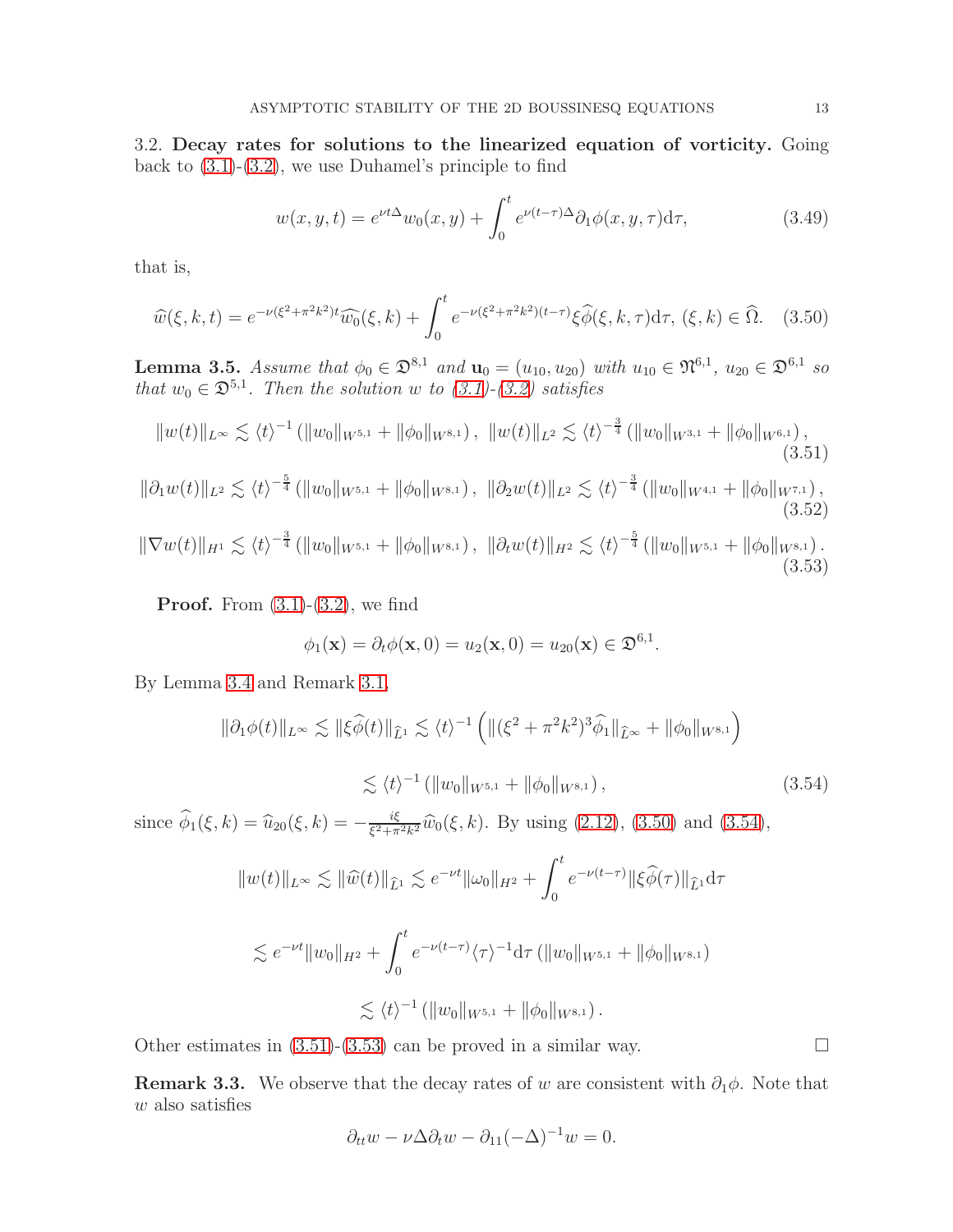# 4. Nonlinear stability

The local existence and uniqueness of the solution to  $(1.8)-(1.9)$  $(1.8)-(1.9)$  can be proved by using the method of [\[4,](#page-24-20) [5\]](#page-24-21). Here we omit the details.

<span id="page-13-0"></span>**Proposition 4.1.** Assume that  $\theta_0 \in \mathfrak{D}^{m+1}$  and  $\omega_0 \in \mathfrak{D}^m$ ,  $m \geq 2$ . There exists  $T^* \in$  $(0, \infty]$  such that  $(1.8)$ - $(1.9)$  admits a unique solution

$$
(\omega,\theta) \in C([0,T^*); \mathfrak{D}^m) \times C([0,T^*); \mathfrak{D}^{m+1}).
$$

**Remark 4.1.** Let  $(\omega, \theta)$  be a sufficiently smooth solution to [\(1.8\)](#page-1-1)-[\(1.9\)](#page-1-2). If we assume  $\theta_0 \in \mathfrak{D}^{m+1}$  for some integer  $m \geq 1$ , then it is necessary that  $\omega_0 \in \mathfrak{D}^m$  and for any  $t > 0$ ,

<span id="page-13-1"></span>
$$
\theta(t, \cdot) \in \mathfrak{D}^{m+1}, \ \omega(t, \cdot) \in \mathfrak{D}^m, \ u_1(t, \cdot) \in \mathfrak{N}^{m+1}, \ u_2(t, \cdot) \in \mathfrak{D}^{m+1}.
$$

We refer to [\[4,](#page-24-20) [5,](#page-24-21) [9\]](#page-24-16) for a detailed argument.

Based on Proposition [4.1,](#page-13-0) global-in-time existence will follow from uniform-in-time a priori estimates. In the following we focus on decay estimates of the solutions to  $(1.8)-(1.9)$  $(1.8)-(1.9)$  $(1.8)-(1.9)$ .

## 4.1. Integral form of solutions. From (2.[9\)](#page-3-1) and (4.[1\)](#page-13-1),  $\theta$  and  $\omega$  can be written as

$$
\theta(x, y, t) = \frac{1}{\sqrt{\pi}} \sum_{k=1}^{+\infty} \int_{\mathbb{R}} \widehat{\theta}(\xi, k, t) e^{ix\xi} d\xi \sin k\pi y,
$$
\n(4.2)

$$
\omega(x, y, t) = \frac{1}{\sqrt{\pi}} \sum_{k=1}^{+\infty} \int_{\mathbb{R}} \widehat{\omega}(\xi, k, t) e^{ix\xi} d\xi \sin k\pi y.
$$
 (4.3)

Recall that  $u_1 = \partial_2(-\Delta)^{-1}\omega$  and  $u_2 = -\partial_1(-\Delta)^{-1}\omega$ , we obtain

<span id="page-13-2"></span>
$$
u_1(x, y, t) = \frac{1}{\sqrt{\pi}} \sum_{k=1}^{+\infty} \int_{\mathbb{R}} \frac{k\pi}{\xi^2 + \pi^2 k^2} \widehat{\omega}(\xi, k, t) e^{ix\xi} d\xi \cos k\pi y \tag{4.4}
$$

and

<span id="page-13-3"></span>
$$
u_2(x, y, t) = \frac{1}{\sqrt{\pi}} \sum_{k=1}^{+\infty} \int_{\mathbb{R}} \frac{-i\xi}{\xi^2 + \pi^2 k^2} \widehat{\omega}(\xi, k, t) e^{ix\xi} d\xi \sin k\pi y.
$$
 (4.5)

Taking the time derivative on  $(1.8)$  $(1.8)$ <sub>2</sub> and using

$$
\partial_t u_2 = -\partial_1(-\Delta)^{-1}\partial_t \omega, \ -\Delta u_2 = \partial_t \Delta \theta + \Delta(\mathbf{u} \cdot \nabla \theta),
$$

the system (1.[8\)](#page-1-1) is transformed into

$$
\begin{cases} \partial_t \omega - \nu \Delta \omega = f_1, \\ \partial_{tt} \theta - \nu \Delta \partial_t \theta - \partial_1 (-\Delta)^{-1} \partial_1 \theta = f_2 \end{cases}
$$
(4.6)

with

$$
f_1 = -\mathbf{u} \cdot \nabla \omega - \partial_1 \theta,\tag{4.7}
$$

$$
f_2 = -\partial_t \mathbf{u} \cdot \nabla \theta - \mathbf{u} \cdot \nabla \partial_t \theta - \partial_1 (-\Delta)^{-1} (\mathbf{u} \cdot \nabla \omega) + \nu \Delta (\mathbf{u} \cdot \nabla \theta). \tag{4.8}
$$

From [\(4.1\)](#page-13-1), it is not difficult to find that

$$
f_1 \in \mathfrak{D}^{m-1}, \, f_2 \in \mathfrak{D}^{m-2}.
$$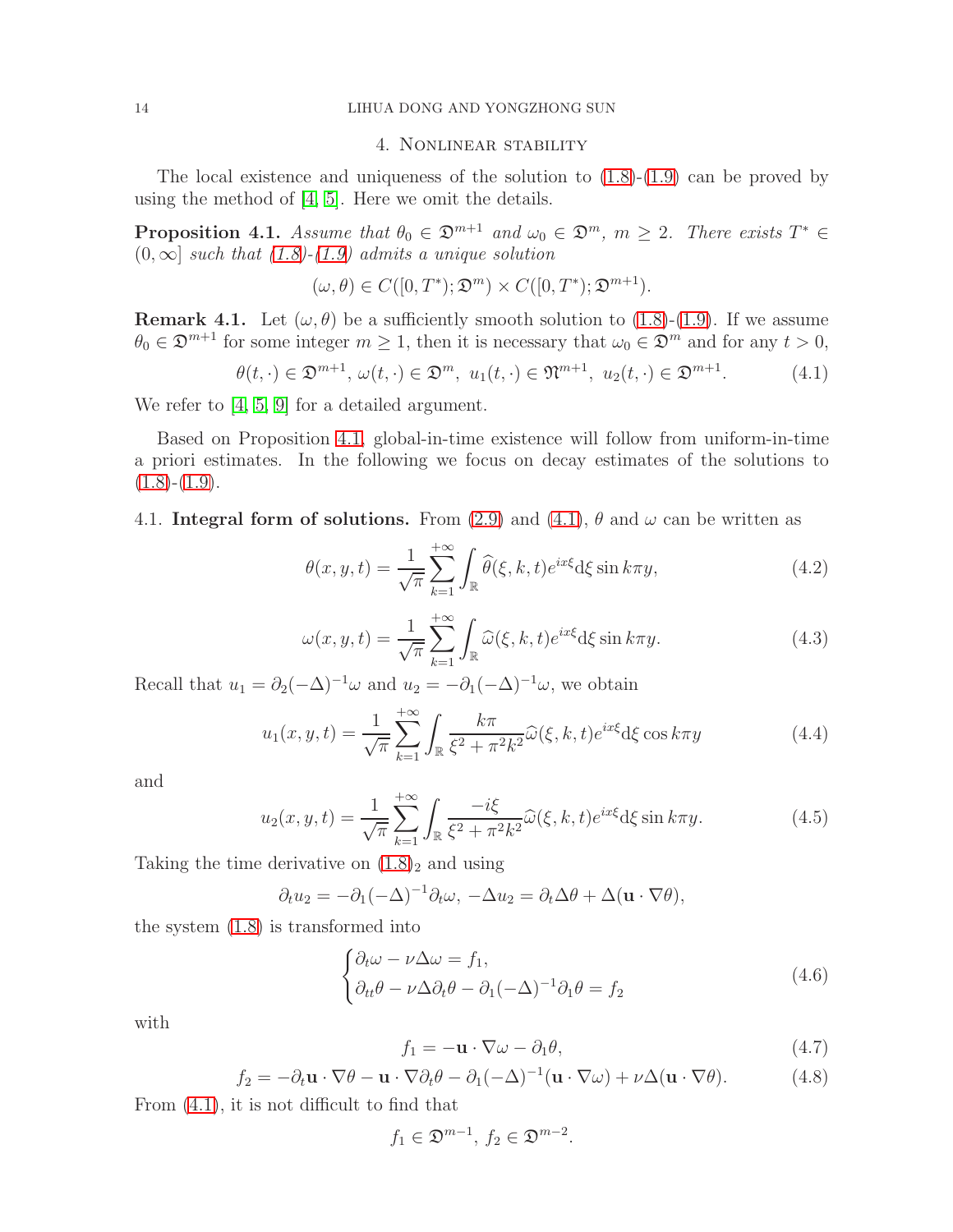Accordingly,

<span id="page-14-3"></span>
$$
\omega(x, y, t) = e^{\nu t \Delta} \omega_0(x, y) + \int_0^t e^{\nu (t - \tau) \Delta} f_1(x, y, \tau) d\tau,
$$
\n(4.9)

$$
\theta(x, y, t) = \mathcal{L}_1(t)\theta_0(x, y) + \mathcal{L}_2(t)\left(\frac{\nu}{2}(-\Delta)\theta_0(x, y) + \theta_1(x, y)\right) + \int_0^t \mathcal{L}_2(t - \tau) f_2(x, y, \tau) d\tau,
$$
\n(4.10)

where

<span id="page-14-2"></span>
$$
\theta_1(x, y) = \partial_t \theta(x, y, 0) = -\mathbf{u}_0 \cdot \nabla \theta_0 + u_{20}, \tag{4.11}
$$

$$
\mathbf{u}_0 = (u_{10}, u_{20}) = (\partial_2(-\Delta)^{-1}\omega_0, -\partial_1(-\Delta)^{-1}\omega_0). \tag{4.12}
$$

4.2. Decay estimates of nonlinear equations. For  $m \in \mathbb{N}$  and  $\epsilon > 0$ , which is a small parameter to be determined later, we define

$$
\mathcal{F}_1(t) = \sup_{0 \leq \tau \leq t} \left\{ \langle \tau \rangle^{-\epsilon} \left( \|\theta(\tau)\|_{H^{m+1}} + \|\omega(\tau)\|_{H^m} \right) \right\},
$$
\n
$$
\mathcal{F}_2(t) = \sup_{0 \leq \tau \leq t} \left\{ \langle \tau \rangle \left( \|\partial_1 \theta(\tau)\|_{L^\infty} + \|\mathbf{u}(\tau)\|_{W^{1,\infty}} + \|\omega(\tau)\|_{L^\infty} \right) \right\},
$$
\n
$$
+ \langle \tau \rangle^{\frac{1}{2}} \left( \|\partial_2 \theta(\tau)\|_{L^\infty} + \|\theta(\tau)\|_{L^\infty} \right) \right\},
$$
\n
$$
\mathcal{F}_3(t) = \sup_{0 \leq \tau \leq t} \left\{ \langle \tau \rangle^{\frac{1}{4}} \|\theta(\tau)\|_{H^4} + \langle \tau \rangle^{\frac{3}{4}} \left( \|\partial_1 \theta(\tau)\|_{H^2} + \|\mathbf{u}_1(\tau)\|_{H^3} + \|\omega(\tau)\|_{H^2} \right) \right\},
$$
\n
$$
+ \langle \tau \rangle^{\frac{5}{4}} \left( \|\partial_{11} \theta(\tau)\|_{L^2} + \|\mathbf{u}_2(\tau)\|_{H^2} + \|\partial_1 \mathbf{u}_1(\tau)\|_{H^1} + \|\partial_1 \omega(\tau)\|_{L^2} \right) \right\},
$$
\n
$$
\mathcal{F}_4(t) = \sup_{0 \leq \tau \leq t} \left\{ \langle \tau \rangle^{\frac{5}{4}} \left( \|\partial_\tau \theta(\tau)\|_{H^3} + \|\partial_\tau \mathbf{u}(\tau)\|_{H^3} + \|\partial_\tau \omega(\tau)\|_{H^2} \right) \right\},
$$
\n
$$
\mathcal{F}_0 = \|\theta_0\|_{W^{8,1}} + \|\theta_0\|_{H^{m+1}} + \|\omega_0\|_{W^{5,1}} + \|\omega_0\|_{H^m},
$$
\n
$$
\mathcal{F}(t) = \mathcal{F}_1(t) + \mathcal{F}_2(t) + \mathcal{F}_3(t) + \mathcal{F}_4(t).
$$

We show the estimates of  $\mathcal{F}_j(t)$ ,  $j = 1, 2, 3, 4$  by the following four lemmas.

<span id="page-14-4"></span>Lemma 4.1. Let  $m \geq 1$ . Then

$$
\mathcal{F}_1(t) \lesssim \mathcal{F}_0 + \left(\mathcal{F}^3(t) + \mathcal{F}^4(t)\right)^{\frac{1}{2}}.
$$

**Proof.** The basic energy estimate for  $(1.8)$  reads as

<span id="page-14-1"></span>
$$
\|\nabla\theta(t)\|_{L^2}^2 + \|\omega(t)\|_{L^2}^2 + 2\nu \int_0^t \|\nabla\omega(\tau)\|_{L^2}^2 d\tau
$$
  

$$
\lesssim \|\nabla\theta_0\|_{L^2}^2 + \|\omega_0\|_{L^2}^2 + \int_0^t \|\nabla\mathbf{u}(\tau)\|_{L^\infty} \|\nabla\theta(\tau)\|_{L^2}^2 d\tau,
$$
 (4.13)

which follows from testing the first and second equation of [\(1.8\)](#page-1-1) by  $\omega$  and  $-\Delta\theta$  respectively. Note that here we used the fact

$$
\langle \partial_1 \theta, \omega \rangle + \langle -u_2, -\Delta \theta \rangle = \langle \partial_1 \theta, \omega \rangle + \langle \partial_1 (-\Delta)^{-1} \omega, -\Delta \theta \rangle
$$
  
= 
$$
\langle \partial_1 \theta, \omega \rangle - \langle \Delta \partial_1 (-\Delta)^{-1} \omega, \theta \rangle = \langle \partial_1 \theta, \omega \rangle - \langle \omega, \partial_1 \theta \rangle = 0.
$$

Similarly, for  $m \geq 1$ ,

<span id="page-14-0"></span>
$$
\langle \partial_t \partial^m \omega, \partial^m \omega \rangle + \langle \partial^m (\mathbf{u} \cdot \nabla \omega), \partial^m \omega \rangle - \nu \langle \Delta \partial^m \omega, \partial^m \omega \rangle = \langle \partial^m \partial_1 \theta, \partial^m \omega \rangle \tag{4.14}
$$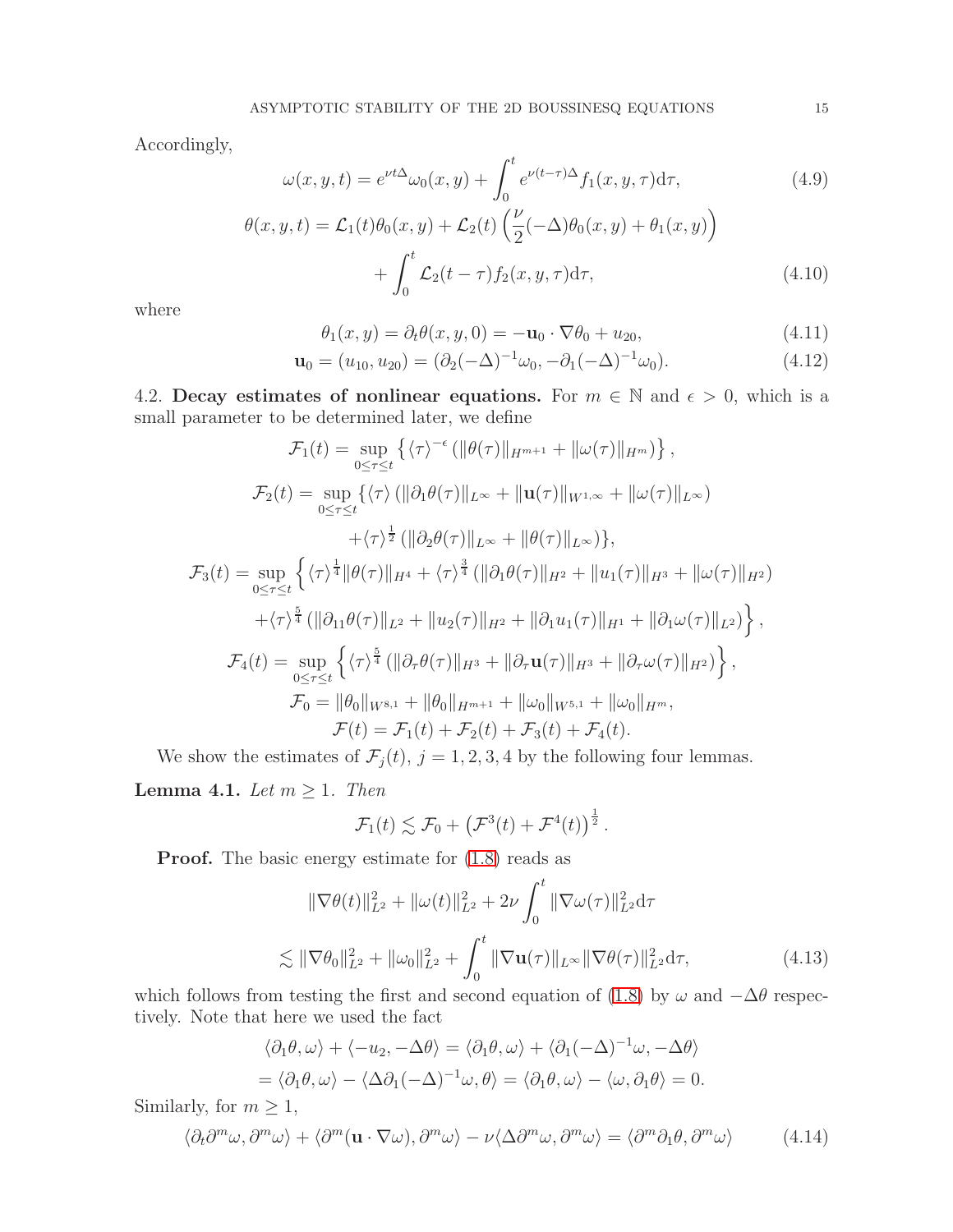and

<span id="page-15-0"></span>
$$
\langle \partial_t \partial^m \nabla \theta, \partial^m \nabla \theta \rangle + \langle \partial^m \nabla (\mathbf{u} \cdot \nabla \theta), \partial^m \nabla \theta \rangle = \langle -\partial^m \nabla u_2, \partial^m \nabla \theta \rangle. \tag{4.15}
$$

Adding [\(4.14\)](#page-14-0) to [\(4.15\)](#page-15-0) yields

<span id="page-15-1"></span>
$$
\frac{1}{2}\frac{d}{dt}\left(\|\theta\|_{\dot{H}^{m+1}}^2 + \|\omega\|_{\dot{H}^m}^2\right) + \nu\|\omega\|_{\dot{H}^{m+1}}^2 = B_1 + B_2 + B_3\tag{4.16}
$$

with

$$
B_1 = -\langle \partial^m (\mathbf{u} \cdot \nabla \omega), \partial^m \omega \rangle,
$$
  
\n
$$
B_2 = -\langle \partial^m \nabla (\mathbf{u} \cdot \nabla \theta), \partial^m \nabla \theta \rangle,
$$
  
\n
$$
B_3 = \langle -\partial^m \nabla u_2, \partial^m \nabla \theta \rangle + \langle \partial^m \partial_1 \theta, \partial^m \omega \rangle.
$$

By the commutator estimate [\(2.15\)](#page-4-2) in Lemma [2.1](#page-3-2) and Corollary [2.1,](#page-4-7)

<span id="page-15-2"></span>
$$
|B_1| \lesssim |\langle \partial^m (\mathbf{u} \cdot \nabla \omega) - \mathbf{u} \cdot \nabla \partial^m \omega, \partial^m \omega \rangle|
$$
  
\n
$$
\lesssim ||\langle \partial^m \text{div } (\mathbf{u}\omega) - \mathbf{u} \cdot \nabla \partial^m \omega||_{L^2} ||\partial^m \omega||_{L^2}
$$
  
\n
$$
\lesssim (||\nabla \mathbf{u}||_{L^{\infty}} + ||\omega||_{L^{\infty}}) ||\mathbf{u}||_{H^{m+1}} ||\omega||_{H^m} \lesssim ||\nabla \mathbf{u}||_{L^{\infty}} ||\omega||_{H^m}^2, \tag{4.17}
$$

where we use the fact that

$$
\langle \mathbf{u}\cdot\nabla\partial^m\omega,\partial^m\omega\rangle=0.
$$

Applying similar argument to  $B_2$  yields

<span id="page-15-3"></span>
$$
|B_2| \lesssim \|\nabla \mathbf{u}\|_{L^{\infty}} \|\theta\|_{H^{m+1}}^2 + \|\theta\|_{L^{\infty}} \|\mathbf{u}\|_{H^{m+2}} \|\theta\|_{H^{m+1}} \lesssim \|\nabla \mathbf{u}\|_{L^{\infty}} \|\theta\|_{H^{m+1}}^2 + \|\theta\|_{L^{\infty}} \|\omega\|_{H^{m+1}} \|\theta\|_{H^{m+1}}.
$$
\n(4.18)

The last term  $B_3$  vanishes once one replaces  $u_2$  by  $-\partial_1(-\Delta)^{-1}\omega$  and then integrates by parts twice.

$$
B_3 = \langle \partial^m \nabla \partial_1 (-\Delta)^{-1} \omega, \partial^m \nabla \theta \rangle + \langle \partial^m \partial_1 \theta, \partial^m \omega \rangle = 0.
$$

By integrating  $(4.16)$  in time from 0 to t and summing up  $(4.17)$ ,  $(4.18)$ ,

$$
\|\theta(t)\|_{\dot{H}^{m+1}}^2 + \|\omega(t)\|_{\dot{H}^m}^2 + 2\nu \int_0^t \|\omega(\tau)\|_{\dot{H}^{m+1}}^2 d\tau
$$
  
\n
$$
\leq \|\theta_0\|_{\dot{H}^{m+1}}^2 + \|\omega_0\|_{\dot{H}^m}^2 + C \int_0^t \|\nabla \mathbf{u}(\tau)\|_{L^\infty} (\|\omega(\tau)\|_{H^m}^2 + \|\theta(\tau)\|_{H^{m+1}}^2) d\tau
$$
  
\n
$$
+ \frac{C}{\nu} \int_0^t \|\theta(\tau)\|_{L^\infty}^2 \|\theta(\tau)\|_{H^{m+1}}^2 d\tau + \nu \int_0^t \|\omega(\tau)\|_{H^{m+1}}^2 d\tau,
$$
\n(4.19)

where Young's inequality is applied.

Adding  $(4.13)$  and  $(4.19)$  together with Poincaré inequality,

<span id="page-15-4"></span>
$$
\|\theta(t)\|_{H^{m+1}}^2 + \|\omega(t)\|_{H^m}^2 + \nu \int_0^t \|\omega(\tau)\|_{H^{m+1}}^2 d\tau \lesssim \|\theta_0\|_{H^{m+1}}^2 + \|\omega_0\|_{H^m}^2
$$
  
+ 
$$
\int_0^t \|\nabla \mathbf{u}(\tau)\|_{L^\infty} \left( \|\omega(\tau)\|_{H^m}^2 + \|\theta(\tau)\|_{H^{m+1}}^2 \right) d\tau + \int_0^t \|\theta(\tau)\|_{L^\infty}^2 \|\theta(\tau)\|_{H^{m+1}}^2 d\tau.
$$

 $22.22 \times 10^{-2}$ 

Hence,

$$
\|\theta(t)\|_{H^{m+1}}^2 + \|\omega(t)\|_{H^m}^2 \lesssim \|\theta_0\|_{H^{m+1}}^2 + \|\omega_0\|_{H^m}^2
$$
  
+ 
$$
\int_0^t \langle \tau \rangle^{-1} \langle \tau \rangle^{2\epsilon} \langle \tau \rangle \|\nabla \mathbf{u}(\tau)\|_{L^\infty} d\tau \sup_{0 \le \tau \le t} \{ \langle \tau \rangle^{-2\epsilon} \|\theta(\tau)\|_{H^{m+1}}^2 + \langle \tau \rangle^{-2\epsilon} \|\omega(\tau)\|_{H^m}^2 \}+ \int_0^t \langle \tau \rangle^{-1} \langle \tau \rangle \|\theta(\tau)\|_{L^\infty}^2 \langle \tau \rangle^{2\epsilon} d\tau \sup_{0 \le \tau \le t} \{ \langle \tau \rangle^{-2\epsilon} \|\theta(\tau)\|_{H^{m+1}}^2 + \langle \tau \rangle^{-2\epsilon} \|\omega(\tau)\|_{H^m}^2 \}
$$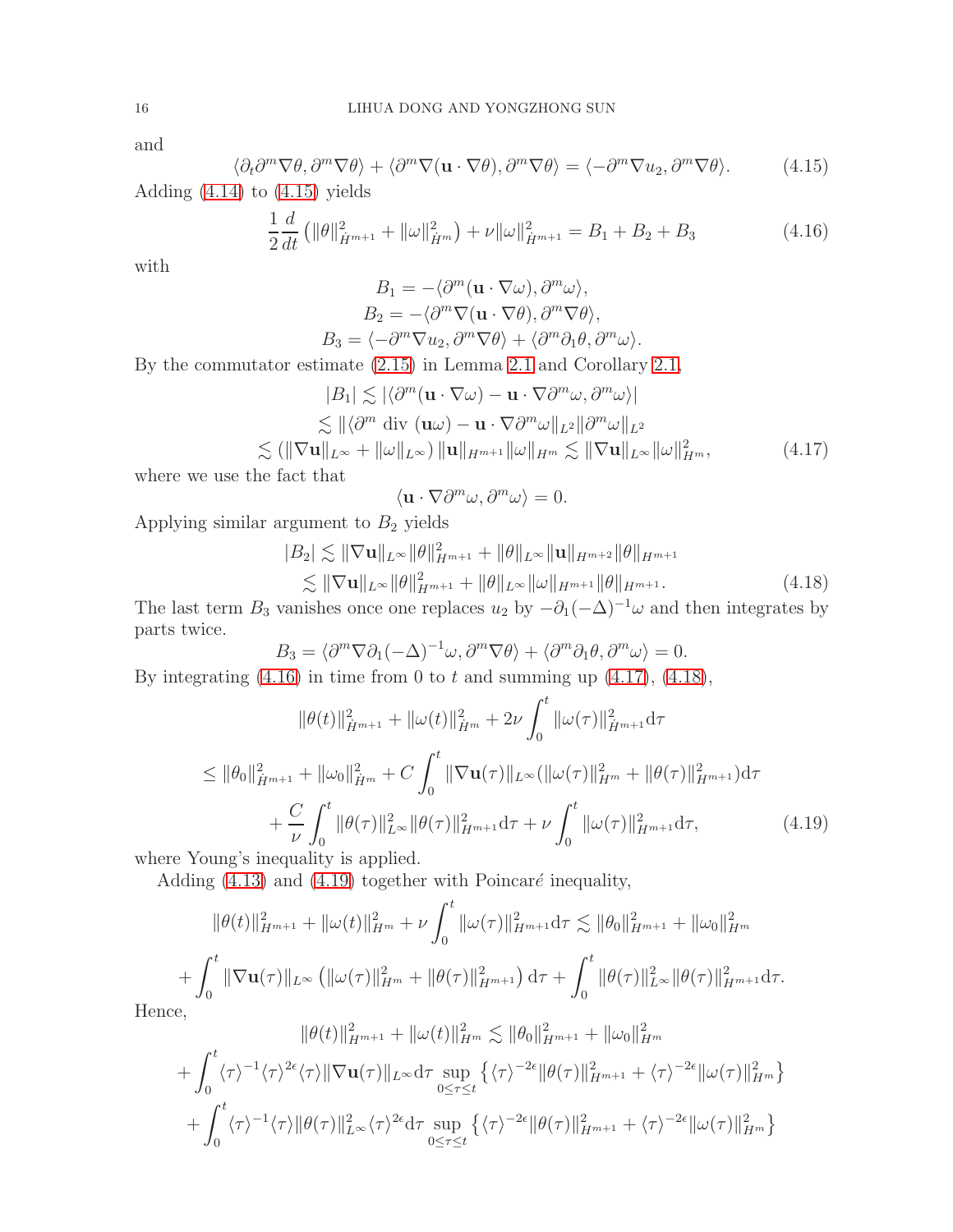ASYMPTOTIC STABILITY OF THE 2D BOUSSINESQ EQUATIONS 17

$$
\lesssim \mathcal{F}_0^2 + \mathcal{F}_1^2(t)\mathcal{F}_2(t) \int_0^t \langle \tau \rangle^{-1} \langle \tau \rangle^{2\epsilon} d\tau + \mathcal{F}_1^2(t)\mathcal{F}_2^2(t) \int_0^t \langle \tau \rangle^{-1} \langle \tau \rangle^{2\epsilon} d\tau
$$
  

$$
\lesssim \mathcal{F}_0^2 + \langle t \rangle^{2\epsilon} \mathcal{F}^3(t) + \langle t \rangle^{2\epsilon} \mathcal{F}^4(t).
$$

Finally, we conclude that

$$
\mathcal{F}_1(t) \lesssim \mathcal{F}_0 + \left(\mathcal{F}^3(t) + \mathcal{F}^4(t)\right)^{\frac{1}{2}}.
$$

<span id="page-16-1"></span>**Lemma 4.2.** Let  $m > 20$ . Then for  $0 < \delta < \frac{2}{5}$ ,

$$
\mathcal{F}_2(t) \lesssim \mathcal{F}_0 + \mathcal{F}_0^2 + \mathcal{F}^2(t) + \mathcal{F}^{\frac{5}{2}}(t) + \mathcal{F}^{2+\delta}(t).
$$

Proof. From [\(4.10\)](#page-14-2) and Lemma [3.1](#page-5-3)[-3.3,](#page-8-3) we obtain that

$$
\|\partial_1 \theta(t)\|_{L^\infty} \lesssim \|\widehat{\partial_1 \theta}(t)\|_{\widehat{L}^1}
$$

 $\lesssim \langle t \rangle^{-1} \|\omega_0\|_{W^{5,1}} + \langle t \rangle^{-1} \|\theta_0\|_{W^{8,1}} + \langle t \rangle^{-1} \|\theta_0\|_{H^m} \|\omega_0\|_{H^m} + J_1 + J_2 + J_3 + J_4,$ where

$$
J_1 = \int_0^t \langle t - \tau \rangle^{-1} || (\partial_\tau \mathbf{u} \cdot \nabla \theta)(\tau) ||_{W^{6,1}} d\tau, J_2 = \int_0^t \langle t - \tau \rangle^{-1} || (\mathbf{u} \cdot \nabla \partial_\tau \theta)(\tau) ||_{W^{6,1}} d\tau,
$$
  

$$
J_3 = \int_0^t \langle t - \tau \rangle^{-1} || \partial_1 (\mathbf{u} \cdot \nabla \omega)(\tau) ||_{W^{4,1}} d\tau, J_4 = \int_0^t \langle t - \tau \rangle^{-1} || (\mathbf{u} \cdot \nabla \theta)(\tau) ||_{W^{8,1}} d\tau.
$$

For  $J_1$ , according to the interpolation inequality [\(2.3\)](#page-3-3) together with [\(2.4\)](#page-3-4) in Lemma [2.1,](#page-3-2)

$$
\|\partial_t \mathbf{u} \cdot \nabla \theta\|_{W^{6,1}} \lesssim \|\partial_t \mathbf{u}\|_{L^2} \|\nabla \theta\|_{H^6} + \|\partial_t \mathbf{u}\|_{H^6} \|\nabla \theta\|_{L^2} \lesssim \|\partial_t \mathbf{u}\|_{L^2} \|\nabla \theta\|_{H^{12}}^{\frac{1}{2}} \|\nabla \theta\|_{L^2}^{\frac{1}{2}} + \|\partial_t \mathbf{u}\|_{H^{\frac{6}{3}}}^{\delta} \|\partial_t \mathbf{u}\|_{L^2}^{1-\delta} \|\nabla \theta\|_{L^2},
$$

where  $0 < \delta < \frac{2}{5}$ . Replacing  $\|\partial_t \mathbf{u}\|_{H^{\frac{6}{\delta}}}$  by  $\|\partial_t \omega\|_{H^{\frac{6}{\delta}-1}}$  and using  $(1.8)_1$  $(1.8)_1$  $(1.8)_1$ , one infers that

$$
J_{1} \lesssim \int_{0}^{t} \langle t-\tau \rangle^{-1} \langle \tau \rangle^{-\frac{5}{4}} \langle \tau \rangle^{\frac{5}{4}} ||\partial_{\tau} \mathbf{u}||_{L^{2}} \langle t \rangle^{-\frac{\epsilon}{2}} \langle \tau \rangle^{\frac{\epsilon}{2}} ||\nabla \theta||_{H^{12}}^{\frac{1}{2}} \langle \tau \rangle^{-\frac{1}{8}} \langle \tau \rangle^{\frac{1}{8}} ||\nabla \theta||_{L^{2}}^{\frac{1}{2}} d\tau + \int_{0}^{t} \langle t-\tau \rangle^{-1} \langle \tau \rangle^{-\delta \epsilon} \langle \tau \rangle^{\delta \epsilon} ||\Delta \omega + \partial_{1} \theta||_{H^{\frac{6}{5}-1}}^{\delta} \langle \tau \rangle^{-\frac{5}{4}(1-\delta)} \langle \tau \rangle^{\frac{5}{4}(1-\delta)} ||\partial_{\tau} \mathbf{u}||_{L^{2}}^{1-\delta} \langle \tau \rangle^{-\frac{1}{4}} \langle \tau \rangle^{\frac{1}{4}} ||\nabla \theta||_{L^{2}} d\tau + \int_{0}^{t} \langle t-\tau \rangle^{-1} \langle \tau \rangle^{-2\delta \epsilon} \langle \tau \rangle^{2\delta \epsilon} ||\mathbf{u} \cdot \nabla \omega||_{H^{\frac{6}{6}-1}}^{\delta} \langle \tau \rangle^{-\frac{5}{4}(1-\delta)} \langle \tau \rangle^{\frac{5}{4}(1-\delta)} ||\partial_{\tau} \mathbf{u}||_{L^{2}}^{1-\delta} \langle \tau \rangle^{-\frac{1}{4}} \langle \tau \rangle^{\frac{1}{4}} ||\nabla \theta||_{L^{2}} d\tau \n\lesssim \int_{0}^{t} \langle t-\tau \rangle^{-1} \langle \tau \rangle^{-\frac{11}{8}+\frac{\epsilon}{2}} d\tau \mathcal{F}_{4}(t) \mathcal{F}_{1}^{\frac{1}{2}}(t) \mathcal{F}_{3}^{\frac{1}{2}}(t) + \int_{0}^{t} \langle t-\tau \rangle^{-1} \langle \tau \rangle^{-\frac{3}{2}+\frac{5\delta}{4}+\delta \epsilon} d\tau \mathcal{F}_{4}^{1-\delta}(t) \mathcal{F}_{1}^{\delta}(t) \mathcal{F}_{3}(t) + \int_{0}^{t} \langle t-\tau \rangle^{-1} \langle \tau \rangle^{-\frac{3}{2}
$$

Here  $\epsilon > 0$  is such that  $\frac{5\delta}{4} + 2\delta\epsilon < \frac{1}{2}$  according to Lemma [3.4.](#page-11-1)

Similarly for  $J_2$ , we have

<span id="page-16-0"></span>
$$
\|\mathbf{u} \cdot \nabla \partial_t \theta\|_{W^{6,1}} \lesssim \|\mathbf{u}\|_{L^2} \|\partial_t \nabla \theta\|_{H^6} + \|\mathbf{u}\|_{H^6} \|\partial_t \nabla \theta\|_{L^2}
$$
  

$$
\lesssim \|\mathbf{u}\|_{L^2} \|\partial_t \nabla \theta\|_{H^{12}}^{\frac{1}{2}} \|\partial_t \nabla \theta\|_{L^2}^{\frac{1}{2}} + \|\mathbf{u}\|_{H^{12}}^{\frac{1}{2}} \|\mathbf{u}\|_{L^2}^{\frac{1}{2}} \|\partial_t \nabla \theta\|_{L^2}.
$$

 $\Box$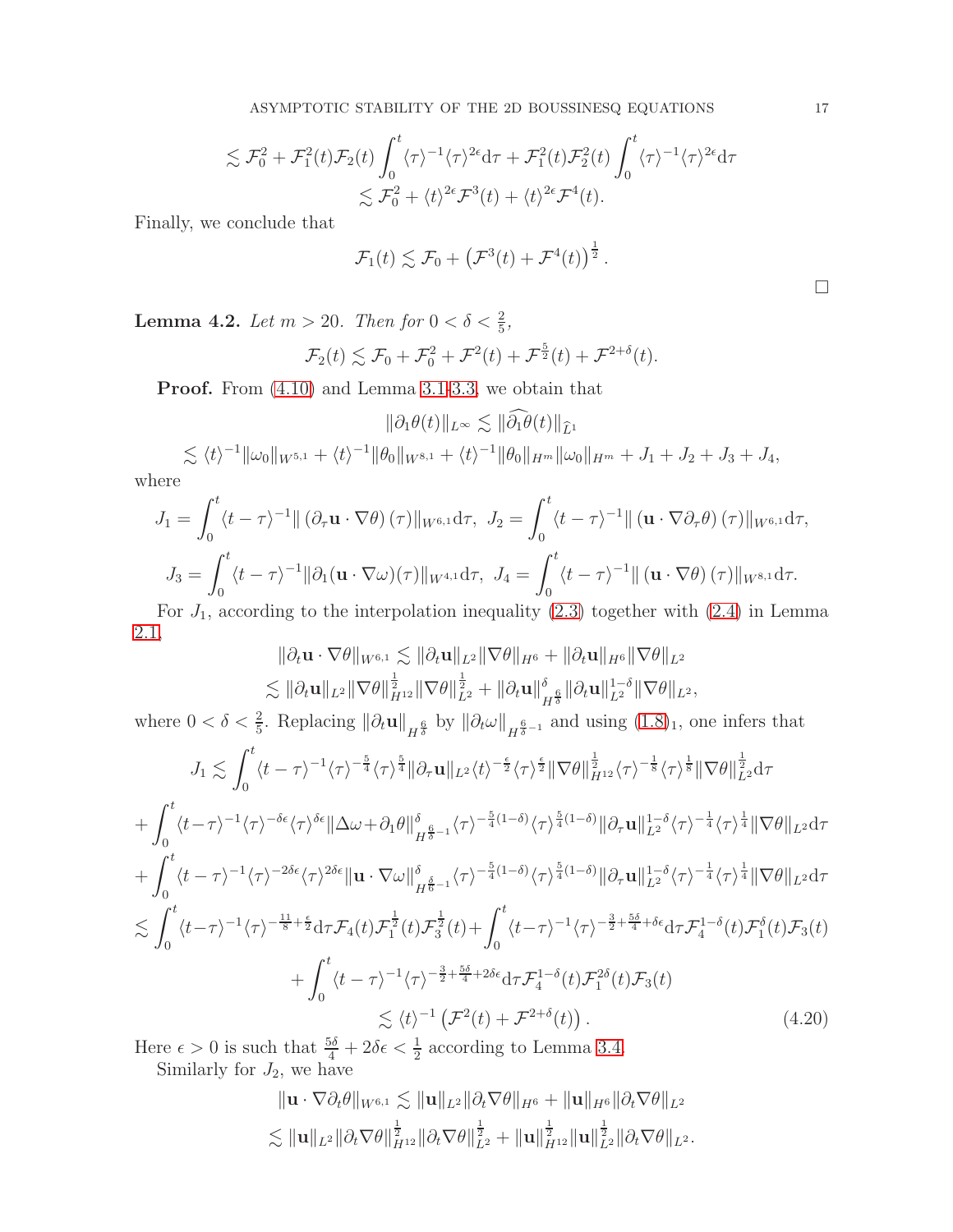By  $(1.8)<sub>2</sub>$  and Lemma [3.4,](#page-11-1)

$$
J_{2} \lesssim \int_{0}^{t} \langle t-\tau \rangle^{-1} \langle \tau \rangle^{-\frac{3}{4}} \langle \tau \rangle^{\frac{3}{4}} \|\mathbf{u}\|_{L^{2}} \langle \tau \rangle^{-\epsilon} \langle \tau \rangle^{\epsilon} \|\mathbf{u} \cdot \nabla \theta\|_{H^{13}}^{\frac{1}{2}} \langle \tau \rangle^{-\frac{5}{8}} \langle \tau \rangle^{\frac{5}{8}} \|\partial_{\tau} \nabla \theta\|_{L^{2}}^{\frac{1}{2}} d\tau + \int_{0}^{t} \langle t-\tau \rangle^{-1} \langle \tau \rangle^{-\frac{3}{4}} \langle \tau \rangle^{\frac{3}{4}} \|\mathbf{u}\|_{L^{2}} \langle \tau \rangle^{-\frac{\epsilon}{2}} \langle \tau \rangle^{\frac{\epsilon}{2}} \|\mathbf{u}_{2}\|_{H^{13}}^{\frac{1}{2}} \langle \tau \rangle^{-\frac{5}{8}} \langle \tau \rangle^{\frac{5}{8}} \|\partial_{\tau} \nabla \theta\|_{L^{2}}^{\frac{1}{2}} d\tau + \int_{0}^{t} \langle t-\tau \rangle^{-1} \langle \tau \rangle^{-\frac{3}{8}} \langle \tau \rangle^{\frac{3}{8}} \|\mathbf{u}\|_{L^{2}}^{\frac{1}{2}} \langle \tau \rangle^{\frac{\epsilon}{2}} \langle \tau \rangle^{-\frac{\epsilon}{2}} \|\mathbf{u}\|_{H^{12}}^{\frac{1}{2}} \langle \tau \rangle^{-\frac{5}{4}} \langle \tau \rangle^{\frac{5}{4}} \|\partial_{\tau} \nabla \theta\|_{L^{2}} d\tau \leq \int_{0}^{t} \langle t-\tau \rangle^{-1} \langle \tau \rangle^{-\frac{11}{8}+\epsilon} d\tau \mathcal{F}_{3}(t) \mathcal{F}_{1}(t) \mathcal{F}_{4}^{\frac{1}{2}}(t) + \int_{0}^{t} \langle t-\tau \rangle^{-1} \langle \tau \rangle^{-\frac{11}{8}+\frac{\epsilon}{2}} d\tau \mathcal{F}_{3}(t) \mathcal{F}_{1}^{\frac{1}{2}}(t) \mathcal{F}_{4}^{\frac{1}{2}}(t) + \int_{0}^{t} \langle t-\tau \rangle^{-1} \langle \tau \rangle^{-\frac{13}{8}+\frac{\epsilon}{2}} d\tau \mathcal{F}_{3}^{\frac{1}{2}}(
$$

For  $J_3$ , it holds that

$$
\|\partial_1 (\mathbf{u} \cdot \nabla \omega)\|_{W^{4,1}} \lesssim \|\mathbf{u} \cdot \nabla \omega\|_{W^{5,1}} \lesssim \|u_1 \partial_1 \omega\|_{W^{5,1}} + \|u_2 \partial_2 \omega\|_{W^{5,1}} \lesssim \|u_1\|_{L^2} \|\partial_1 \omega\|_{L^2}^{\frac{1}{2}} \|\partial_1 \omega\|_{H^{10}}^{\frac{1}{2}} + \|u_1\|_{L^2}^{\frac{1}{2}} \|u_1\|_{H^{10}}^{\frac{1}{2}} \|\partial_1 \omega\|_{L^2} + \|u_2\|_{L^2} \|\partial_2 \omega\|_{L^2}^{\frac{1}{2}} \|\partial_2 \omega\|_{H^{10}}^{\frac{1}{2}} + \|u_2\|_{L^2}^{\frac{1}{2}} \|u_2\|_{H^{10}}^{\frac{1}{2}} \|\partial_2 \omega\|_{L^2}.
$$

In a similar way,

$$
J_3 \lesssim \int_0^t \langle t - \tau \rangle^{-1} \left( \langle \tau \rangle^{-\frac{11}{8} + \frac{\epsilon}{2}} + \langle \tau \rangle^{-\frac{13}{8} + \frac{\epsilon}{2}} \right) d\tau \mathcal{F}^2(t) \lesssim \langle t \rangle^{-1} \mathcal{F}^2(t). \tag{4.22}
$$

For the last term  $J_4$ , using the interpolation inequality  $(2.3)$  and  $(2.4)$  in Lemma [2.1,](#page-3-2) we obtain that for all  $\delta \in (0,1)$ ,

$$
\|\mathbf{u} \cdot \nabla \theta\|_{W^{8,1}} \lesssim \|u_1\|_{L^2} \|\partial_1 \theta\|_{H^8} + \|u_1\|_{H^8} \|\partial_1 \theta\|_{L^2}
$$
  
 
$$
+ \|u_2\|_{L^2} \|\partial_2 \theta\|_{H^8} + \|u_2\|_{H^8} \|\partial_2 \theta\|_{L^2}
$$
  
 
$$
\lesssim \|u_1\|_{L^2} \|\partial_1 \theta\|_{H^{16}}^{\frac{1}{2}} \|\partial_1 \theta\|_{L^2}^{\frac{1}{2}} + \|u_1\|_{H^{16}}^{\frac{1}{2}} \|u_1\|_{L^2}^{\frac{1}{2}} \|\partial_1 \theta\|_{L^2}
$$
  
 
$$
+ \|u_2\|_{L^2} \|\partial_2 \theta\|_{H^{16}}^{\frac{1}{2}} \|\partial_2 \theta\|_{L^2}^{\frac{1}{2}} + \|u_2\|_{H^{\frac{8}{3}}}^{\delta} \|u_2\|_{L^2}^{1-\delta} \|\partial_2 \theta\|_{L^2}.
$$

By choosing  $0 < \delta < \frac{2}{5}$ ,

<span id="page-17-0"></span>
$$
J_4 \lesssim \int_0^t \langle t - \tau \rangle^{-1} \left( \langle \tau \rangle^{-\frac{9}{8} + \frac{\epsilon}{2}} + \langle \tau \rangle^{-\frac{11}{8} + \frac{\epsilon}{2}} + \langle \tau \rangle^{-\frac{3}{2} + \frac{5\delta}{4} + \delta \epsilon} \right) d\tau \mathcal{F}^2(t) \lesssim \langle t \rangle^{-1} \mathcal{F}^2(t). \tag{4.23}
$$

Summing up  $(4.20)-(4.23)$  $(4.20)-(4.23)$  gives

<span id="page-17-1"></span>
$$
\|\partial_1\theta(t)\|_{L^\infty} \lesssim \|\widehat{\partial_1\theta}(t)\|_{\widehat{L}^1} \lesssim \langle t \rangle^{-1} \left(\mathcal{F}_0 + \mathcal{F}_0^2 + \mathcal{F}^2(t) + \mathcal{F}^{2+\delta}(t) + \mathcal{F}^{\frac{5}{2}}(t)\right). \tag{4.24}
$$

Note that

$$
\|\theta(t)\|_{L^{\infty}} + \|\partial_2\theta(t)\|_{L^{\infty}} \lesssim \|\theta(t)\|_{\widehat{L}^1} + \|\partial_2\theta(t)\|_{\widehat{L}^1}
$$
  

$$
\lesssim \langle t \rangle^{-\frac{1}{2}} \|\omega_0\|_{W^{4,1}} + \langle t \rangle^{-\frac{1}{2}} \|\theta_0\|_{W^{7,1}} + \langle t \rangle^{-\frac{1}{2}} \|\theta_0\|_{H^m} \|\omega_0\|_{H^m}
$$
  

$$
+ \int_0^t \langle t - \tau \rangle^{-\frac{1}{2}} \left( \|\left(\partial_\tau \mathbf{u} \cdot \nabla \theta\right)(\tau)\|_{W^{5,1}} + \|\left(\mathbf{u} \cdot \nabla \partial_\tau \theta\right)(\tau)\|_{W^{5,1}} \right) d\tau
$$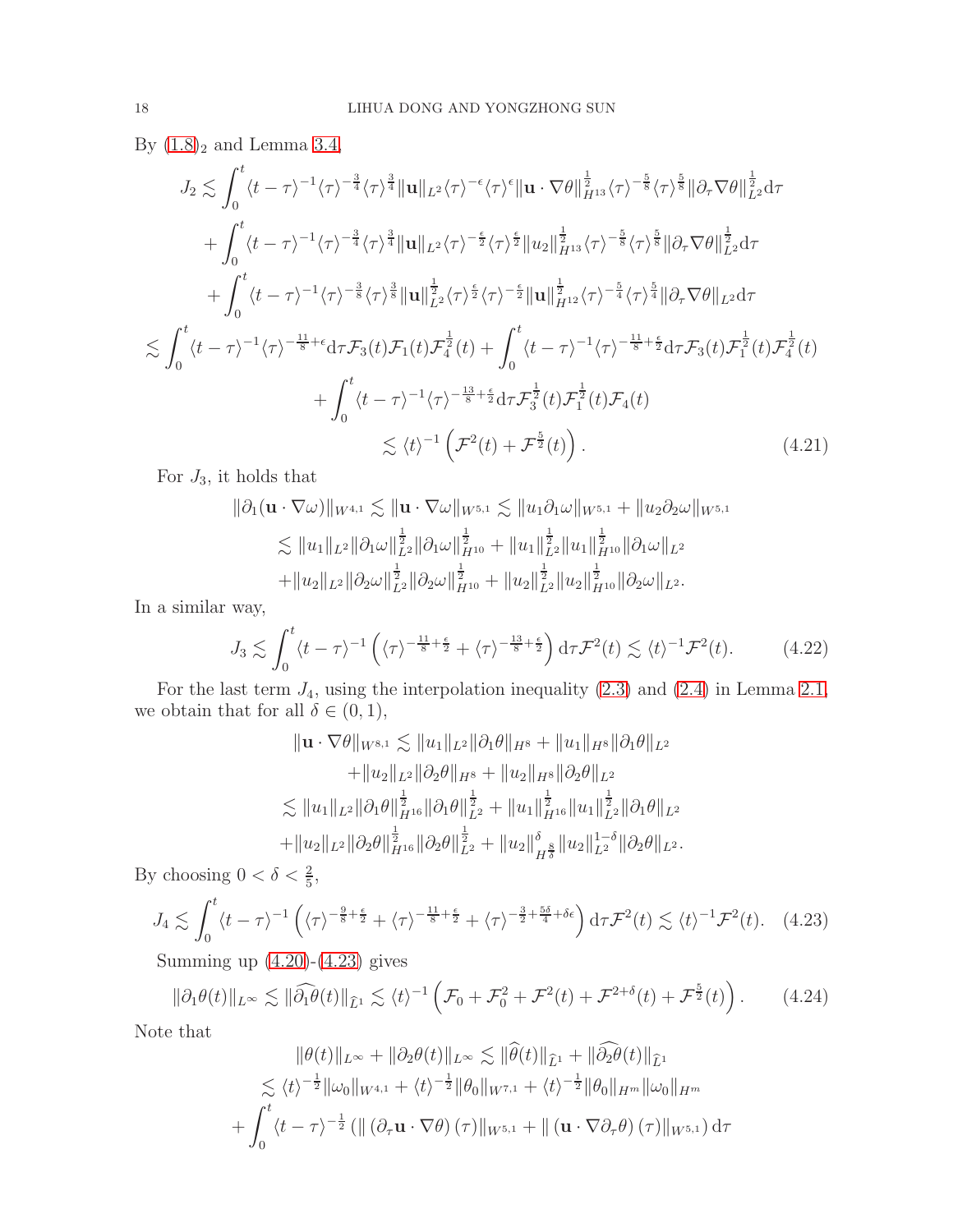$$
+\int_0^t \langle t-\tau\rangle^{-\frac{1}{2}} \left( \|\partial_1 (\mathbf{u}\cdot\nabla\omega)(\tau)\|_{W^{3,1}} + \| (\mathbf{u}\cdot\nabla\theta)(\tau)\|_{W^{7,1}} \right) d\tau.
$$
  
skod similar to estimate  $\|\partial_1 \theta\|$ 

Using the method similar to estimate  $||\partial_1 \theta||_{L^{\infty}}$ ,

$$
\|\theta(t)\|_{L^{\infty}} + \|\partial_1 \theta(t)\|_{L^{\infty}} \lesssim \|\widehat{\theta}(t)\|_{\widehat{L}^1} + \|\widehat{\partial_1 \theta}(t)\|_{\widehat{L}^1}
$$
  

$$
\lesssim \langle t \rangle^{-\frac{1}{2}} \left( \mathcal{F}_0 + \mathcal{F}_0^2 + \mathcal{F}^2(t) + \mathcal{F}^{2+\delta}(t) + \mathcal{F}^{\frac{5}{2}}(t) \right).
$$

Now we turn to estimate  $\omega$ . By [\(4.9\)](#page-14-3) and [\(4.24\)](#page-17-1),

$$
\|\omega(t)\|_{L^{\infty}} \lesssim \|\widehat{\omega}(t)\|_{\widehat{L}^{1}}
$$
  
\n
$$
\lesssim \|e^{-\nu(\xi^{2}+\pi^{2}k^{2})t}\widehat{\omega}_{0}\|_{\widehat{L}^{1}} + \int_{0}^{t} \|e^{-\nu(\xi^{2}+\pi^{2}k^{2})(t-\tau)}\widehat{\omega_{1}}\cdot\nabla\omega(\tau)\|_{\widehat{L}^{1}} d\tau
$$
  
\n
$$
+ \int_{0}^{t} \|e^{-\nu(\xi^{2}+\pi^{2}k^{2})(t-\tau)}\widehat{\partial_{1}}\theta(\tau)\|_{\widehat{L}^{1}} d\tau
$$
  
\n
$$
\lesssim e^{-\nu t} \|\widehat{\omega}_{0}\|_{\widehat{L}^{1}} + \int_{0}^{t} e^{-\nu(t-\tau)} \|\widehat{\omega_{1}}\cdot\nabla\omega(\tau)\|_{\widehat{L}^{1}} d\tau + \int_{0}^{t} e^{-\nu(t-\tau)}\langle\tau\rangle^{-1}\langle\tau\rangle\|\widehat{\partial_{1}}\theta(\tau)\|_{\widehat{L}^{1}} d\tau
$$
  
\n
$$
\lesssim e^{-\nu t} \|\omega_{0}\|_{H^{2}} + \int_{0}^{t} e^{-\nu(t-\tau)} \|\left(\mathbf{u}\cdot\nabla\omega\right)(\tau)\|_{H^{2}} d\tau
$$
  
\n
$$
+ \langle t\rangle^{-1} \left(\mathcal{F}_{0} + \mathcal{F}_{0}^{2} + \mathcal{F}^{2}(t) + \mathcal{F}^{2+\delta}(t) + \mathcal{F}^{\frac{5}{2}}(t)\right), \tag{4.25}
$$
  
\nso (2.12) and the fact that  $k > 1$  are used. It remains to estimate

where [\(2.12\)](#page-4-6) and the fact that  $k \geq 1$  are used. It remains to estimate

<span id="page-18-0"></span>
$$
\int_0^t e^{-\nu(t-\tau)} \|\left(\mathbf{u}\cdot\nabla\omega\right)(\tau)\|_{H^2} d\tau.
$$

Note that

$$
\|\mathbf{u} \cdot \nabla \omega\|_{H^2} \lesssim \|\mathbf{u} \cdot \nabla \omega\|_{W^{3,1}} \lesssim \|u_1 \partial_1 \omega\|_{W^{3,1}} + \|u_2 \omega\|_{W^{4,1}} \lesssim \|u_1\|_{L^2} \|\partial_1 \omega\|_{L^2}^{\frac{1}{2}} \|\partial_1 \omega\|_{H^6}^{\frac{1}{2}} + \|u_1\|_{L^2}^{\frac{1}{2}} \|u_1\|_{H^6}^{\frac{1}{2}} \|\partial_1 \omega\|_{L^2} + \|u_2\|_{L^2} \|\omega\|_{L^2}^{\frac{1}{2}} \|\omega\|_{H^8}^{\frac{1}{2}} + \|u_2\|_{L^2}^{\frac{1}{2}} \|u_2\|_{H^8}^{\frac{1}{2}} \|\omega\|_{L^2}.
$$

Then

<span id="page-18-1"></span>
$$
\int_0^t e^{-\nu(t-\tau)} \| (\mathbf{u} \cdot \nabla \omega) (\tau) \|_{H^2} d\tau
$$
  

$$
\lesssim \int_0^t e^{-\nu(t-\tau)} \left( \langle \tau \rangle^{-\frac{11}{8} + \frac{\epsilon}{2}} + \langle \tau \rangle^{-\frac{13}{8} + \frac{\epsilon}{2}} \right) d\tau \mathcal{F}^2(t) \lesssim \langle t \rangle^{-\frac{11}{8} + \frac{\epsilon}{2}} \mathcal{F}^2(t). \tag{4.26}
$$

From  $(4.25)$  and  $(4.26)$ , we find

<span id="page-18-2"></span>
$$
\|\omega(t)\|_{L^{\infty}} \lesssim \|\widehat{\omega}(t)\|_{\widehat{L}^1} \lesssim \langle t \rangle^{-1} \left( \mathcal{F}_0 + \mathcal{F}_0^2 + \mathcal{F}^2(t) + \mathcal{F}^{2+\delta}(t) + \mathcal{F}^{\frac{5}{2}}(t) \right). \tag{4.27}
$$

According to [\(4.4\)](#page-13-2)-[\(4.5\)](#page-13-3) and [\(4.27\)](#page-18-2) together with the fact that  $k \geq 1$ ,  $\mathbf{u}$ 

$$
\|\mathbf{u}(t)\|_{L^{\infty}} \lesssim \left\| \frac{1}{(\xi^2 + \pi^2 k^2)^{\frac{1}{2}}} \widehat{\omega}(t) \right\|_{\widehat{L}^1} \lesssim \|\widehat{\omega}(t)\|_{\widehat{L}^1}
$$
  

$$
\lesssim \langle t \rangle^{-1} \left( \mathcal{F}_0 + \mathcal{F}_0^2 + \mathcal{F}^2(t) + \mathcal{F}^{2+\delta}(t) + \mathcal{F}^{\frac{5}{2}}(t) \right),
$$
  

$$
\|\nabla \mathbf{u}(t)\|_{L^{\infty}} \lesssim \|\widehat{\omega}(t)\|_{\widehat{L}^1} \lesssim \langle t \rangle^{-1} \left( \mathcal{F}_0 + \mathcal{F}_0^2 + \mathcal{F}^2(t) + \mathcal{F}^{2+\delta}(t) + \mathcal{F}^{\frac{5}{2}}(t) \right).
$$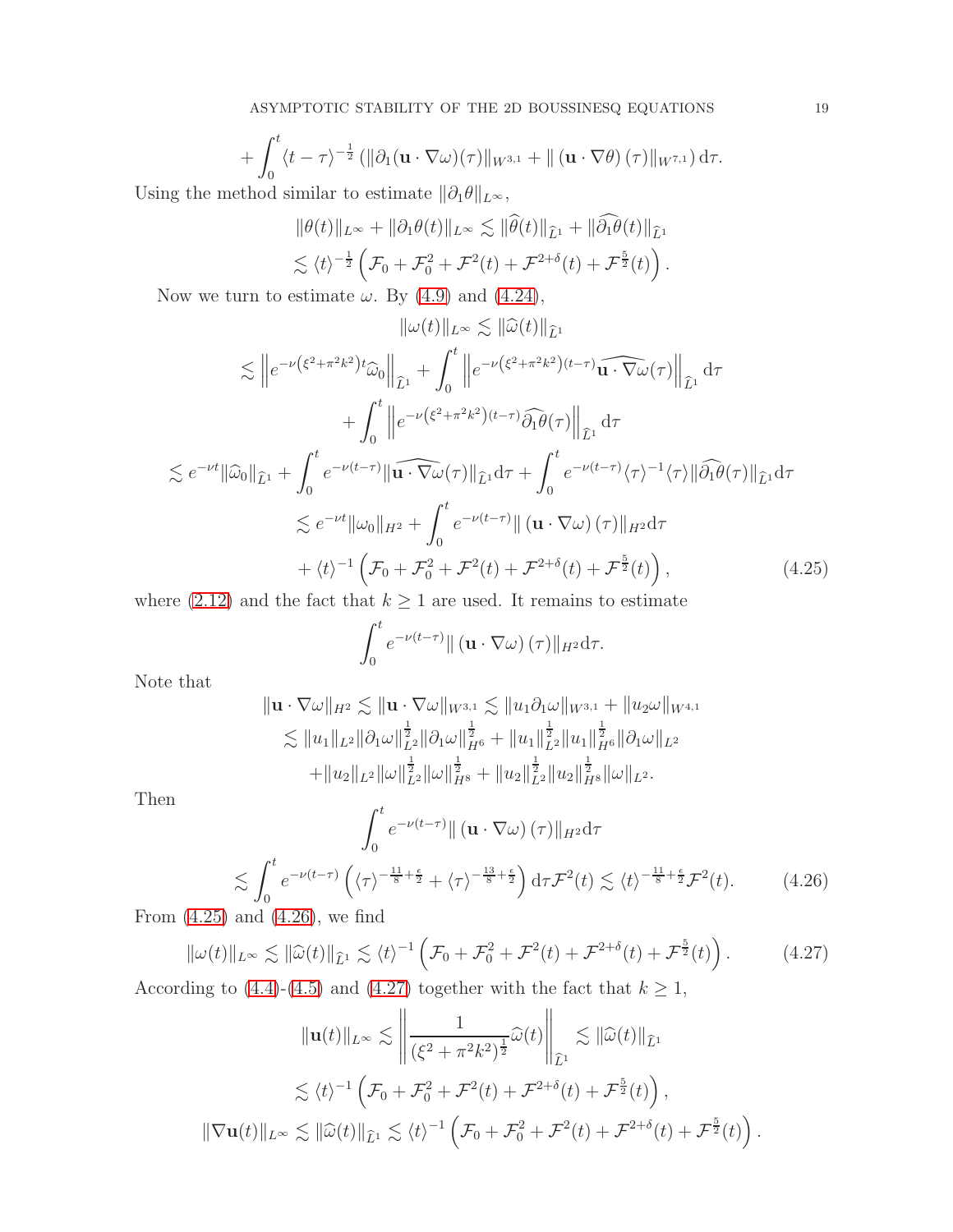Thus, we finish the proof of Lemma [4.2.](#page-16-1)  $\Box$ 

<span id="page-19-2"></span>**Lemma 4.3.** Let  $m > 32$ . Then for  $0 < \delta < \frac{1}{5}$ ,  $\mathcal{F}_3(t) \lesssim \mathcal{F}_0 + \mathcal{F}_0^2 + \mathcal{F}^2(t) + \mathcal{F}^{\frac{5}{2}}(t) + \mathcal{F}^{2+\delta}(t).$ 

Proof. One deduces from Lemma [3.1](#page-5-3)[-3.3](#page-8-3) that

$$
\|\theta(t)\|_{H^{4}} = \|\widehat{\theta}(t)\|_{\widehat{H}^{4}} = \|\left(1 + (\xi^{2} + \pi^{2}k^{2})\right)^{2}\widehat{\theta}(t)\|_{\widehat{L}^{2}}\n\lesssim \langle t \rangle^{-\frac{1}{4}}\|\omega_{0}\|_{W^{5,1}} + \langle t \rangle^{-\frac{1}{4}}\|\theta_{0}\|_{W^{8,1}} + \langle t \rangle^{-\frac{1}{4}}\|\theta_{0}\|_{H^{m}}\|\omega_{0}\|_{H^{m}}\n+ \int_{0}^{t} \langle t - \tau \rangle^{-\frac{1}{4}} \left(\|\left(\partial_{\tau} \mathbf{u} \cdot \nabla \theta\right)(\tau)\|_{W^{6,1}} + \|\left(\mathbf{u} \cdot \nabla \partial_{\tau} \theta\right)(\tau)\|_{W^{6,1}}\right) d\tau \n+ \int_{0}^{t} \langle t - \tau \rangle^{-\frac{1}{4}} \left(\|\partial_{1} (\mathbf{u} \cdot \nabla \omega)(\tau)\|_{W^{4,1}} + \|\left(\mathbf{u} \cdot \nabla \theta\right)(\tau)\|_{W^{8,1}}\right) d\tau,\n\|\partial_{1}\theta(t)\|_{H^{2}} = \|\widehat{\partial_{1}}\theta(t)\|_{\widehat{H}^{2}} \lesssim \langle t \rangle^{-\frac{3}{4}}\|\omega_{0}\|_{W^{5,1}} + \langle t \rangle^{-\frac{3}{4}}\|\theta_{0}\|_{W^{8,1}} + \langle t \rangle^{-\frac{3}{4}}\|\theta_{0}\|_{H^{m}}\|\omega_{0}\|_{H^{m}}\n+ \int_{0}^{t} \langle t - \tau \rangle^{-\frac{3}{4}} \left(\|\left(\partial_{\tau} \mathbf{u} \cdot \nabla \theta\right)(\tau)\|_{W^{6,1}} + \|\left(\mathbf{u} \cdot \nabla \partial_{\tau} \theta\right)(\tau)\|_{W^{6,1}}\right) d\tau \n+ \int_{0}^{t} \langle t - \tau \rangle^{-\frac{3}{4}} \left(\|\partial_{1} (\mathbf{u} \cdot \nabla \omega)(\tau)\|_{W^{4,1}} + \|\left(\mathbf{u} \cdot \nabla \theta\right)(\tau)\|_{W^{8,1}}\right) d\tau,\n\text{isible to the } L^
$$

Similar to the L<sup>∞</sup>-estimate of  $\partial_1 \theta$  in Lemma [4.2,](#page-16-1) we obtain for  $0 < \delta < \frac{2}{5}$ ,

$$
\|\theta(t)\|_{H^4} = \|\widehat{\theta}(t)\|_{\widehat{H}^4} \lesssim \langle t \rangle^{-\frac{1}{4}} \left( \mathcal{F}_0 + \mathcal{F}_0^2 + \mathcal{F}^2(t) + \mathcal{F}^{\frac{5}{2}}(t) + \mathcal{F}^{2+\delta}(t) \right),\tag{4.28}
$$

<span id="page-19-1"></span>
$$
\|\partial_1\theta(t)\|_{H^2} = \|\widehat{\partial_1\theta}(t)\|_{\widehat{H}^2} \lesssim \langle t \rangle^{-\frac{3}{4}} \left(\mathcal{F}_0 + \mathcal{F}_0^2 + \mathcal{F}^2(t) + \mathcal{F}^{\frac{5}{2}}(t) + \mathcal{F}^{2+\delta}(t)\right). \tag{4.29}
$$

Moreover,

$$
\|\partial_{11}\theta(t)\|_{L^2} = \|\widehat{\partial_{11}}\theta(t)\|_{\widehat{L}^2} \lesssim \langle t \rangle^{-\frac{5}{4}} \|\omega_0\|_{W^{5,1}} + \langle t \rangle^{-\frac{5}{4}} \|\theta_0\|_{W^{8,1}} + \langle t \rangle^{-\frac{5}{4}} \|\theta_0\|_{H^m} \|\omega_0\|_{H^m}
$$
  
+ $O_1 + O_2 + O_3 + O_4$ ,

where

$$
O_1 = \int_0^t \langle t - \tau \rangle^{-\frac{5}{4}} || (\partial_\tau \mathbf{u} \cdot \nabla \theta)(\tau) ||_{W^{6,1}} d\tau, O_2 = \int_0^t \langle t - \tau \rangle^{-\frac{5}{4}} || (\mathbf{u} \cdot \nabla \partial_\tau \theta)(\tau) ||_{W^{6,1}} d\tau,
$$
  
\n
$$
O_3 = \int_0^t \langle t - \tau \rangle^{-\frac{5}{4}} || \partial_1 (\mathbf{u} \cdot \nabla \omega)(\tau) ||_{W^{4,1}} d\tau, O_4 = \int_0^t \langle t - \tau \rangle^{-\frac{5}{4}} || (\mathbf{u} \cdot \nabla \theta)(\tau) ||_{W^{8,1}} d\tau.
$$

Note that

$$
\|\partial_t \mathbf{u} \cdot \nabla \theta\|_{W^{6,1}} \lesssim \|\partial_t \mathbf{u}\|_{L^2} \|\nabla \theta\|_{H^6} + \|\partial_t \mathbf{u}\|_{H^6} \|\nabla \theta\|_{L^2} \lesssim \|\partial_t \mathbf{u}\|_{L^2} \|\nabla \theta\|_{H^{12}}^{\frac{1}{2}} \|\nabla \theta\|_{L^2}^{\frac{1}{2}} + \|\partial_t \mathbf{u}\|_{H^{\frac{6}{5}}}^{\delta} \|\partial_t \mathbf{u}\|_{L^2}^{1-\delta} \|\nabla \theta\|_{L^2}.
$$

Thus

<span id="page-19-0"></span>
$$
O_1 \lesssim \int_0^t \langle t - \tau \rangle^{-\frac{5}{4}} \langle \tau \rangle^{-\frac{11}{8} + \frac{\epsilon}{2}} d\tau \mathcal{F}_4(t) \mathcal{F}_1^{\frac{1}{2}}(t) \mathcal{F}_3^{\frac{1}{2}}(t)
$$
  
+ 
$$
\int_0^t \langle t - \tau \rangle^{-\frac{5}{4}} \langle \tau \rangle^{-\frac{3}{2} + \frac{5\delta}{4} + \delta\epsilon} d\tau \mathcal{F}_4^{1 - \delta}(t) \mathcal{F}_1^{\delta}(t) \mathcal{F}_3(t)
$$
  
+ 
$$
\int_0^t \langle t - \tau \rangle^{-\frac{5}{4}} \langle \tau \rangle^{-\frac{3}{2} + \frac{5\delta}{4} + 2\delta\epsilon} d\tau \mathcal{F}_4^{1 - \delta}(t) \mathcal{F}_1^{2\delta}(t) \mathcal{F}_3(t) \lesssim \langle t \rangle^{-\frac{5}{4}} \left( \mathcal{F}^2(t) + \mathcal{F}^{2 + \delta}(t) \right), \quad (4.30)
$$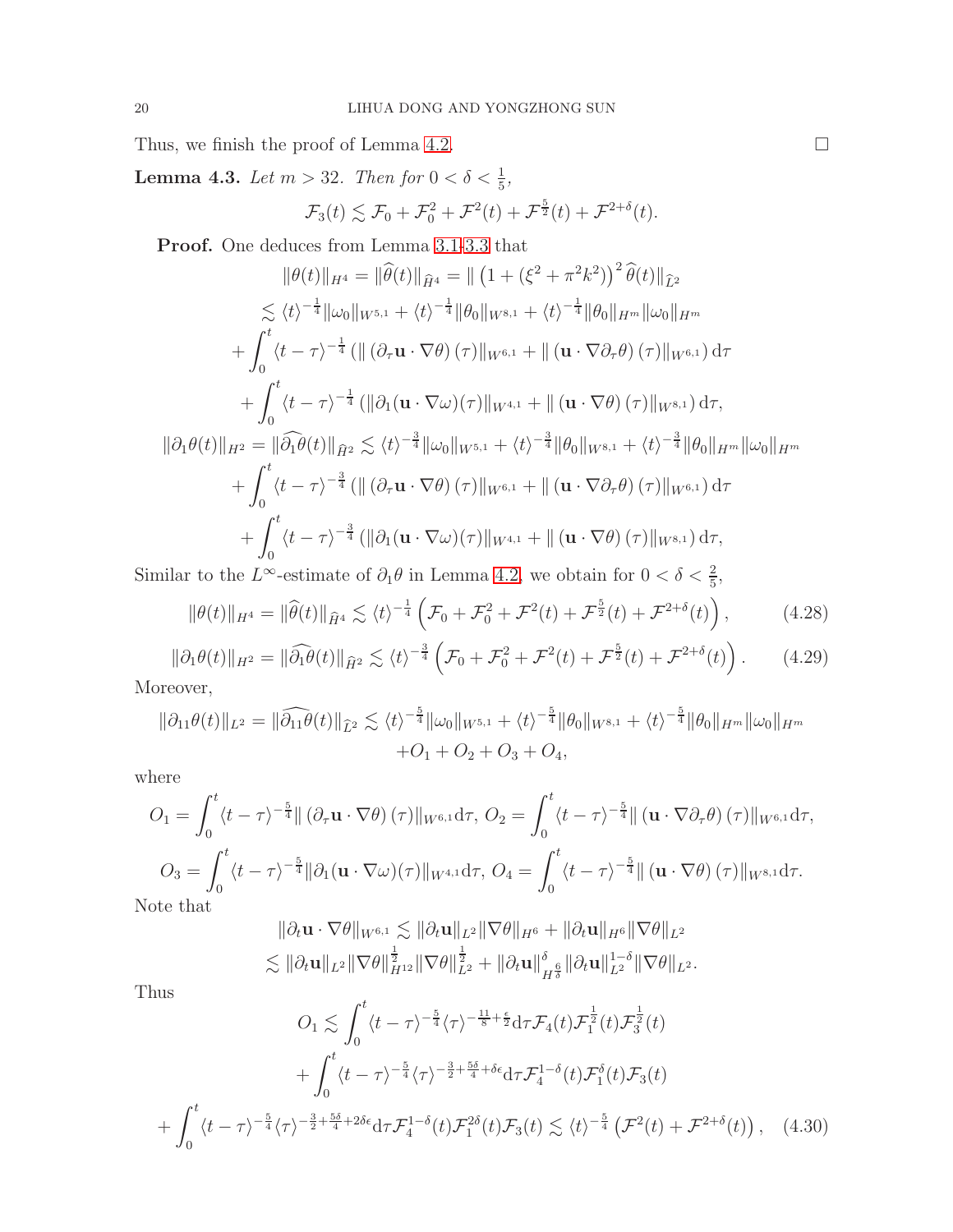where  $0 < \delta < \frac{1}{5}$  and  $\frac{5\delta}{4} + 2\delta\epsilon < \frac{1}{4}$ . Similarly,

$$
O_2 \lesssim \int_0^t \langle t - \tau \rangle^{-\frac{5}{4}} \left( \langle \tau \rangle^{-\frac{11}{8} + \frac{\epsilon}{2}} + \langle \tau \rangle^{-\frac{13}{8} + \frac{\epsilon}{2}} \right) d\tau \mathcal{F}_3(t) \mathcal{F}_1(t) \mathcal{F}_4^{\frac{1}{2}}(t)
$$

$$
+ \int_0^t \langle t - \tau \rangle^{-\frac{5}{4}} \langle \tau \rangle^{-\frac{11}{8} + \epsilon} d\tau \mathcal{F}_4(t) \mathcal{F}_1^{\frac{1}{2}}(t) \mathcal{F}_3^{\frac{1}{2}}(t) \lesssim \langle t \rangle^{-\frac{5}{4}} \left( \mathcal{F}^2(t) + \mathcal{F}_2^{\frac{5}{2}}(t) \right), \tag{4.31}
$$

and

$$
O_3 \lesssim \int_0^t \langle t - \tau \rangle^{-\frac{5}{4}} \left( \langle \tau \rangle^{-\frac{11}{8} + \frac{\epsilon}{2}} + \langle \tau \rangle^{-\frac{13}{8} + \frac{\epsilon}{2}} \right) d\tau \mathcal{F}^2(t) \lesssim \langle t \rangle^{-\frac{5}{4}} \mathcal{F}^2(t). \tag{4.32}
$$

Note that

$$
\|\mathbf{u} \cdot \nabla \theta\|_{W^{8,1}} \lesssim \|u_1 \partial_1 \theta\|_{W^{8,1}} + \|u_2 \partial_2 \theta\|_{W^{8,1}} \n\lesssim \|u_1\|_{L^2} \|\partial_1 \theta\|_{H^8} + \|u_1\|_{H^4} \|\partial_1 \theta\|_{L^2} \n+ \|u_2\|_{L^2} \|\partial_2 \theta\|_{H^8} + \|u_2\|_{H^8} \|\partial_2 \theta\|_{L^2} \n\lesssim \|u_1\|_{L^2} \|\partial_1 \theta\|_{H^{\frac{6+2\delta}{\delta}}}^{\delta} \|\partial_1 \theta\|_{H^2}^{1-\delta} + \|u_1\|_{H^{\frac{6+2\delta}{\delta}}}^{\delta} \|u_1\|_{H^2}^{1-\delta} \|\partial_1 \theta\|_{L^2} \n+ \|u_2\|_{L^2} \|\partial_2 \theta\|_{H^8}^{\frac{1}{2}} \|\partial_2 \theta\|_{L^2}^{\frac{1}{2}} + \|u_2\|_{H^{\frac{6+2\delta}{\delta}}}^{\delta} \|u_2\|_{H^2}^{1-\delta} \|\partial_2 \theta\|_{L^2}.
$$

Taking  $\delta$  such that  $0 < \delta < \frac{1}{5}$  and  $\frac{5\delta}{4} + 2\delta\epsilon < \frac{1}{4}$ , we obtain for  $m > 32$ ,

$$
O_4 \lesssim \int_0^t \langle t - \tau \rangle^{-\frac{5}{4}} \langle \tau \rangle^{-\frac{3}{2} + \frac{3\delta}{4} + \delta \epsilon} d\tau \mathcal{F}_1^{\delta}(t) \mathcal{F}_3^{2-\delta}(t)
$$
  
+ 
$$
\int_0^t \langle t - \tau \rangle^{-\frac{5}{4}} \langle \tau \rangle^{-\frac{11}{8} + \frac{\epsilon}{2}} d\tau \mathcal{F}_1^{\frac{1}{2}}(t) \mathcal{F}_3^{\frac{3}{2}}(t) + \int_0^t \langle t - \tau \rangle^{-\frac{5}{4}} \langle \tau \rangle^{-\frac{3}{2} + \frac{5\delta}{4} + \delta \epsilon} d\tau \mathcal{F}_1^{\delta}(t) \mathcal{F}_3^{2-\delta}(t)
$$
  

$$
\lesssim \langle t \rangle^{-\frac{5}{4}} \mathcal{F}^2(t). \tag{4.33}
$$

Summing up  $(4.30)-(4.33)$  $(4.30)-(4.33)$  yields

<span id="page-20-1"></span><span id="page-20-0"></span>
$$
\|\partial_{11}\theta(t)\|_{L^2} = \|\widehat{\partial_{11}}\theta(t)\|_{\widehat{L}^2} \lesssim \langle t \rangle^{-\frac{5}{4}} \left(\mathcal{F}_0 + \mathcal{F}_0^2 + \mathcal{F}^2(t) + \mathcal{F}^{\frac{5}{2}}(t) + \mathcal{F}^{2+\delta}(t)\right). \tag{4.34}
$$

Next, we turn to  $H^2$ -estimate of  $\omega$ . According to [\(4.9\)](#page-14-3), [\(4.26\)](#page-18-1) and [\(4.29\)](#page-19-1),

$$
\|\omega(t)\|_{H^2} = \|\widehat{\omega}(t)\|_{\widehat{H}^2}
$$
  
\n
$$
\lesssim \|e^{-\nu(\xi^2 + \pi^2 k^2)t}\widehat{\omega}_0\|_{\widehat{H}^2} + \int_0^t \|e^{-\nu(\xi^2 + \pi^2 k^2)(t-\tau)}\widehat{\omega}_1 \widehat{\omega}_0\|_{\widehat{H}^2} d\tau
$$
  
\n
$$
+ \int_0^t \|e^{-\nu(\xi^2 + \pi^2 k^2)(t-\tau)}\widehat{\partial}_1 \theta(\tau)\|_{\widehat{H}^2} d\tau
$$
  
\n
$$
\lesssim e^{-\nu t} \|\widehat{\omega}_0\|_{\widehat{H}^2} + \int_0^t e^{-\nu(t-\tau)} \|\widehat{\omega}_1 \widehat{\omega}_2 \widehat{\omega}_1\|_{\widehat{H}^2} d\tau + \int_0^t e^{-\nu(t-\tau)} \langle \tau \rangle^{-\frac{3}{4}} \langle \tau \rangle^{\frac{3}{4}} \|\widehat{\partial}_1 \theta(\tau)\|_{\widehat{H}^2} d\tau
$$
  
\n
$$
\lesssim e^{-\nu t} \|\omega_0\|_{H^2} + \langle t \rangle^{-\frac{3}{4}} \left(\mathcal{F}_0 + \mathcal{F}_0^2 + \mathcal{F}^2(t) + \mathcal{F}^{\frac{5}{2}}(t) + \mathcal{F}^{2+\delta}(t)\right)
$$
  
\n
$$
+ \int_0^t e^{-\nu(t-\tau)} \|\left(\mathbf{u} \cdot \nabla \omega\right)(\tau)\|_{H^2} d\tau
$$
  
\n
$$
\lesssim \langle t \rangle^{-\frac{3}{4}} \left(\mathcal{F}_0 + \mathcal{F}_0^2 + \mathcal{F}^2(t) + \mathcal{F}^{\frac{5}{2}}(t) + \mathcal{F}^{2+\delta}(t)\right).
$$
  
\n(4.35)

Similarly, we use [\(4.34\)](#page-20-1) to obtain

<span id="page-20-3"></span><span id="page-20-2"></span>
$$
\|\partial_1\omega(t)\|_{L^2} = \|\widehat{\partial_1\omega}(t)\|_{\widehat{L}^2} \lesssim \langle t \rangle^{-\frac{5}{4}} \left(\mathcal{F}_0 + \mathcal{F}_0^2 + \mathcal{F}^2(t) + \mathcal{F}^{\frac{5}{2}}(t) + \mathcal{F}^{2+\delta}(t)\right). \tag{4.36}
$$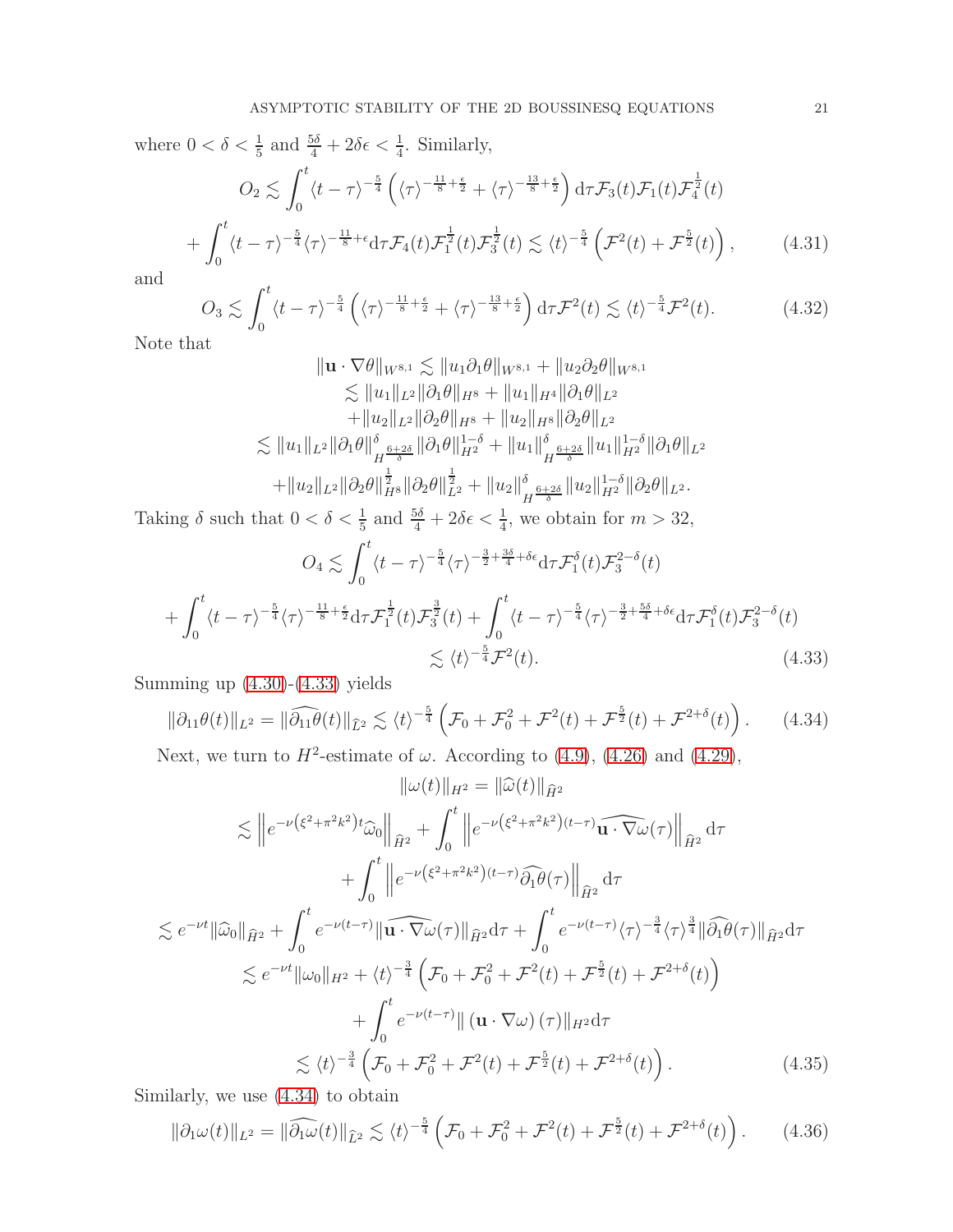Furthermore, applying  $(4.4)-(4.5)$  $(4.4)-(4.5)$  and  $(4.35)-(4.36)$  $(4.35)-(4.36)$  give

$$
||u_1(t)||_{H^3} = \left\|\frac{k\pi}{\xi^2 + \pi^2 k^2}\widehat{\omega}(t)\right\|_{\widehat{H}^3} \lesssim ||\widehat{\omega}(t)||_{\widehat{H}^2}
$$
  
\n
$$
\lesssim \langle t \rangle^{-\frac{3}{4}} \left(\mathcal{F}_0 + \mathcal{F}_0^2 + \mathcal{F}^2(t) + \mathcal{F}^{\frac{5}{2}}(t) + \mathcal{F}^{2+\delta}(t)\right),
$$
  
\n
$$
||u_2(t)||_{H^2} = \left\|\frac{-i\xi}{\xi^2 + \pi^2 k^2}\widehat{\omega}(t)\right\|_{\widehat{H}^2} \lesssim ||\widehat{\partial_1\omega}(t)||_{\widehat{L}^2}
$$
  
\n
$$
\lesssim \langle t \rangle^{-\frac{5}{4}} \left(\mathcal{F}_0 + \mathcal{F}_0^2 + \mathcal{F}^2(t) + \mathcal{F}^{\frac{5}{2}}(t) + \mathcal{F}^{2+\delta}(t)\right),
$$
  
\n
$$
||\partial_1 u_1(t)||_{H^1} \lesssim ||\widehat{\partial_1\omega}(t)||_{\widehat{L}^2}
$$
  
\n
$$
\lesssim \langle t \rangle^{-\frac{5}{4}} \left(\mathcal{F}_0 + \mathcal{F}_0^2 + \mathcal{F}^2(t) + \mathcal{F}^{\frac{5}{2}}(t) + \mathcal{F}^{2+\delta}(t)\right).
$$

This completes the proof of Lemma [4.3.](#page-19-2)  $\Box$ 

<span id="page-21-1"></span>**Lemma 4.4.** Let  $m > 32$ . Then for  $0 < \delta < \frac{1}{5}$ ,

$$
\mathcal{F}_4(t) \lesssim \mathcal{F}_0 + \mathcal{F}_0^2 + \mathcal{F}^2(t) + \mathcal{F}^{\frac{5}{2}}(t) + \mathcal{F}^{2+\delta}(t).
$$

**Proof.** Using the fact that  $\mathcal{L}_2(0) = 0$ , we find from [\(4.10\)](#page-14-2) that

$$
\partial_t \theta(x, y, t) = \partial_t \mathcal{L}_1(t) \theta_0 + \partial_t \mathcal{L}_2(t) \left( \frac{1}{2} (-\Delta) \theta_0 + \partial_t \theta(x, y, 0) \right) + \int_0^t \partial_\tau \mathcal{L}_2(t - \tau) f_2(x, y, \tau) d\tau.
$$
 (4.37)

From Lemma [3.3,](#page-8-3) one deduces that

$$
\|\partial_t \theta(t)\|_{H^3} = \|\tilde{\partial}_t \tilde{\theta}(t)\|_{\tilde{H}^3}
$$
  
\n
$$
\lesssim \langle t \rangle^{-\frac{5}{4}} \|\omega_0\|_{W^{5,1}} + \langle t \rangle^{-\frac{5}{4}} \|\theta_0\|_{W^{8,1}} + \langle t \rangle^{-\frac{5}{4}} \|\theta_0\|_{H^m} \|\omega_0\|_{H^m}
$$
  
\n
$$
+ \int_0^t \langle t - \tau \rangle^{-\frac{5}{4}} \left( \|\left(\partial_\tau \mathbf{u} \cdot \nabla \theta\right)(\tau)\|_{W^{6,1}} + \|\left(\mathbf{u} \cdot \nabla \partial_\tau \theta\right)(\tau)\|_{W^{6,1}} \right) d\tau
$$
  
\n
$$
+ \int_0^t \langle t - \tau \rangle^{-\frac{5}{4}} \left( \|\partial_1 (\mathbf{u} \cdot \nabla \omega)(\tau)\|_{W^{4,1}} + \|\left(\mathbf{u} \cdot \nabla \theta\right)(\tau)\|_{W^{8,1}} \right) d\tau.
$$

Similar to  $L^2$ -estimate of  $\partial_{11}\theta$  in Lemma [4.3,](#page-19-2) we find that for  $0 < \delta < \frac{1}{5}$ ,

<span id="page-21-0"></span>
$$
\|\partial_t \theta(t)\|_{H^3} = \|\widehat{\partial_t \theta}(t)\|_{\widehat{H}^3} \lesssim \langle t \rangle^{-\frac{5}{4}} \left(\mathcal{F}_0 + \mathcal{F}_0^2 + \mathcal{F}^2(t) + \mathcal{F}^{\frac{5}{2}}(t) + \mathcal{F}^{2+\delta}(t)\right). \tag{4.38}
$$

Taking time derivative on  $(1.8)<sub>1</sub>$  $(1.8)<sub>1</sub>$  $(1.8)<sub>1</sub>$  and using Duhamel's principle,

$$
\partial_t \omega(x, y, t) = e^{\nu t \Delta} \partial_t \omega(x, y, 0) + \int_0^t e^{\nu (t - \tau) \Delta} \left( \partial_1 \partial_\tau \theta - \partial_\tau (\mathbf{u} \cdot \nabla \omega) \right) (x, y, \tau) d\tau.
$$
 (4.39)

Note that

$$
\partial_t \omega(x, y, 0) = \nu \Delta \omega_0 - \mathbf{u}_0 \cdot \nabla \omega_0 + \partial_1 \theta_0.
$$

Moreover,

$$
\|\partial_t \omega(t)\|_{H^2} = \|\partial_t \omega(t)\|_{\hat{H}^2}
$$

$$
\lesssim \|e^{-\nu(\xi^2 + \pi^2 k^2)t} \partial_t \widehat{\omega(0, x, y)}\|_{\hat{H}^2} + \int_0^t \|e^{-\nu(\xi^2 + \pi^2 k^2)(t-\tau)} \partial_\tau \widehat{(\mathbf{u} \cdot \nabla \omega)}(\tau)\|_{\hat{H}^2} d\tau
$$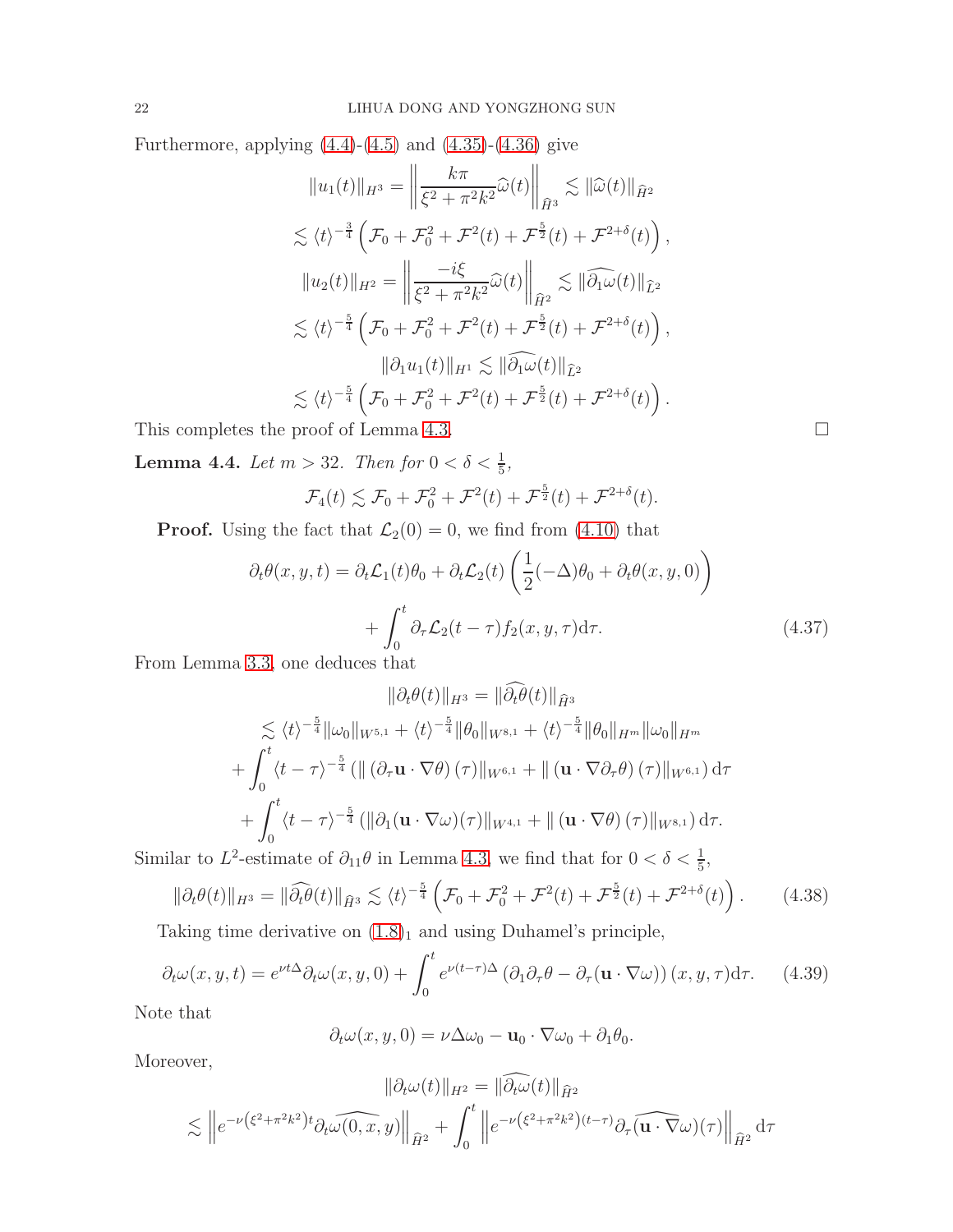$$
+ \int_{0}^{t} \left\| e^{-\nu(\xi^{2} + \pi^{2}k^{2})(t-\tau)} \widehat{\partial_{1}\partial_{\tau}\theta}(\tau) \right\|_{\widehat{H}^{2}} d\tau
$$
  
\n
$$
\lesssim e^{-\nu t} \|\partial_{\tau}\widehat{\omega(x,y,0)}\|_{\widehat{H}^{2}} + \int_{0}^{t} e^{-\nu(t-\tau)} \|\partial_{\tau}(\widehat{\mathbf{u} \cdot \nabla \omega})(\tau) \|_{\widehat{H}^{2}} d\tau
$$
  
\n
$$
+ \int_{0}^{t} e^{-\nu(t-\tau)} \langle \tau \rangle^{-\frac{5}{4}} \langle \tau \rangle^{\frac{5}{4}} \|\widehat{\partial_{1}\partial_{\tau}\theta}(\tau) \|_{\widehat{H}^{2}} d\tau
$$
  
\n
$$
\lesssim e^{-\nu t} (\|\omega_{0}\|_{H^{4}} + \|\partial_{1}\theta_{0}\|_{H^{2}} + \|\omega_{0}\|_{H^{3}} \|\mathbf{u}_{0}\|_{H^{3}}) + \int_{0}^{t} e^{-\nu(t-\tau)} \|\partial_{\tau}(\mathbf{u} \cdot \nabla \omega)(\tau) \|_{H^{2}} d\tau
$$
  
\n
$$
+ \langle t \rangle^{-\frac{5}{4}} \left( \mathcal{F}_{0} + \mathcal{F}_{0}^{2} + \mathcal{F}^{2}(t) + \mathcal{F}^{\frac{5}{2}}(t) + \mathcal{F}^{2+\delta}(t) \right), \qquad (4.40)
$$

where [\(4.38\)](#page-21-0) is used in the last inequality. Now we need to estimate  $\int_0^t e^{-\nu(t-\tau)} \|\partial_\tau (\mathbf{u} \cdot \mathbf{v})\|_2^2$  $\nabla \omega$  $(\tau)$ ||<sub>H2</sub>d $\tau$ . Obviously,

<span id="page-22-0"></span>
$$
\|\partial_t (\mathbf{u}\cdot\nabla\omega)\|_{H^2}\lesssim \|\partial_t \mathbf{u}\cdot\nabla\omega\|_{H^2}+\|\mathbf{u}\cdot\nabla\partial_t \omega\|_{H^2}.
$$

By virtue of the interpolation inequality [\(2.3\)](#page-3-3) in Lemma [2.1,](#page-3-2)

$$
\|\partial_t \mathbf{u} \cdot \nabla \omega\|_{H^2} \lesssim \|\partial_t \mathbf{u}\|_{H^2} \|\nabla \omega\|_{H^2} \lesssim \|\partial_t \mathbf{u}\|_{H^2} \|\omega\|_{H^6}^{\frac{1}{2}} \|\omega\|_{L^2}^{\frac{1}{2}}.
$$

Then

$$
\int_0^t e^{-\nu(t-\tau)} \| (\partial_\tau \mathbf{u} \cdot \nabla \omega) (\tau) \|_{H^2} d\tau
$$
  

$$
\lesssim \int_0^t e^{-\nu(t-\tau)} \langle \tau \rangle^{-\frac{13}{8} + \frac{\epsilon}{2}} d\tau \mathcal{F}_4(t) \mathcal{F}_1^{\frac{1}{2}}(t) \mathcal{F}_3^{\frac{1}{2}}(t) \lesssim \langle t \rangle^{-\frac{5}{4}} \left( \mathcal{F}^2(t) + \mathcal{F}_2^{\frac{5}{2}}(t) \right).
$$
 (4.41)

Similarly,

<span id="page-22-1"></span>
$$
\int_0^t e^{-\nu(t-\tau)} \| (\mathbf{u} \cdot \nabla \partial_\tau \omega)(\tau) \|_{H^2} d\tau \lesssim \langle t \rangle^{-\frac{5}{4}} \left( \mathcal{F}^2(t) + \mathcal{F}^{\frac{5}{2}}(t) \right). \tag{4.42}
$$

Hence, we deduce from [\(4.40\)](#page-22-0)-[\(4.42\)](#page-22-1) that

<span id="page-22-2"></span>
$$
\|\partial_t \omega(t)\|_{H^2} = \|\widehat{\partial_t \omega}(t)\|_{\widehat{H}^2} \lesssim \langle t \rangle^{-\frac{5}{4}} \left(\mathcal{F}_0 + \mathcal{F}_0^2 + \mathcal{F}^2(t) + \mathcal{F}^{\frac{5}{2}}(t) + \mathcal{F}^{2+\delta}(t)\right). \tag{4.43}
$$

By using [\(4.4\)](#page-13-2)-[\(4.5\)](#page-13-3) and [\(4.43\)](#page-22-2),

$$
\|\partial_t \mathbf{u}(t)\|_{H^3} \lesssim \left\| \frac{1}{(\xi^2 + \pi^2 k^2)^{\frac{1}{2}}} \widehat{\partial_t \omega}(t) \right\|_{\widehat{H}^3} \lesssim \|\widehat{\partial_t \omega}(t)\|_{\widehat{H}^2}
$$
  

$$
\lesssim \langle t \rangle^{-\frac{5}{4}} \left( \mathcal{F}_0 + \mathcal{F}_0^2 + \mathcal{F}^2(t) + \mathcal{F}^{\frac{5}{2}}(t) + \mathcal{F}^{2+\delta}(t) \right).
$$

Thus, we finish the proof of Lemma [4.4.](#page-21-1)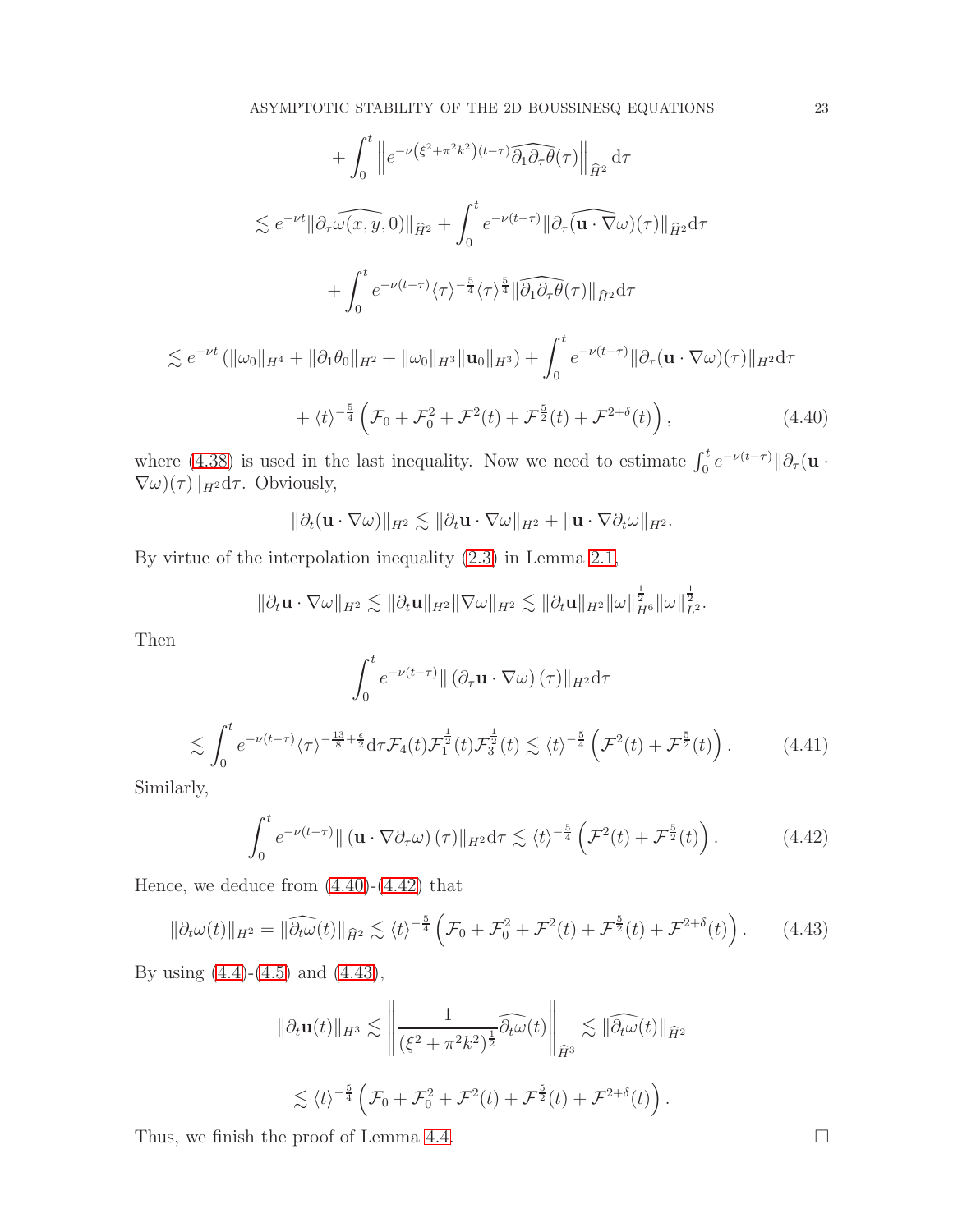4.3. Proof of Theorem [1.1.](#page-1-7) According to Lemma [4.1](#page-14-4)[-4.4,](#page-21-1) there exists a constant  $C_0 \geq 1$  depending only on  $\nu$  and m such that

<span id="page-23-0"></span>
$$
\mathcal{F}(t) \le C_0 \left( \mathcal{F}_0 + \mathcal{F}_0^2 \right) + C_0 \left( \mathcal{F}^2(t) + \left( \mathcal{F}^3(t) + \mathcal{F}^4(t) \right)^{\frac{1}{2}} + \mathcal{F}^{\frac{5}{2}}(t) + \mathcal{F}^{2+\delta}(t) \right) \tag{4.44}
$$

for  $0 < \delta < \frac{1}{5}$ . Assume that

$$
\mathcal{F}_0 = \|\theta_0\|_{W^{8,1}} + \|\theta_0\|_{H^{m+1}} + \|\omega_0\|_{W^{5,1}} + \|\omega_0\|_{H^m} \le \epsilon_0 \tag{4.45}
$$

with  $\epsilon_0 \in (0,1)$  to be determined later. Then by the definition of  $F_i(t)$ ,  $i = 1, 2, 3, 4$ , there exists  $C_1 \geq 2C_0$  such that

<span id="page-23-1"></span>
$$
\mathcal{F}(0) = \mathcal{F}_1(0) + \mathcal{F}_2(0) + \mathcal{F}_3(0) + \mathcal{F}_4(0) \le C_1 \mathcal{F}_0 \le C_1 \epsilon_0.
$$
 (4.46)

From Proposition [4.1,](#page-13-0) there exists  $T^* \in (0, \infty]$  such that

$$
(\omega, \theta) \in C([0, T^*); H^m) \times C([0, T^*); H^{m+1}).
$$

To complete the proof of Theorem [1.1,](#page-1-7) we only need to show  $T^* = \infty$ . To this end, we assume  $T^* < \infty$  such that

<span id="page-23-2"></span>
$$
\limsup_{t \to T^*} \mathcal{F}_1(t) = \infty. \tag{4.47}
$$

Define

$$
\tilde{T} \triangleq \max\{t \in [0, T^*): \mathcal{F}(t) \le 4C_1\epsilon_0\} < T^*.\tag{4.48}
$$

By choosing  $\epsilon_0$  such that  $4C_1\epsilon_0 \leq 1$  and using [\(4.44\)](#page-23-0),

$$
\mathcal{F}(t) \le 2C_0 \mathcal{F}_0 + 5C_0 \mathcal{F}^{\frac{3}{2}}(t). \tag{4.49}
$$

By taking  $\epsilon_0$  so small that  $40C_0C_1^{\frac{1}{2}}\epsilon_0^{\frac{1}{2}} \le 1$ , we obtain from [\(4.46\)](#page-23-1) that

$$
\mathcal{F}(t) \le C_1 \epsilon_0 + 40C_0 C_1^{\frac{3}{2}} \epsilon_0^{\frac{3}{2}} \le 2C_1 \epsilon_0, \text{ for all } t \in [0, \tilde{T}),
$$

which contradicts to [\(4.47\)](#page-23-2) and the definition of  $\tilde{T}$ . This in turn implies that  $T^* = \infty$ .

### 5. Conclusions

It is shown in this paper the asymptotic behavior of solutions to Boussinesq equations [\(1.1\)](#page-0-0) near the specific stationary solution [\(1.2\)](#page-1-3). To this purpose, we formulate the momentum equation in terms of the vorticity, which enforces us to choose slip boundary condition for the velocity. Also in order to use spectral analysis, we choose functional spaces admitting high order compatibility conditions on the boundary. Since the anisotropic structure of the linearized equations is already reflected on the decay rates, we do not pursue this anisotropy on working functional spaces as well as the initial data. Such an approach seems applicable to three dimensional setting and will be given in our subsequent paper [\[10\]](#page-24-23). However, many problems are still left open. For example, we do not know how to handle the case of vanishing Dirichlet boundary conditions for the velocity. It is also interesting to show asymptotic stability in lower order spaces, even without any exact rate of convergence. Finally, it seems a challenging problem to show stability of the general steady solutions  $\vartheta_s(y)$  such that  $\vartheta'_s(y) > 0$ . We hope to solve these problems in the future work.

#### Acknowledgement

The research is supported by NSFC under grants No. 12071211, 11771206.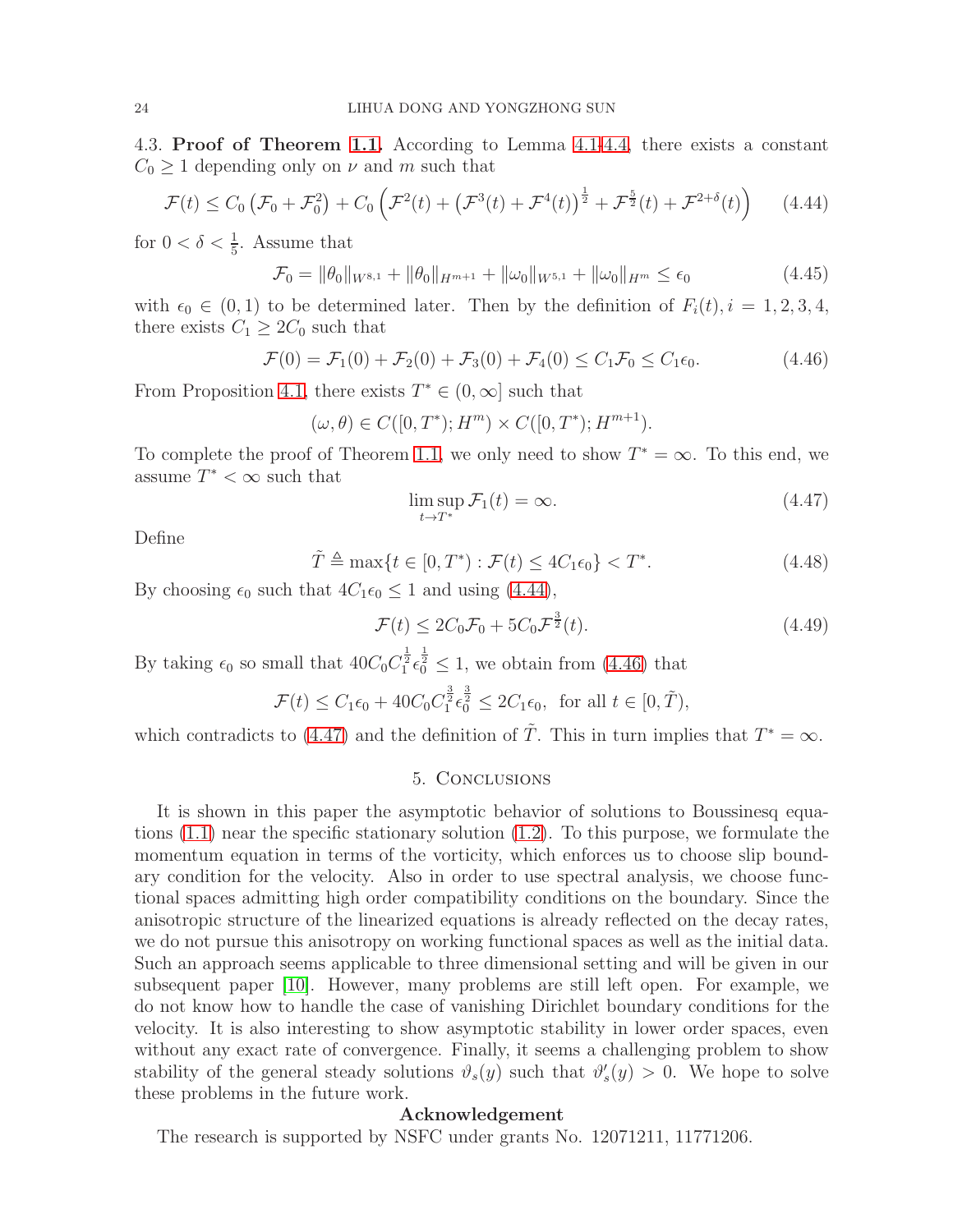## **REFERENCES**

- <span id="page-24-18"></span><span id="page-24-3"></span>[1] ABIDI, H., HMIDI, T.: On the global well-posedness for Boussinesq system. J. Differ. Equ.  $233(1)$ , 199–220, 2007
- <span id="page-24-17"></span>[2] ADAMS, R.A., FOURNIER, J.F.: Sobolev spaces. 2nd edition. Pure and Applied Mathematics (Amsterdam), Vol. 140. Elsevier/Academic Press, Amsterdam, 2003
- <span id="page-24-20"></span>[3] BERGÉ, P., DUBOIS, M.: Rayleigh-Bénard Convection. *Contemp. Phys.*  $25(6)$ , 535–582, 1984
- <span id="page-24-21"></span>[4] CASTRO,  $\hat{A}$ ., CÓRDOBA, D., LEAR, D.: Global existence of quasi-stratified solutions for the confined IPM equation. Arch. Ration. Mech. Anal. 232(1), 437-471, 2019
- [5] CASTRO, A., CÓRDOBA, D., LEAR, D.: The asymptotic stability of stratified solutions for the 2D Boussinesq equations with a velocity damping term. Math. Models Methods Appl. Sci. 29(7), 1227–1277, 2019
- <span id="page-24-4"></span>[6] Chae, D.: Global regularity for the 2D Boussinesq equations with partial viscosity terms. Adv. Math. 203(2), 497–513, 2006
- <span id="page-24-6"></span><span id="page-24-5"></span>[7] DANCHIN, R., PAICU, M.: Les théorèmes de Leray et de Fujita-Kato pour le système de Boussinesq partiellement visqueux. Bull. Soc. Math. France. 136(2), 261–309, 2008
- <span id="page-24-16"></span>[8] Doering, C.R., Wu, J., Zhao, K., Zheng, X.: Long time behavior of the two-dimensional Boussinesq equations without buoyancy diffusion. Phys. D. 376-377, 144–159, 2018
- [9] Dong, L.: On stability of Boussinesq equations without thermal conduction. to appear in Z. Angew. Math. Phy.
- <span id="page-24-23"></span><span id="page-24-0"></span>[10] Dong, L., Sun, Y.: Asymptotic stability of the 3D Boussinesq equations without thermal conduction, preprint
- <span id="page-24-22"></span>[11] Drazin, P.G.: Introduction to hydrodynamic stability. Cambridge Texts in Applied Mathematics, 2002
- [12] Elgindi, T.M.: On the asymptotic stability of stationary solutions of the inviscid incompressible porous medium equation. Arch. Ration. Mech. Anal. 225(2), 573–599, 2017
- <span id="page-24-7"></span>[13] He, L.: Smoothing estimates of 2d incompressible Navier-Stokes equations in bounded domains with applications. *J. Funct. Anal.* **262**(7), 3430-3464, 2012
- <span id="page-24-8"></span>[14] HMIDI, T., KERAANI, S.: On the global well-posedness of the two-dimensional Boussinesq system with a zero diffusivity. Adv. Differ. Equ.  $12(4)$ , 461–480, 2007
- <span id="page-24-9"></span>[15] Hou, T., Li, C.: Global well-posedness of the viscous Boussinesq equations. Discrete Contin. Dyn. *Syst.* **12**(1), 1–12, 2005
- <span id="page-24-10"></span>[16] Hu, W., Kukavica, I., Ziane, M.: On the regularity for the Boussinesq equations in a bounded domain. J. Math. Phys. 54(8), 081507, 10, 2013
- <span id="page-24-11"></span>[17] Ju, N.: Global regularity and long-time behavior of the solutions to the 2D Boussinesq equations without diffusivity in a bounded domain. J. Math. Fluid Mech.  $19(1)$ ,  $105-121$ ,  $2017$
- <span id="page-24-12"></span>[18] Kukavica, I., Wang, W.: Long time behavior of solutions to the 2D Boussinesq equations with zero diffusivity. *J. Dyn. Differ. Equ.*  $32(4)$ ,  $2061-2077$ ,  $2020$
- <span id="page-24-13"></span>[19] Lai, M., Pan, R., Zhao,K.: Initial boundary value problem for two-dimensional viscous Boussinesq equations. Arch. Ration. Mech. Anal. 199(3), 739–760, 2011
- <span id="page-24-1"></span>[20] MAJDA, A.J.: Introduction to PDEs and Waves for the Atmosphere and Ocean. Courant Lect. Notes Math. Vol. 9, AMS/CIMS, 2003
- <span id="page-24-19"></span>[21] Majda, A.J., Bertozzi, A. L.: Vorticity and Incompressible Flow. Cambridge University Press, Cambridge, UK, 2002
- <span id="page-24-14"></span><span id="page-24-2"></span>[22] PEDLOSKY, J.: Geophysical Fluid Dynamics. Springer-Verlag, New York, 1987
- [23] Tao, L., Wu, J., Zhao K., Zheng, X.: Stability near hydrostatic equilibrium to the 2D Boussinesq equations without thermal diffusion. Arch. Ration. Mech. Anal. 237(2), 585-630, 2020
- <span id="page-24-15"></span>[24] Wan, R.: Global existence and long time behavior of smooth solution for the 2D Boussinesq-Navier-Stokes equations. preprint